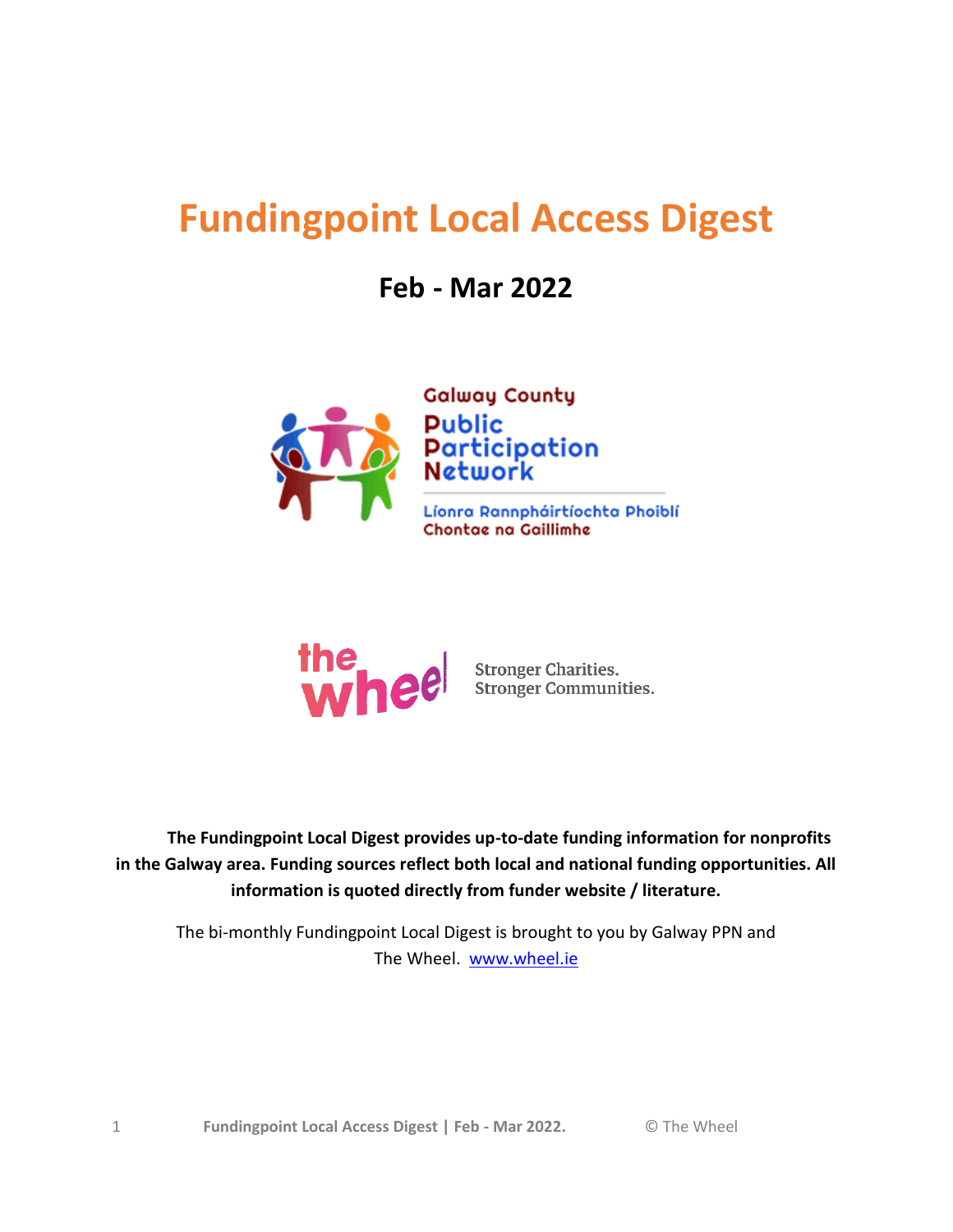# Contents

 $\overline{2}$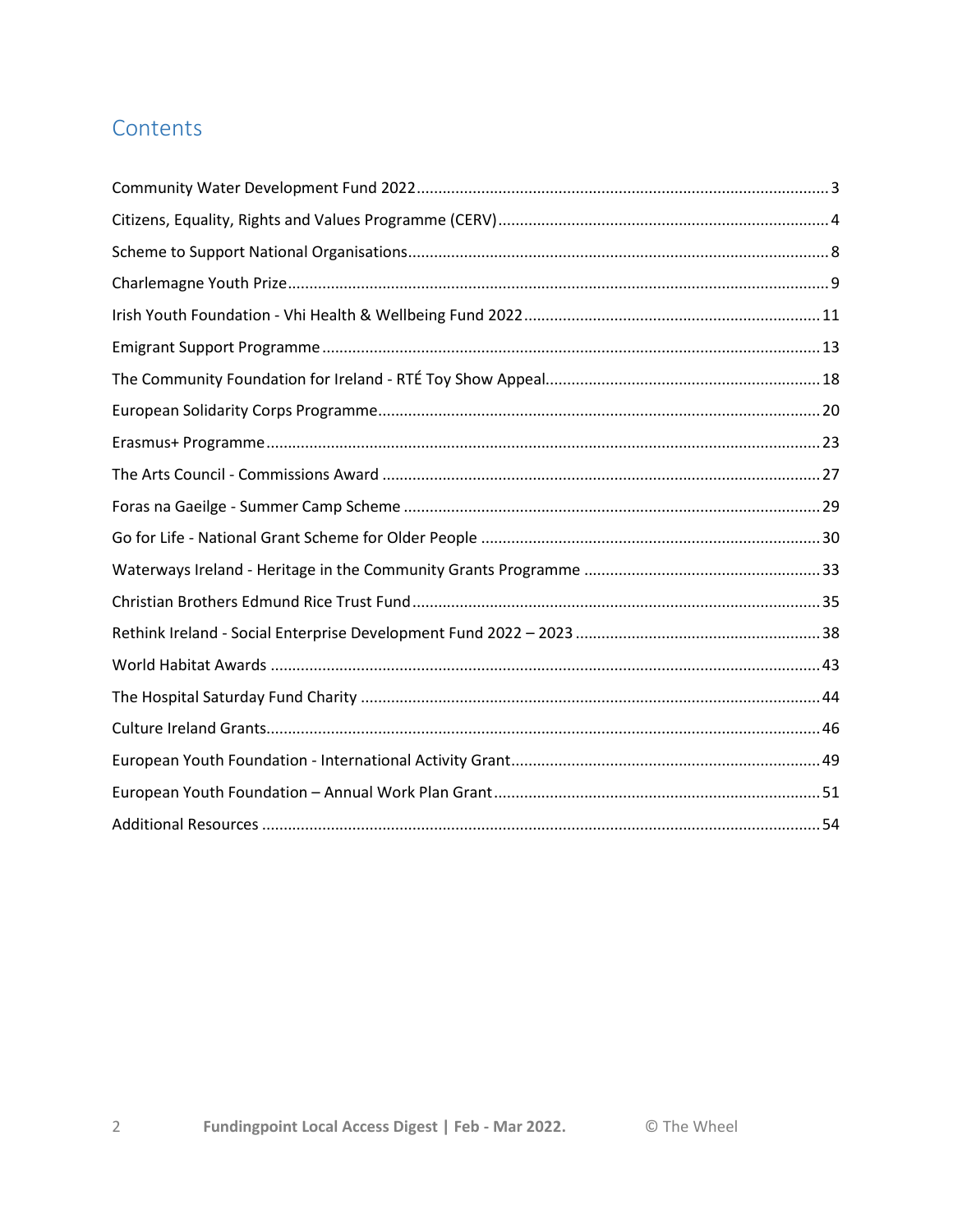# <span id="page-2-0"></span>**Community Water Development Fund 2022**

Your local community or voluntary group can now apply for a grant under the Community Water Development Fund 2022. This Fund helps local communities deliver projects and initiatives that enhance the local water environment, delivering multiple benefits for biodiversity and climate action. The Local Authority Waters Programme (LAWPRO) administers the Fund on behalf of the Department of Housing, Local Government and Heritage. It is open to all community and voluntary groups to apply.

LAWPRO launched the 2022 Fund at their annual 'Communities Caring for Water' conference held virtually on Saturday 20 November 2021. The conference is an annual event hosted jointly between The Rivers Trust and LAWPRO. This year, almost 300 attendees representing community groups across the whole of Ireland shared knowledge and experiences of caring for their local water environment.

Speaking at the event Sheevaun Thompson, Funding lead with LAWPRO said "since it was first launched in 2018, demand for the Community Water Development Fund has increased year on year. It is exciting to announce the fund for 2022 to support locally led community projects."

# Eligibility

The funding scheme is open to not-for-profit Community and Voluntary Groups; Rural Networks; Urban Networks; Environmental Non-Government Organisations, Clubs, Associations or other appropriate bodies located in the Republic of Ireland ONLY.

Projects should show benefits for water quality, biodiversity, and climate action.

There is a total fund of €380,000 available for 2022. Grants awarded will range from €500 to €25,000. For support with your application contact your local Community Water Officer.

# How to Apply

To make an application please visit: [https://consult.watersandcommunities.ie/en/content/community-water-development-fund](https://consult.watersandcommunities.ie/en/content/community-water-development-fund-grant-application-form-2022)[grant-application-form-2022](https://consult.watersandcommunities.ie/en/content/community-water-development-fund-grant-application-form-2022)

Deadline: 8 Feb 2022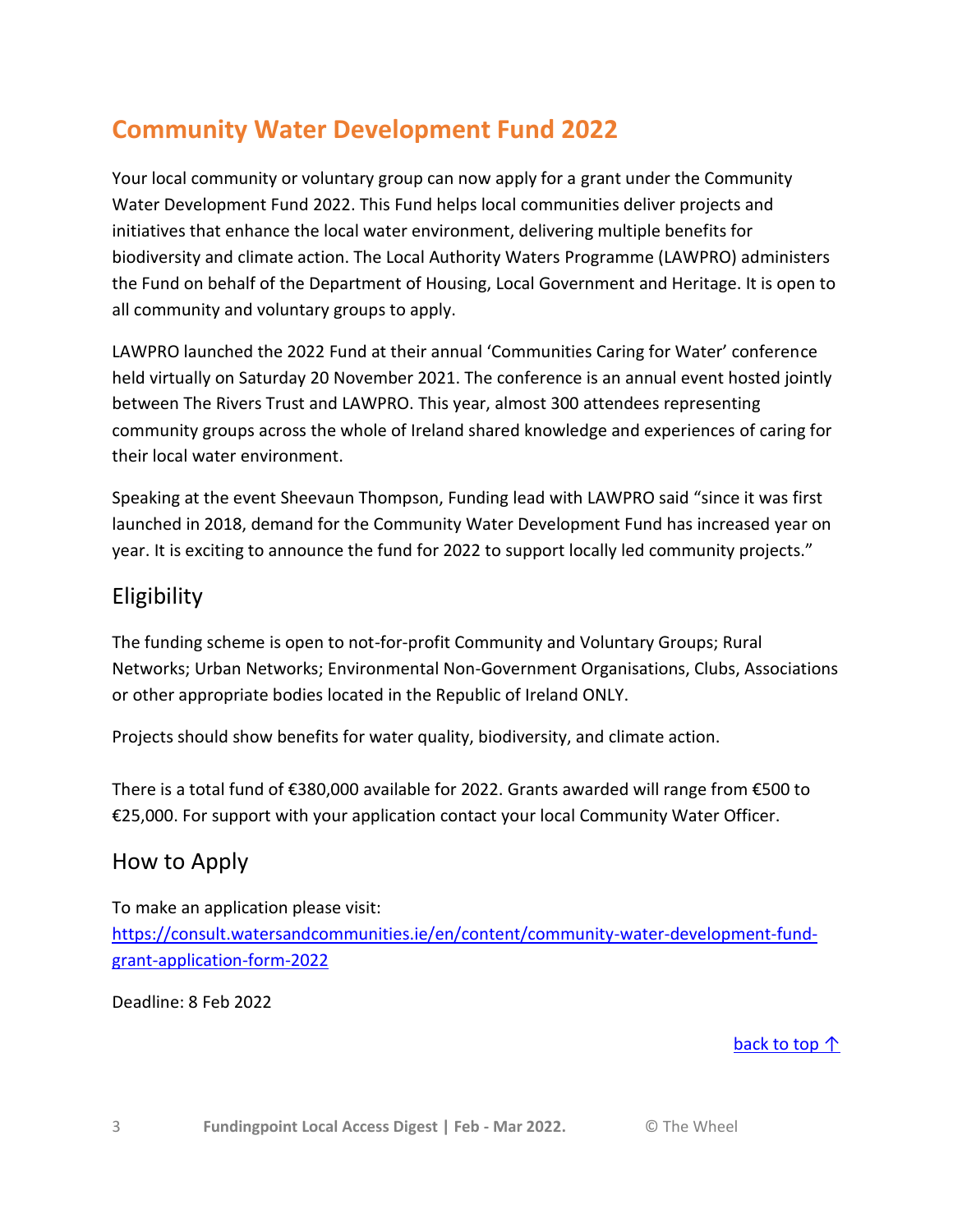# <span id="page-3-0"></span>**Citizens, Equality, Rights and Values Programme (CERV)**

Citizenship, Equality, Rights and Values (CERV) is the EU's funding programme for citizens' engagement and the implementation of EU rights and values. It replaces both Europe for Citizens and the Rights, Equality and Citizenship programme.

### **Aims & Objectives**

The Citizens, Equality, Rights and Values (CERV) programme's aims are to: 

- protect and promote Union rights and values
- promote rights, non-discrimination, equality, including gender equality
- promote citizens engagement and participation in the democratic life of the Union and exchanges between citizens of different Member States
- raise awareness of the common European history

### **What does it support?**

CERV funds actions: 

- promoting non-discrimination and gender equality, the rights of the child, European remembrance and citizens' engagement, as well as combat racism and gender-based violence
- strengthening the protection and promotion of the rule of law and democratic dialogue, transparency and good governance
- supporting, empowering and building the capacity of civil society organisations active in the promotion of values and rights, at local, regional, national and transnational level.

### Specific activities funded include:

- training activities, workshops, conferences
- mutual learning and cooperation, capacity building
- town twinning
- media campaigns, awareness raising and dissemination activities

# **Eligibility**

4 **Fundingpoint Local Access Digest | Feb - Mar 2022.** © The Wheel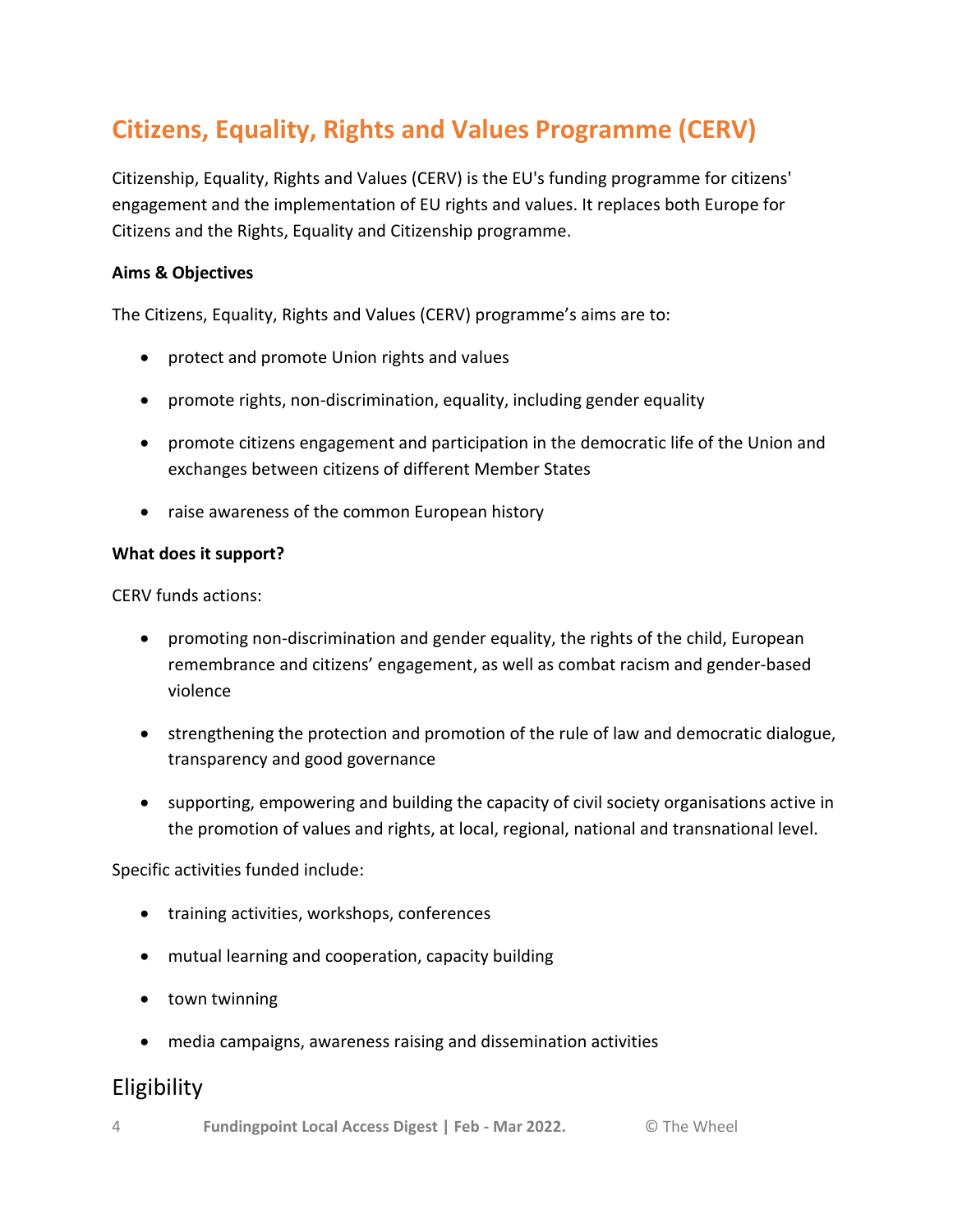## **Who can apply?**

 Civil society organisations as well as public authorities, European-level networks and think tanks.

## **EU Policy**

Read more about EU policy on the topic of **[European citizenship and values.](https://accesseurope.ie/funding-guides/european-citizenship-values)** 

## **Budget**

€1,55 billion over 7 years

## **Project Examples**

[Examples of successful projects from Ireland](https://www.europeforcitizens.ie/project-examples.html)

## **National Contact Point in Ireland**

Not yet decided, information will follow soon.

Assistance is also available via [www.accesseurope.ie.](https://www.accesseurope.ie/funding-guides/citizens-equality-rights-and-values-programme-cerv)

# How to Apply

Find open calls for **CERV**, or see direct links below:

# **CERV - Citizens' engagement and participation**

Deadline: 10 February, 2022

### [VIEW DETAIL](https://www.accesseurope.ie/open-funds/cerv-citizens-engagement-and-participation)

**CERV - Promote capacity building and awareness on the EU Charter of Fundamental Rights and activities on strategic litigation relating to democracy, the rule of law and fundamental rights breaches**

Deadline: 24 February, 2022

# [VIEW DETAIL](https://www.accesseurope.ie/open-funds/cerv-promote-capacity-building-and-awareness-on-the-eu-charter-of-fundamental-rights-and-activities-on-strategic-litigation-relating-to-democracy-the-rule-of-law-and-fundamental-rights-breaches)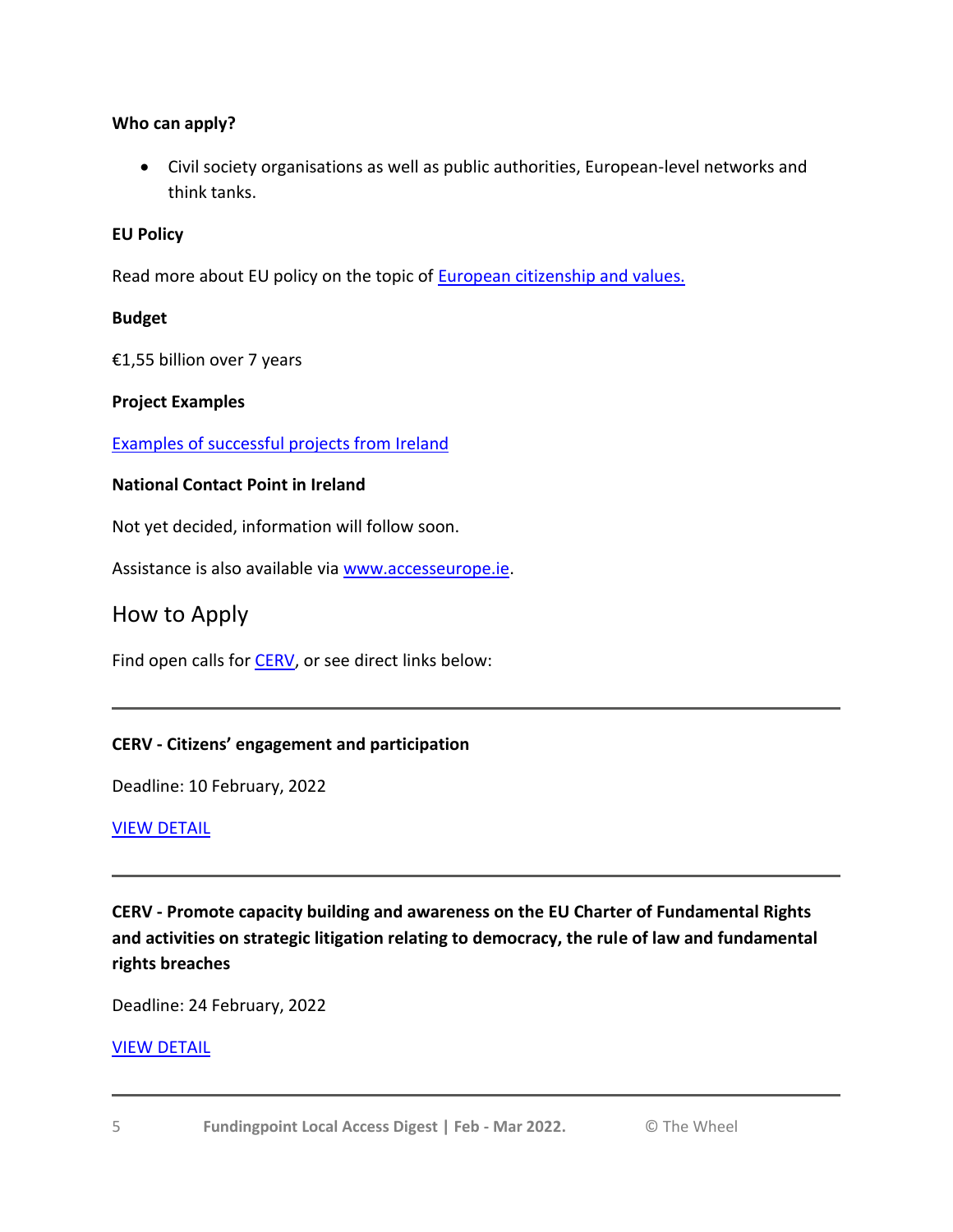### **CERV - Promote equality and to fight against racism, xenophobia and discrimination**

Deadline: 24 February, 2022

#### [VIEW DETAIL](https://www.accesseurope.ie/open-funds/cerv-promote-equality-and-to-fight-against-racism-xenophobia-and-discrimination)

#### **CERV - Proposals to promote gender equality**

Deadline: 16 March, 2022

#### [VIEW DETAIL](https://www.accesseurope.ie/open-funds/cerv-proposals-to-promote-gender-equality)

### **CERV - European Remembrance**

Deadline: 24 March, 2022

[VIEW DETAIL](https://www.accesseurope.ie/open-funds/cerv-european-remembrance)

#### **CERV - Network of Towns**

Deadline: 24 March, 2022

[VIEW DETAIL](https://www.accesseurope.ie/open-funds/cerv-network-of-towns)

#### **CERV - Town-Twinning**

Deadline: 24 March, 2022

### [VIEW DETAIL](https://www.accesseurope.ie/open-funds/cerv-town-twinning)

# **CERV - Union Values**

Deadline: 29 March, 2022

#### [VIEW DETAIL](https://www.accesseurope.ie/open-funds/cerv-union-values)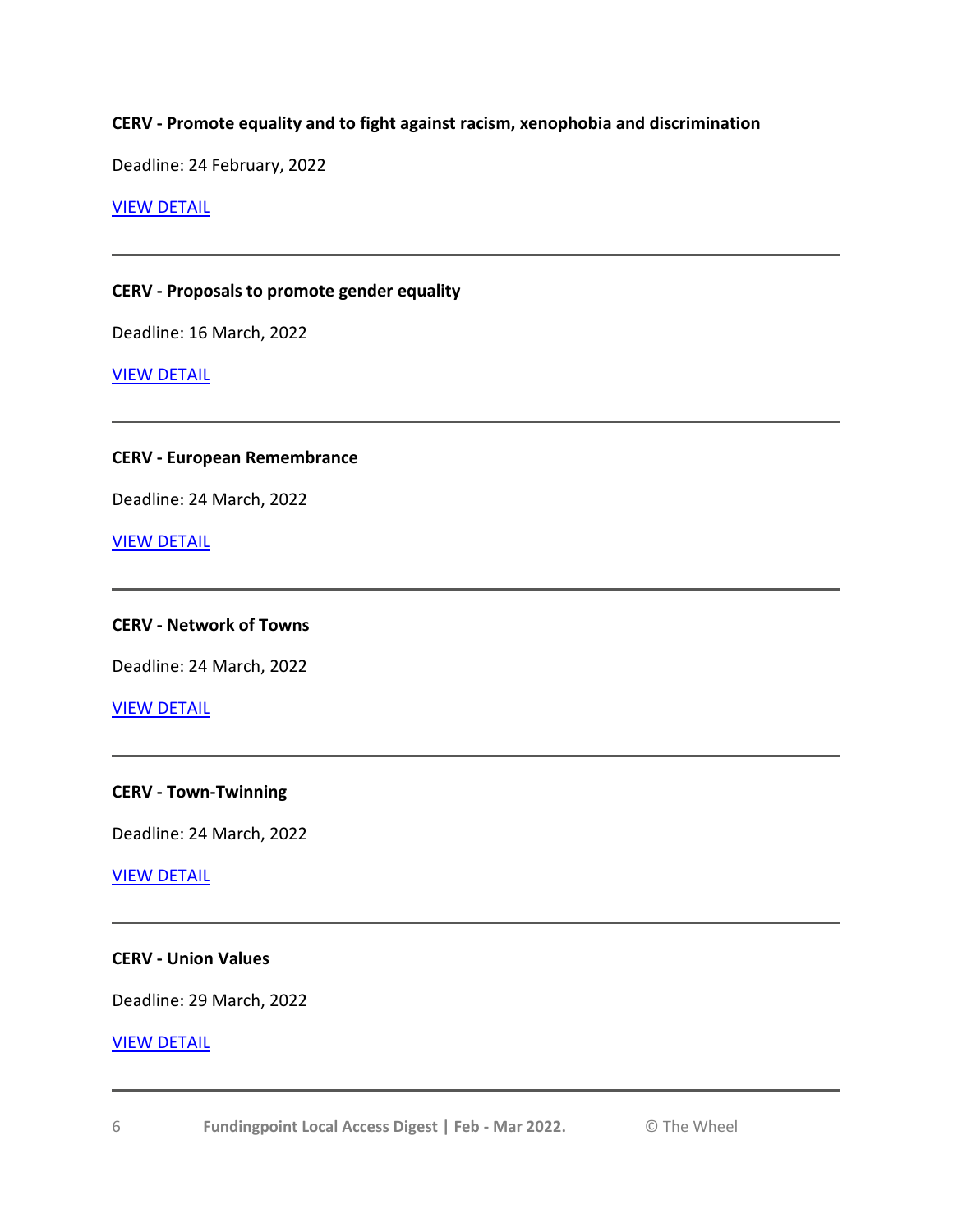# **CERV - Proposals to prevent and combat gender-based violence and violence against children**

Deadline: 12 April, 2022

### [VIEW DETAIL](https://www.accesseurope.ie/open-funds/cerv-proposals-to-prevent-and-combat-gender-based-violence-and-violence-against-children)

### **CERV - Proposals to protect and promote the rights of the child**

Deadline: 18 May, 2022

[VIEW DETAIL](https://www.accesseurope.ie/open-funds/cerv-proposals-to-protect-and-promote-the-rights-of-the-child)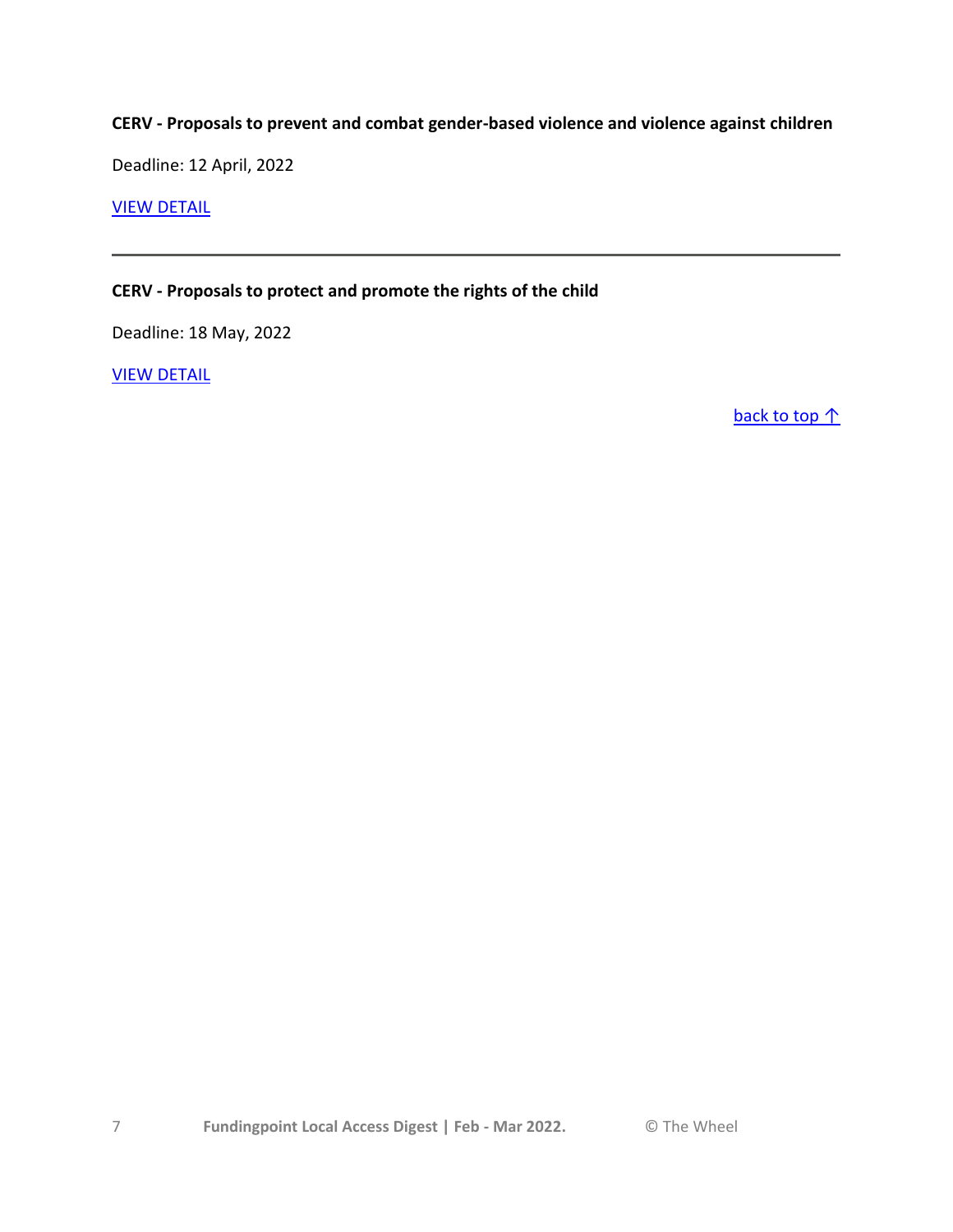# <span id="page-7-0"></span>**Scheme to Support National Organisations**

The Scheme to Support National Organisations' overall aim is to provide multi-annual funding towards the core costs of national organisations in Ireland to the community and voluntary sector to assist them to operate and fund core staff positions.

Administered by Pobal on behalf of the Department of Rural and Community Development, the overall aim of the SSNO is to provide multi-annual funding towards the core costs of national, community and voluntary organisations in Ireland.

The SSNO primarily focuses on the provision of core funding to national organisations that:

- provide supports (both direct and indirect) to those who are disadvantaged;
- demonstrate good governance;
- deliver services and supports that have a focus on one or more of the following: addressing poverty, addressing social exclusion, promoting equality.

Organisations can apply for;

- 1. Minimum grant award of €30,000 per annum for up to three years funding
- 2. Maximum grant award of €100,000 per annum for up to three years funding

# How to Apply

[Full fund details available here.](https://www.pobal.ie/programmes/scheme-to-support-national-organisations-ssno/)

Deadline: 24 Feb 2022 @ 3pm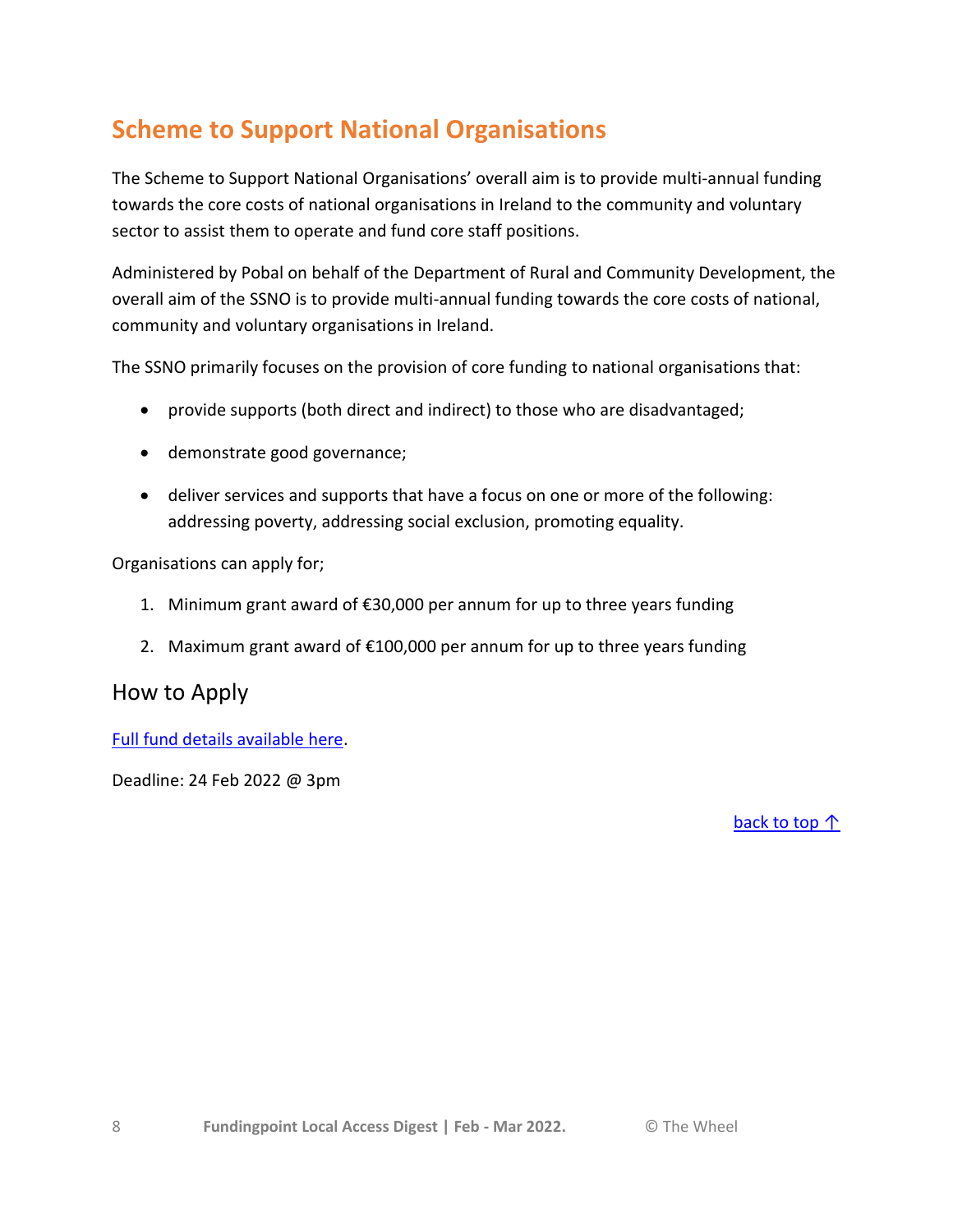# <span id="page-8-0"></span>**Charlemagne Youth Prize**

Since 2008, the European Parliament together with the 'Foundation of the International Charlemagne Prize of Aachen' have each year been inviting young people from all EU Member States to submit projects run by and for youth showing an active participation in the development of Europe.

# **CAN WE PARTICIPATE?**

Young citizens aged between 16 and 30 living in any EU Member State can submit projects for the European Charlemagne Youth Prize.

Projects can be submitted individually or, preferably, in groups. They should promote European and international understanding; foster the development of a shared sense of European identity and integration; and provide role models for young people living in Europe and offer practical examples of Europeans living together as one community.

The European Parliament and the Foundation of the International Charlemagne Prize of Aachen invite young people from all EU Member States to participate in a competition on EU development, integration and European identity issues.

The 'European Charlemagne Youth Prize' is awarded to projects, which:

- promote European and international understanding,
- foster the development of a shared sense of European identity and integration,
- serve as a role model for young people living in Europe and offer practical examples of Europeans living together as one community.

The projects can focus on the organisation of various youth events, youth exchanges or online projects with a European dimension.

### **WHAT TYPE OF PROJECT CAN WE SUBMIT?**

[Previous winners](https://www.europarl.europa.eu/charlemagneyouthprize/en/previous-laureates.html) have been awarded for projects such as youth exchanges, events in the fields of sports, arts or culture or may take the form of online projects with a European dimension. Have a look [here](https://www.europarl.europa.eu/charlemagneyouthprize/en/previous-laureates.html) to read about previous winners' projects.

### **WHAT IF WE WIN?**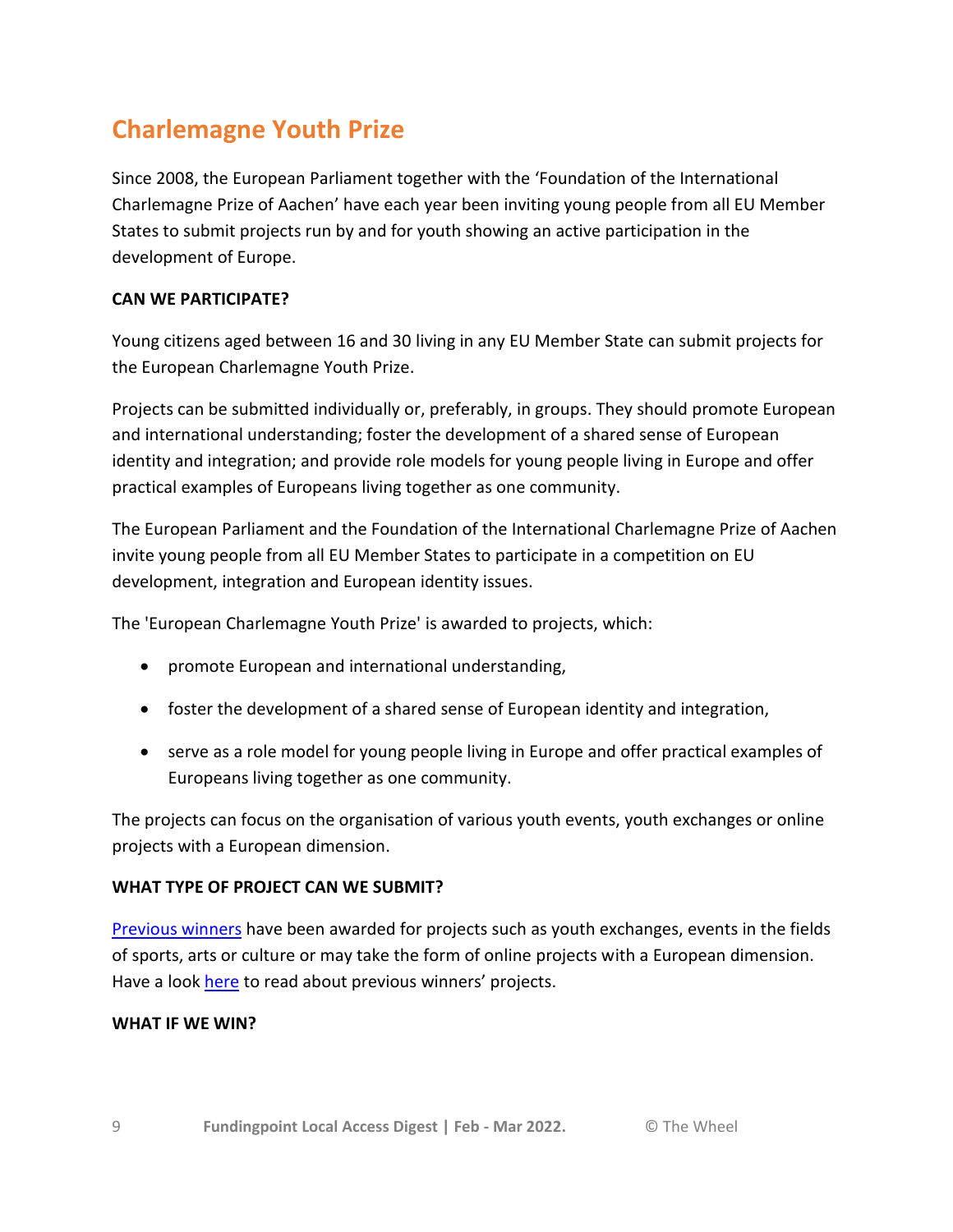The prize for the best project is €7500, the second €5000 and the third €2500. As part of the prize, the three European laureates are invited to visit the European Parliament in Brussels or Strasbourg.

One representative of each national winning project is invited to Aachen for several days to attend several events, including the Youth Prize Award Ceremony, which always takes place two days before Ascension Day, the day on which the prestigious International Charlemagne Prize of Aachen is awarded.

The prizes for the best three projects will be presented by the President of the European Parliament and representatives of the Foundation of the International Charlemagne Prize of Aachen.

Your project will also receive lots of coverage through the European Parliament's and the Foundation's media channels.

... and last but not least, your stay in Aachen will be a unique chance to meet and network with other dynamic young people from all over Europe, a platform to share your vision about Europe in front of European leaders and for many it will be the beginning of some long-lasting friendships with like-minded young people from all over Europe!

# How to Apply

Applications must be submitted online via the website of the European Charlemagne Youth Prize [\(www.charlemagneyouthprize.eu\)](http://www.charlemagneyouthprize.eu/).

For more information please send an email to **[ECYP2021@ep.europa.eu](mailto:ECYP2021@ep.europa.eu)** 

[Full application details available here.](https://www.europarl.europa.eu/charlemagneyouthprize)

Deadline: 13 Feb 2022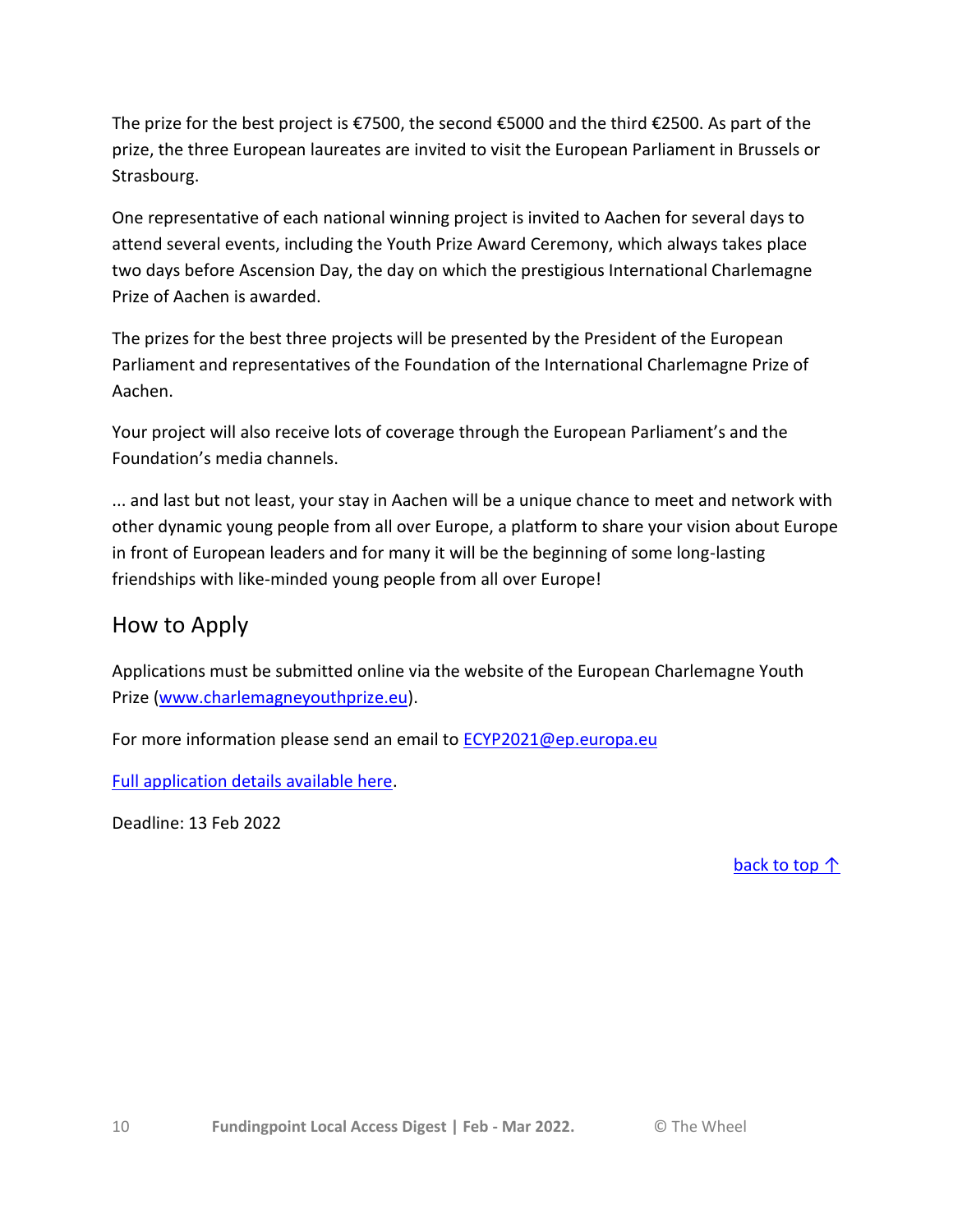# <span id="page-10-0"></span>**Irish Youth Foundation - Vhi Health & Wellbeing Fund 2022**

In partnership with the Irish Youth Foundation (IYF), Vhi is launching a fund of €85,000 to support young people's health and wellbeing.

## **What is the Vhi Health & Wellbeing Fund?**

Vhi aims to support their customers to live longer, stronger, and healthier lives. In partnership with the Irish Youth Foundation (IYF), Vhi is launching a fund of €85,000 to support young people's health and wellbeing.

The fund will support projects that seek to strengthen resilience in young people and help them manage anxiety, with the emphasis on early intervention and prevention. Projects may work directly with young people or with the adults that surround them.

Treatment programmes or 1-1 counselling will not be eligible for funding.

The fund is looking to support projects in the six locations where Vhi have offices;

Cork, Donegal, Dublin, Galway, Kilkenny, Limerick

# Eligibility

To be eligible the applying organisation must;

- Work with young people aged between 12-25 years old
- Be a registered not-for-profit or charitable organisation
- The organisation must have a bank account set up in the name of the organisation
- Be registered in the Republic of Ireland and active in Ireland for the past 12 months
- The organisation must have a child protection policy in place

### **What funding opportunities are available?**

Option 1: Awards of up to €10,000

Option 2: Awards of up to €5,000

Organisations applying for funding will be asked to submit a detailed budget breakdown of expenditure for both of the above options. The final allocation of awards will be determined after all applications have been reviewed.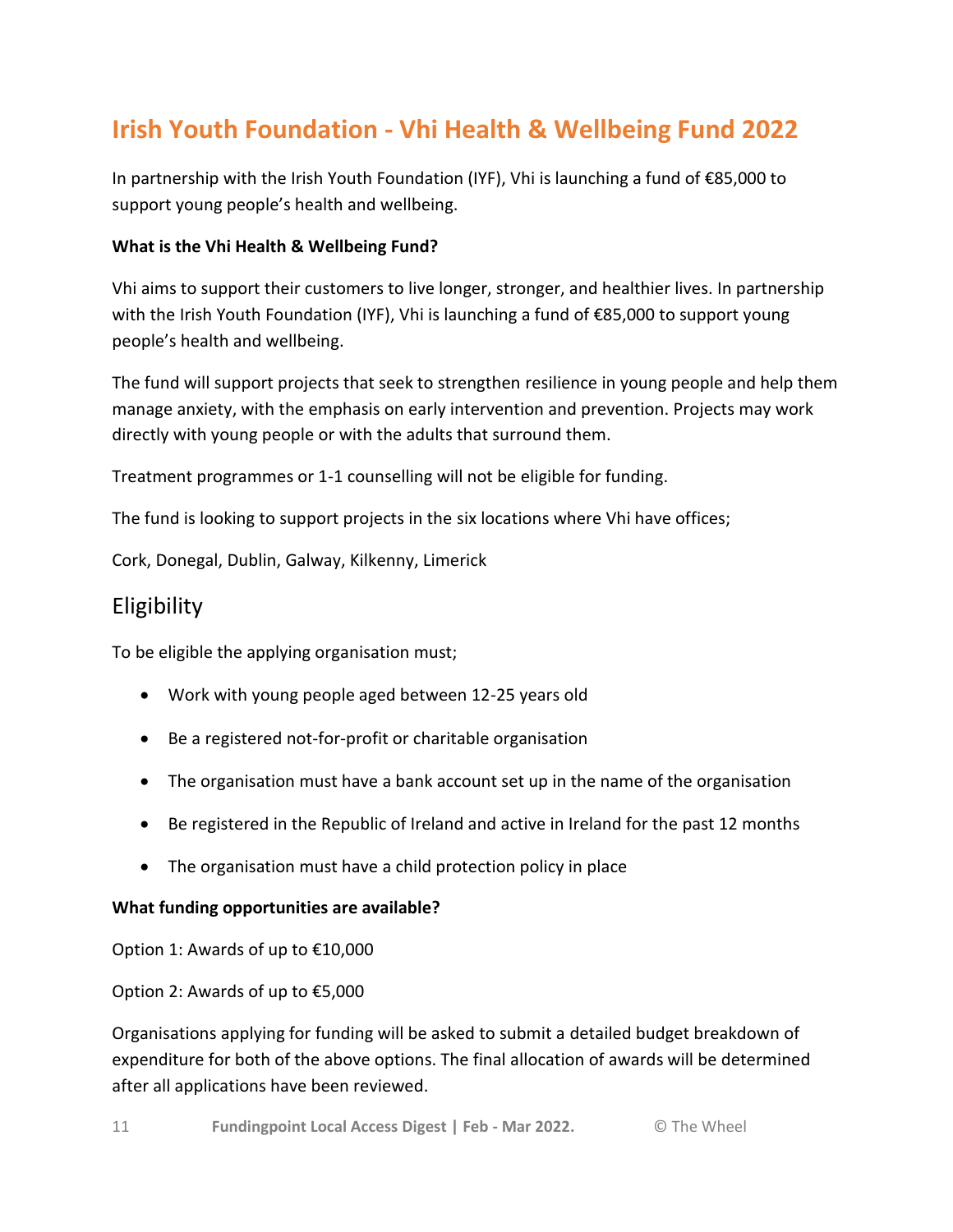## **Evaluation**

Organisations applying for funding will have to show how their proposed project will show measurable impact in one of the following two areas;

- 1. An increase in knowledge regarding anxiety
- 2. A new skill learned to manage/ support anxiety

As part of your application you will be asked to detail how you plan to measure this impact and report on it.

# How to Apply

All applications will be made online here: <https://iyf.ie/vhi-health-wellbeing-fund-2022/>

Deadline: 16 Feb 2022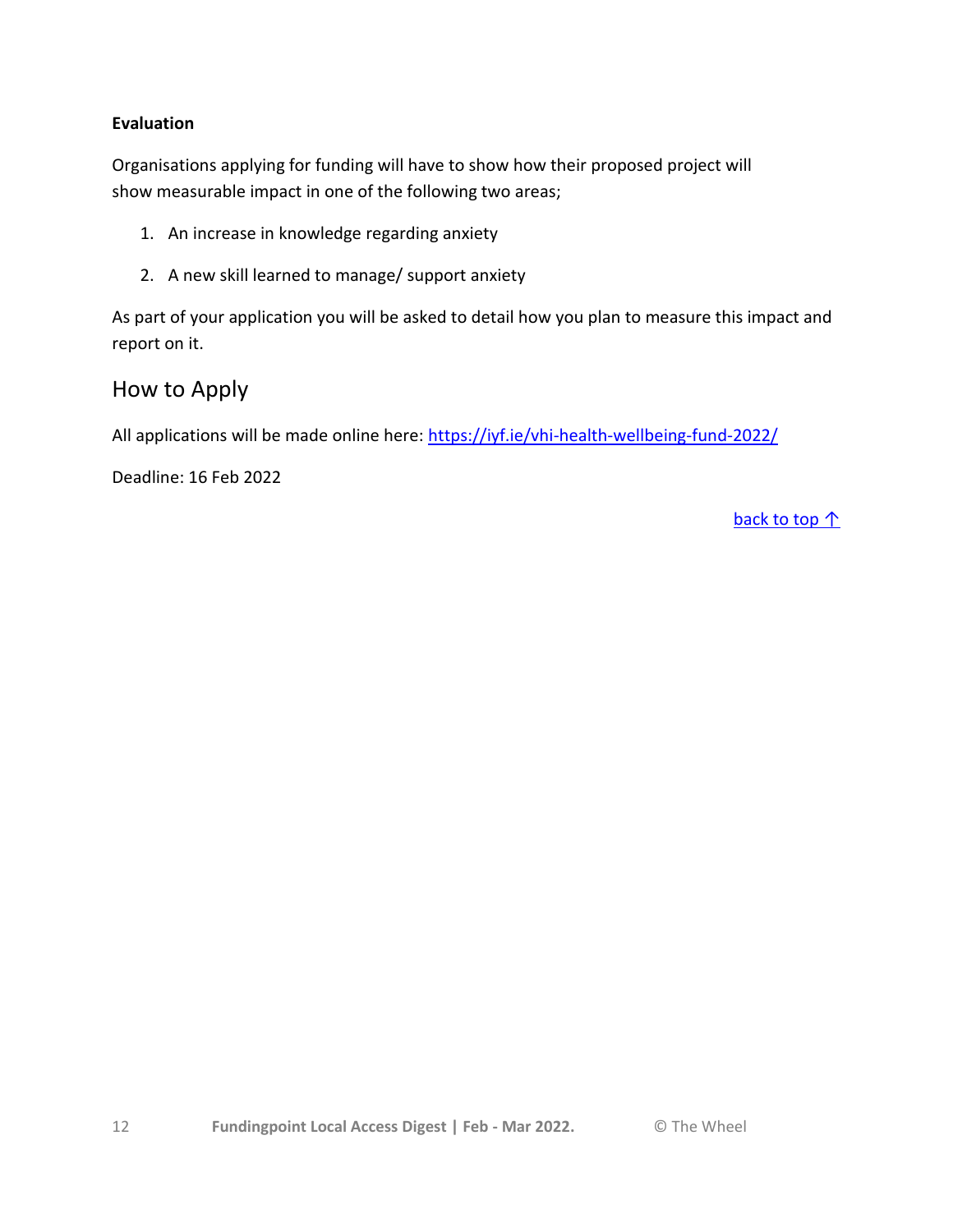# <span id="page-12-0"></span>**Emigrant Support Programme**

The Emigrant Support Programme is a tangible expression of the Government's support of, commitment to, and interest in the global Irish community. It aims to strengthen the international Irish community and its bond with Ireland.

Through this programme, the Government wants to fund projects that will have a clear and indentifiable impact on supporting and building global Irish communities. The Irish Abroad Unit in the Department of Foreign Affairs manages and coordinates the programme in partnership with Ireland's Embassies and Consulates abroad.

Since its inception in 2004, the Emigrant Support Programme has assisted over 530 organisations in over 36 countries with grants totalling over €200 million. Grants have ranged from small amounts for grass-roots groups to major allocations awarded to voluntary and community organisations operating on a large scale.

## **Priorities and Objectives**

In 2022 the Government, through the Emigrant Support Programme, is committed to prioritising the following:

### **Our People**

New and innovative projects which strengthen ties with our diaspora and reach out to engage with those who are less connected to our existing networks, including digital initiatives, new ways of building connections and support for the vulnerable.

### **Our Values**

Supporting projects which focus on inclusivity and celebrating the multicultural diversity of our people in the under-represented and non-traditional diaspora.

Encourage women and girls to be leaders of change in their communities and help promote gender equality and women's empowerment across our diaspora.

Projects which support members of the survivor community living abroad.

### **Our Prosperity**

Collaborative initiatives that encourage not-for-profit and charitable organisations to work together to rebuild and recover from the Covid pandemic.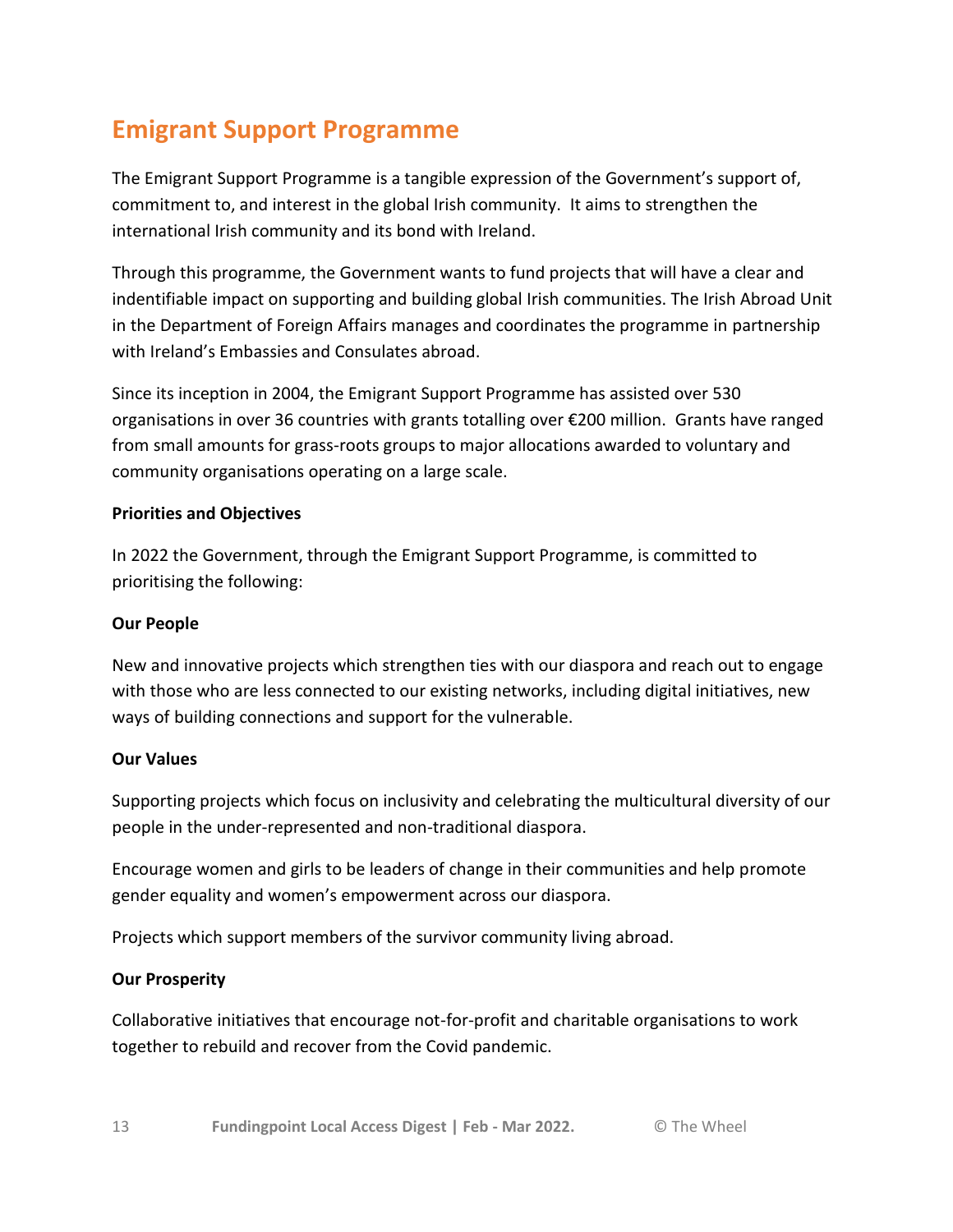Support recently returned emigrants or those planning on returning to Ireland, with advice on work-skill training, job placements and business start-up resources.

# **Our Culture**

Projects promoting our shared Culture and Heritage, across sports, language, history, art, music, film and Irish Studies.

Develop links to those of African/American and Hispanic heritage in the US, and people of Irish ancestry in Africa, the Caribbean, Latin America and other parts of the world.

# **Our influence**

Events aimed at expanding our global reach, connecting with non-Irish born members of the diaspora and those with an affinity to Ireland, especially youth leaders in order to build selfsustaining and impactful Irish communities.

Applications are particularly welcome from organisations that have not applied before and/or new projects in geographic areas not previously assisted.

# **Criteria for grant aid:**

Applicant organisations should be established as registered charities, charitable bodies or voluntary/not for profit organisations and will be evaluated on the following criteria:

- the need for the project
- beneficiaries in the Irish community (including second and later generations), including their needs and vulnerabilities
- the impact of the project based on clear expected outputs and outcomes
- partnerships with other statutory, voluntary and ESP-funded organisations to maximise service delivery to vulnerable Irish people
- how the outcomes will contribute to the achievement of ESP's objectives
- the capacity of the organisation to deliver the project
- the total project cost and value for money offered
- what funding has been secured from other sources for the project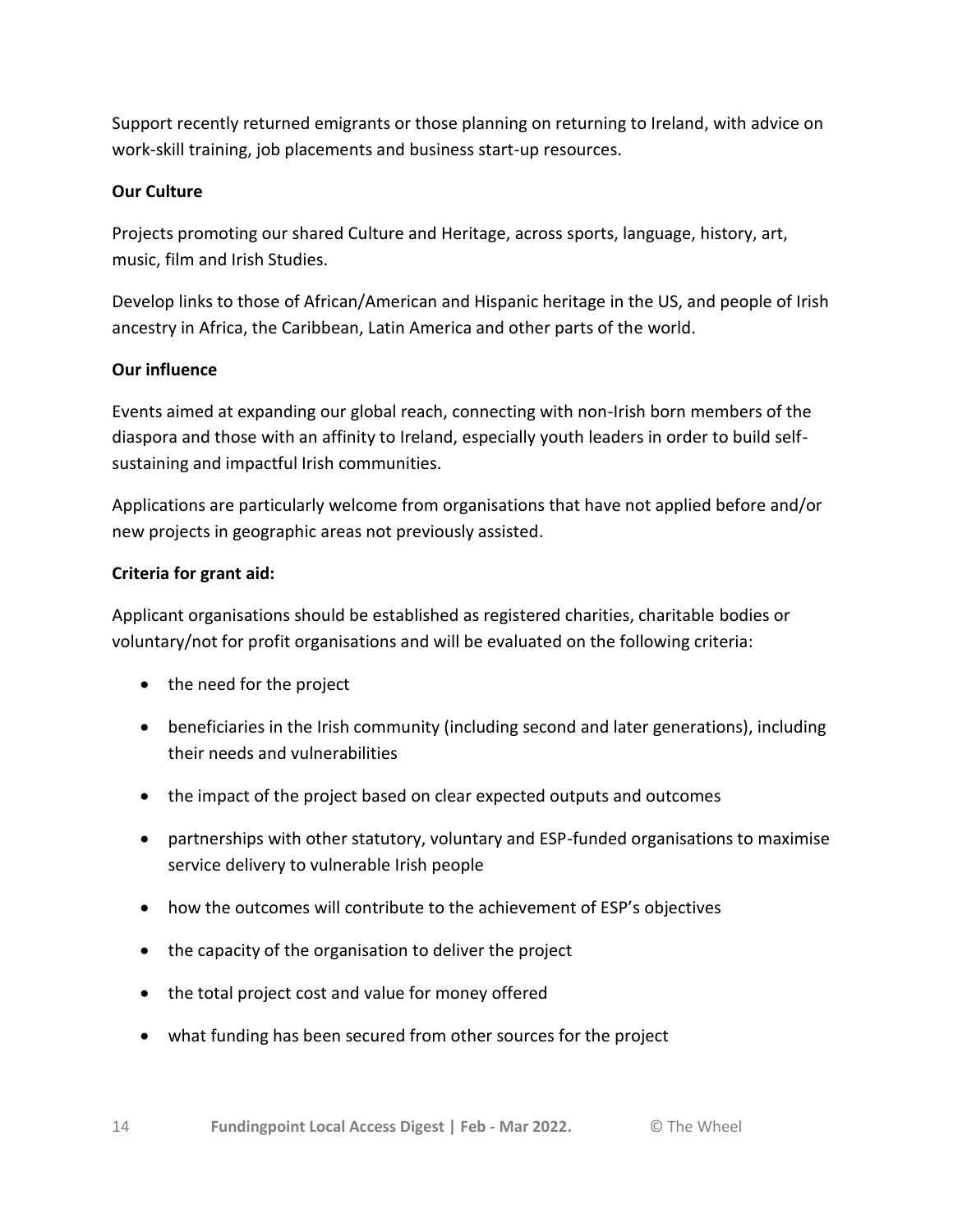- the monitoring and evaluation systems in place to measure the outcomes for target beneficiaries
- commitment to good governance and best practice throughout the organisation (including e.g. financial management, fundraising strategy, inclusion policies and staff training and development)

# **Categories of Funding:**

All funding decisions are based on the information submitted in the official application form, which must be submitted online. No hard copy application forms will be accepted.

The categories under which ESP can be applied for are as follows;

- Heritage Project involving the promotion and maintenance of Irish heritage and identity overseas.
- Welfare (Elderly) Projects that are specifically targeted at the older members of the Irish community.
- Welfare (Other)- Projects involving the provision of front-line welfare services including advisory, counselling, information and outreach services to Irish communities.
- Business Networks Projects to support Irish business networks or other Irish professional networks overseas.
- Capital Projects involving the construction, refurbishment or purchase of capital assets. This includes projects related to website development and large digital/software projects.

Organisations are permitted to make applications in more than one category.

# **Principles governing recipients of Irish Government funding:**

The ESP is funded through taxpayer's money and is therefore public funding. The highest levels of transparency and accountability will be applied. As part of this we require reports on the impacts and the success of projects funded as well as financial reports.

In line with regulations governing the receipt of grants from the Irish Government, all grantees must:

# **Clarity**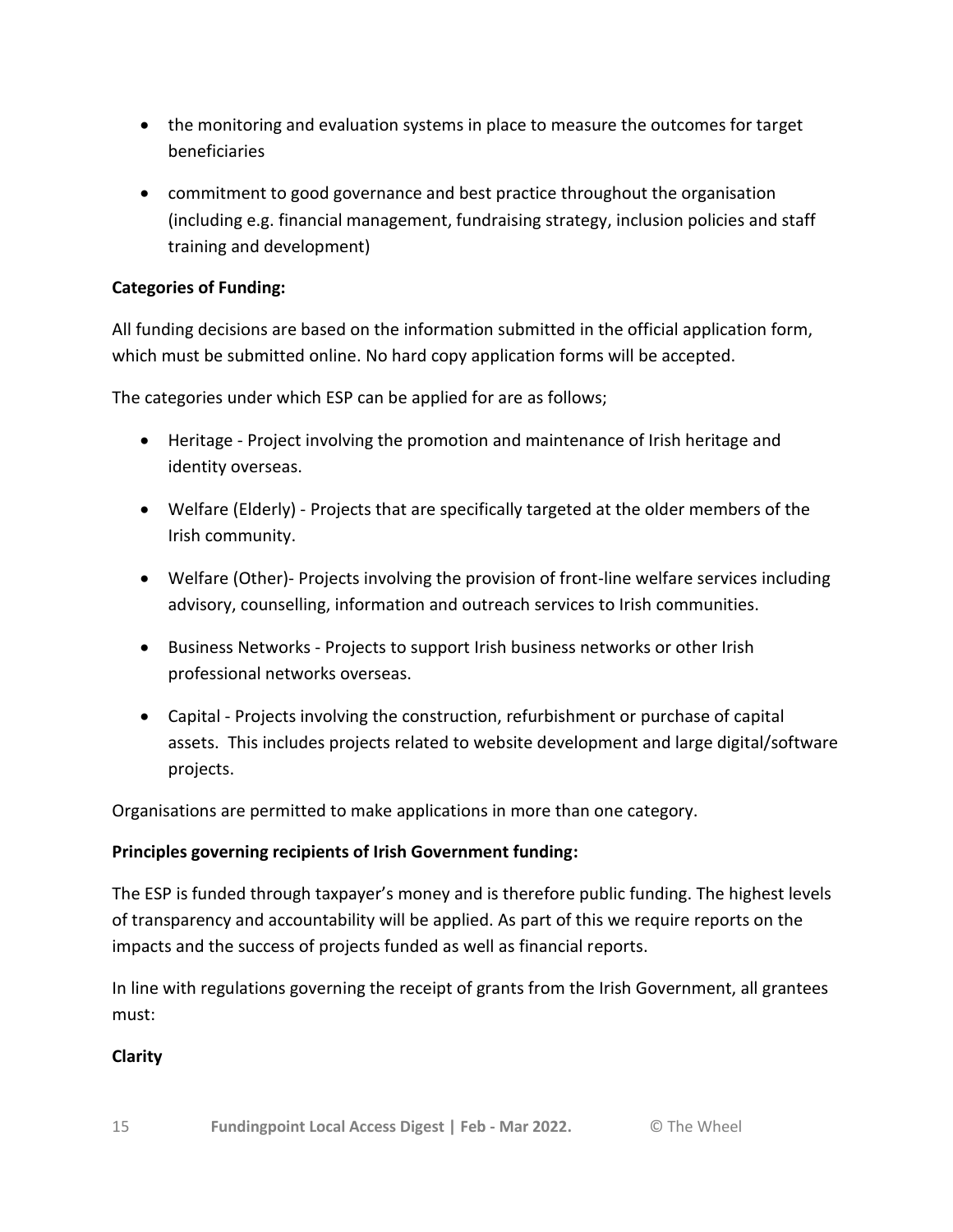Set out clearly the objectives, inputs and outputs of their funding spend:

- Show clearly that funding was spent only for the business purposes for which it was provided
- Seek clarification from the grantor where necessary on use of funds, governance and accountability arrangements

# **Governance**

Ensure appropriate governance arrangements are in place for oversight and administration of funding:

- control and safeguarding of funds from misuse, misappropriation and fraud
- accounting records which can provide, at any time, reliable financial information on the purpose, application and balance remaining of the public funding
- Accounting for the amount and source of the funding, its application and outputs/outcomes
- Value for money
- Be in a position to provide evidence on:
- effective use of funds
- value achieved in the application of funds
- avoidance of waste and extravagance
- **•** Fairness
- Manage public funds with the highest degree of honesty and integrity:
- Act in a manner which complies with relevant laws and obligations (e.g. tax, minimum wages)
- Procure goods and services in a fair and transparent manner
- Act fairly, responsibly and openly in dealings with the Grantor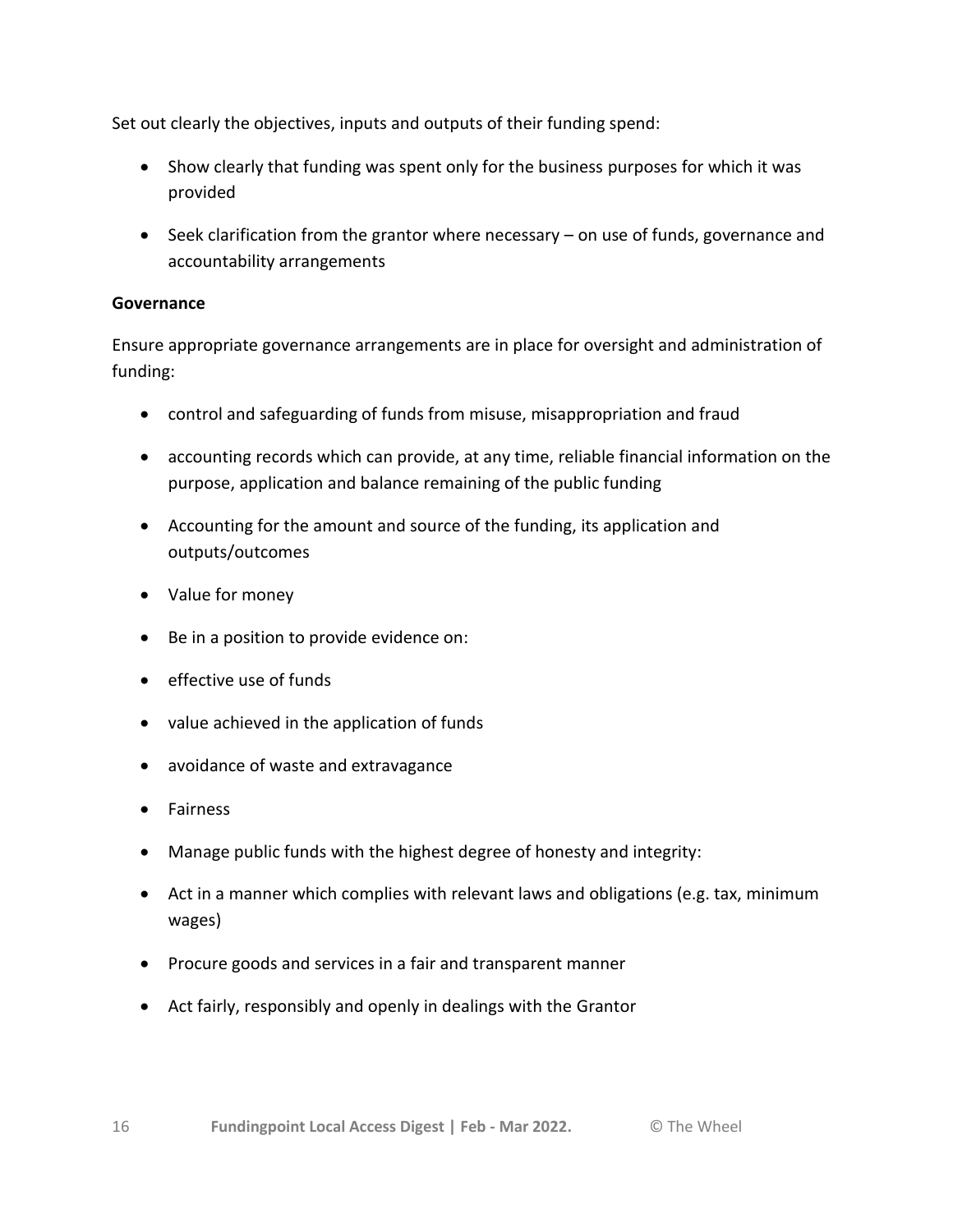# How to Apply

[Full details available here.](https://www.dfa.ie/global-irish/support-overseas/emigrant-support-programme/)

Deadline: 16 Feb 2022.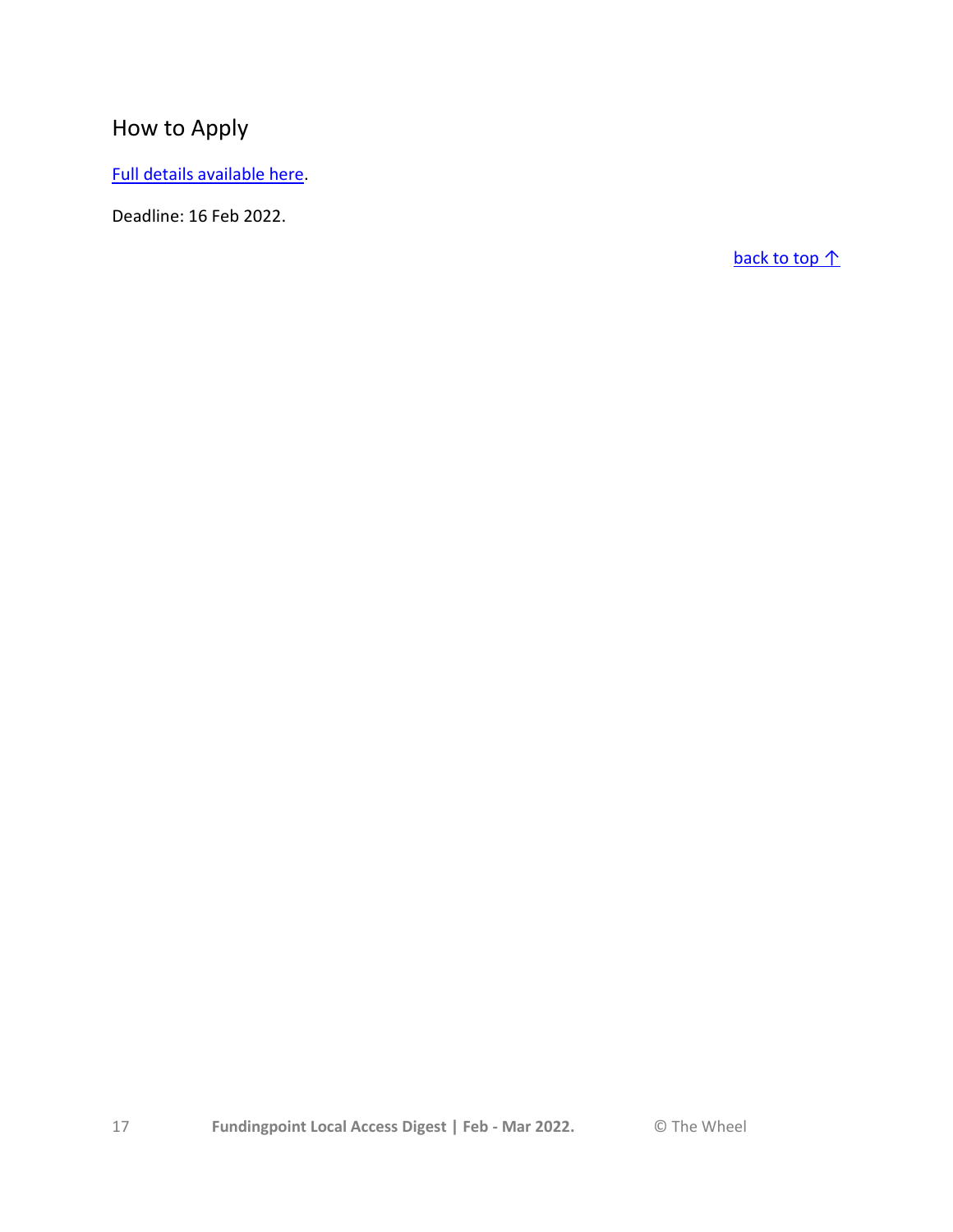# <span id="page-17-0"></span>**The Community Foundation for Ireland - RTÉ Toy Show Appeal**

The huge generosity of viewers to the RTÉ Toy Show Appeal is being turned into action with groups which support children across the country being invited to apply for support from (Monday 24th January 2022) from the €6.6 Million raised.

The Community Foundation for Ireland, RTÉs partner in the appeal, is beginning the process of turning the donations into grants supporting a range of local services and supports.

The first year of the appeal in 2020 benefitted an estimated 600,000 children and their families as highlighted in an *[Impact Report](https://about.rte.ie/wp-content/uploads/2021/11/RTE-Toy-Show-Appeal-Impact-Report.pdf)* showing how through their donations the 1.7 Million viewers of the Late Late Toy Show have given vital support to communities.

This year's funding is being distributed through two rounds, the first has now opened and is inviting applications from community groups and organisations. It will provide grants of between €5,000 and €20,000.

Grants will be made under three thematic pillars:

### **Addressing Essential Needs**

Grants are available to eligible organisations that can demonstrate the impact of their work at local and community level. Grants within this Strand of funding will be made to ensure that vulnerable children are safe, warm and fed; and they are properly supported in addressing educational needs. This Strand aims to improve living conditions and outcomes of children at risk by providing holistic and practical supports and by improving their educational outcomes.

### **Improving Wellbeing**

Grants are available to eligible organisations that can demonstrate the impact of their work at local and community level. Poor health is difficult at any point in life, but it can have significant and long-term impacts in childhood in terms of educational outcomes and emotional wellbeing. Covid has created additional challenges in terms of mental health and social isolation. This Strand aims to improve the mental health and resilience of children and to increase quality of life for children with disabilities and serious health conditions.

# **Creativity and Play**

Grants are available to eligible organisations that can demonstrate the impact of their work at local and community level. Creativity and play are essential to supporting children's development of cognitive and social behaviours. This Strand aims to enhance personal and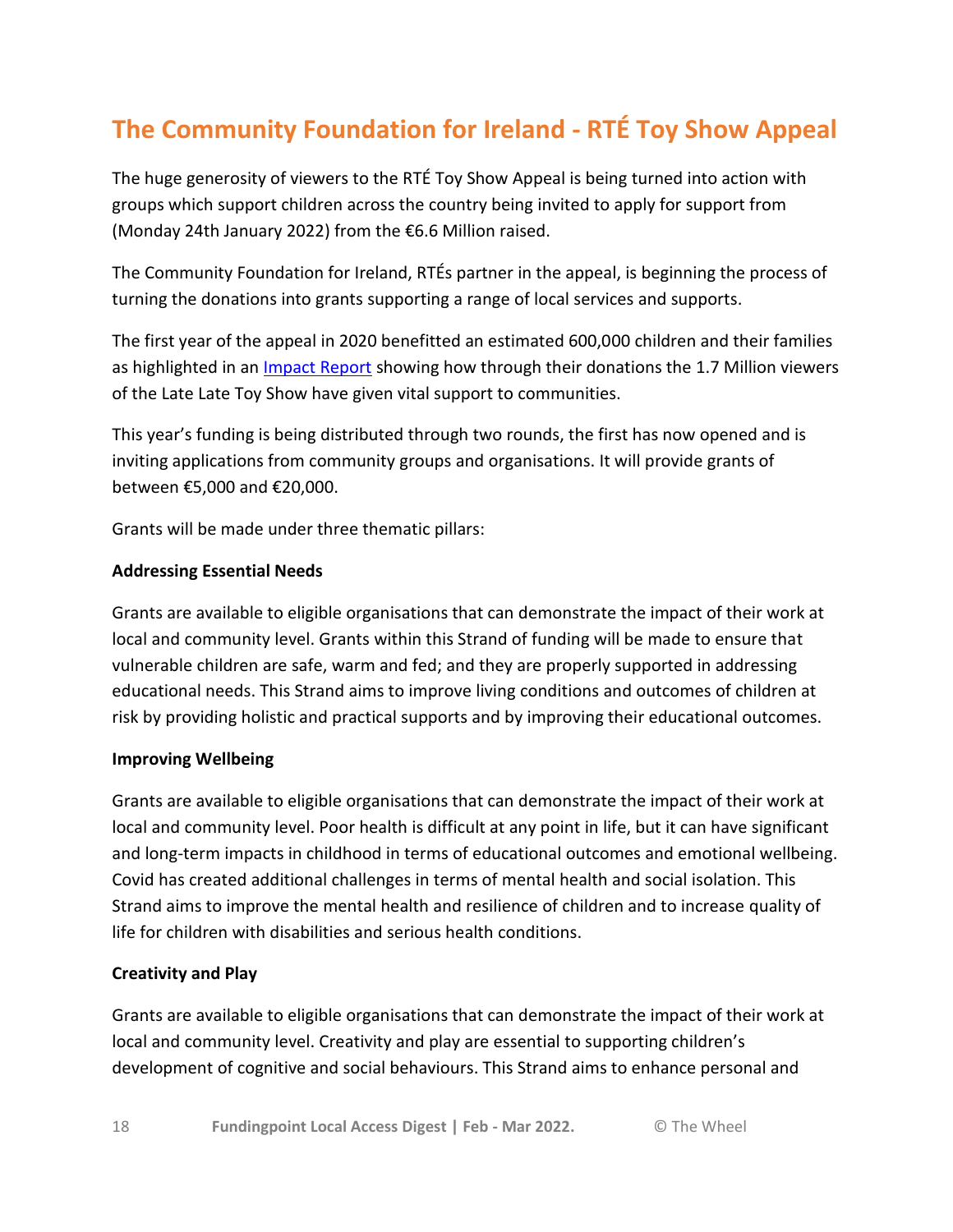emotional development, resilience and wellness for disadvantaged children through creative programmes and activities.

# How to Apply

[Full application guidelines available here.](https://www.communityfoundation.ie/grants/types-of-grants/rte-toy-show-fund)

Deadline for applications: 18 Feb 2022.

Note: a second of grants aimed at Impact will open on 21st February 2022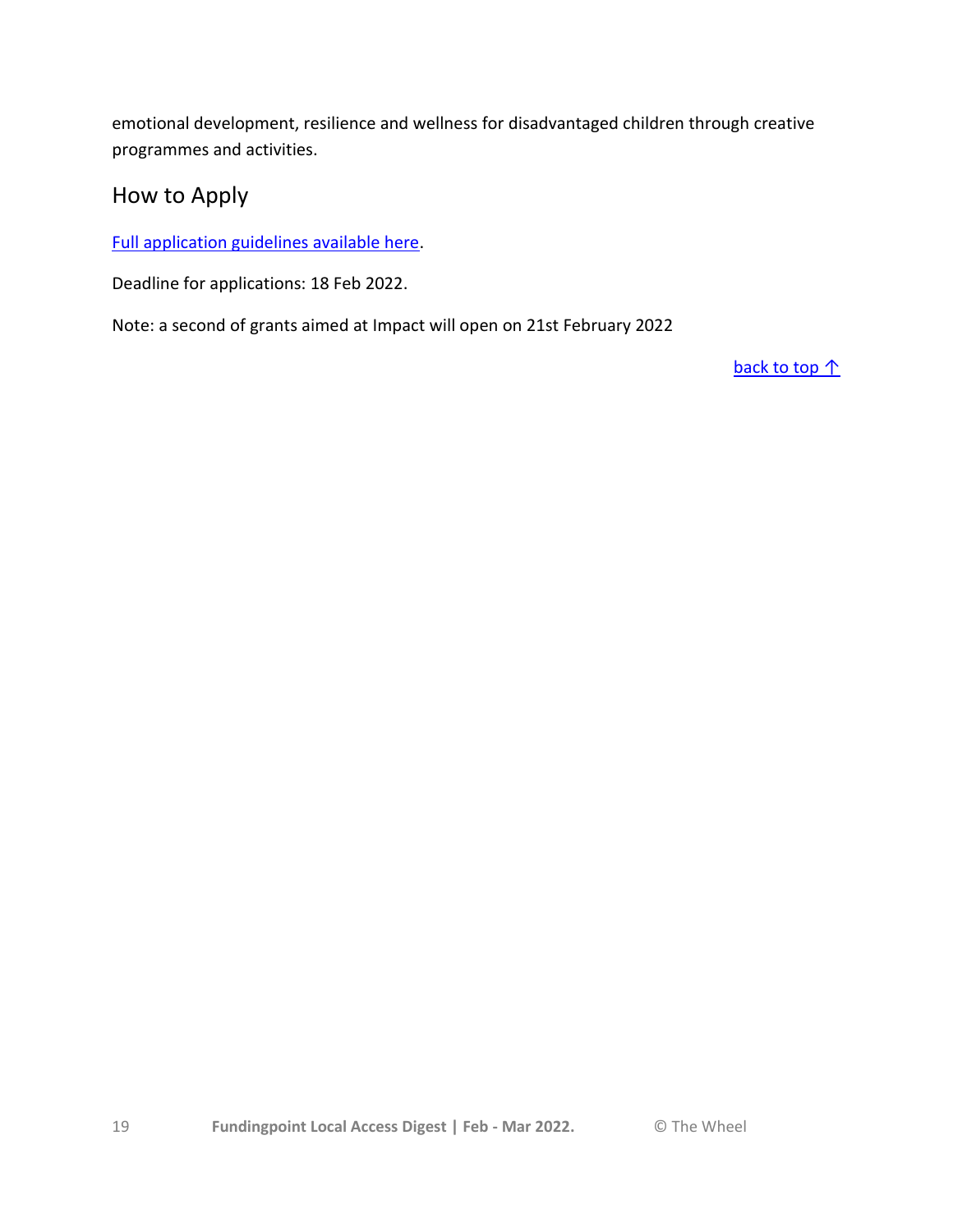# <span id="page-19-0"></span>**European Solidarity Corps Programme**

The European Solidarity Corps is the EU's funding programme for volunteering and promoting solidarity.

## **Aims & Objectives**

The European Solidarity Corps aims to:

- Empower young people to participate positively in their world: The programme aims to provide young people, including young people with fewer opportunities, with easily accessible opportunities to take part in solidarity activities that bring about positive societal changes in the European Union and beyond.
- Build an inclusive and democratic Europe: The programme aims to support young people and organisations across Europe and to strengthen cohesion, solidarity, democracy, European identity and active citizenship in the Europe Union and beyond.
- Promote sustainable development through projects at grassroots level: European Solidarity Corps projects are about addressing societal challenges on the ground, with a particular focus on the promotion of sustainable development, social inclusion and equal opportunities.

The European Solidarity Corp's priorities are:

- Inclusion and Diversity
- Environmental Protection and Climate Action
- Digital Transformation
- Participation in Democratic Life
- Health Promotion and Support
- Connecting EU and Youth

### **What does it support?**

The European Solidarity Corps supports young people aged 18 to 30 to address needs in their community or abroad by taking part in activities across Europe.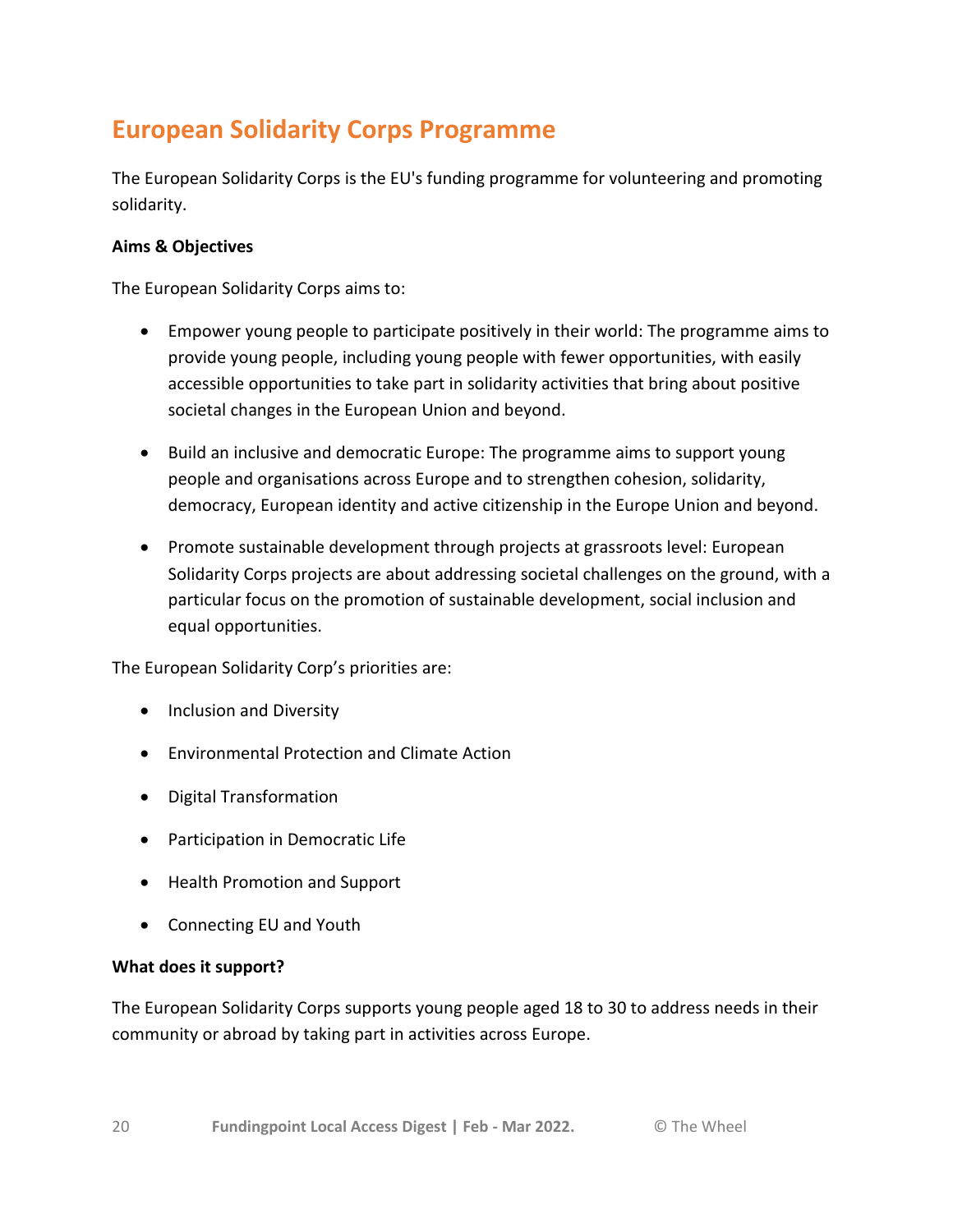Young people can volunteer or develop solidarity projects that benefit their communities at local, regional or European levels.

Projects are funded under 'Volunteering Projects' and 'Solidarity Projects'.

Volunteering Projects are projects where young people are sent by an accredited organisation to volunteer in another European country to exchange ideas, learn, connect and grow. Volunteering may take place in Ireland or abroad. Funding is available for 'Individual Volunteering Projects', 'Volunteering Teams Projects' or 'Preparatory Visits.

Solidarity Projects are organised by groups of young people who want to make a positive difference at national or international level.

# Eligibility

Any public or private body may apply for funding.

In order to take part in the European Solidarity Corps, organisations need to obtain a quality label, which certifies that they carry out high quality solidarity activities in compliance with the principles, objectives and requirements of the programme. Visit the European Solidarity Corps site for more [information about the Quality Label.](https://europa.eu/youth/solidarity/organisations/quality-label_en)

Why the EU funds European solidarity and volunteering

Read more about EU policy on the topic of [Education, training, youth and sport.](https://www.accesseurope.ie/funding-guides/education-training-and-youth)

# **Budget**

€1,1 billion over 7 years.

Project Examples

My Experience [as a European Solidarity Corps Volunteer: Laurita Maher-Bordalo](https://blog.leargas.ie/blog/my-experience-as-a-european-solidarity-corps-volunteer-laurita-maher-bordalo?hsLang=en-ie)

[Amina Moustafa: The Evolution of the Erasmus+ Experience](https://blog.leargas.ie/blog/amina-moustafa-the-evolution-of-the-erasmus-experience?hsLang=en-ie)

Detached Youth Support - [Supporting Young People in Time of Covid-19](https://blog.leargas.ie/blog/detached-youth-support-supporting-young-people-in-time-of-covid-19?hsLang=en-ie)

[More impact stories of the European Solidarity Corps](https://www.leargas.ie/impact-stories/)

# **National Contact Point in Ireland**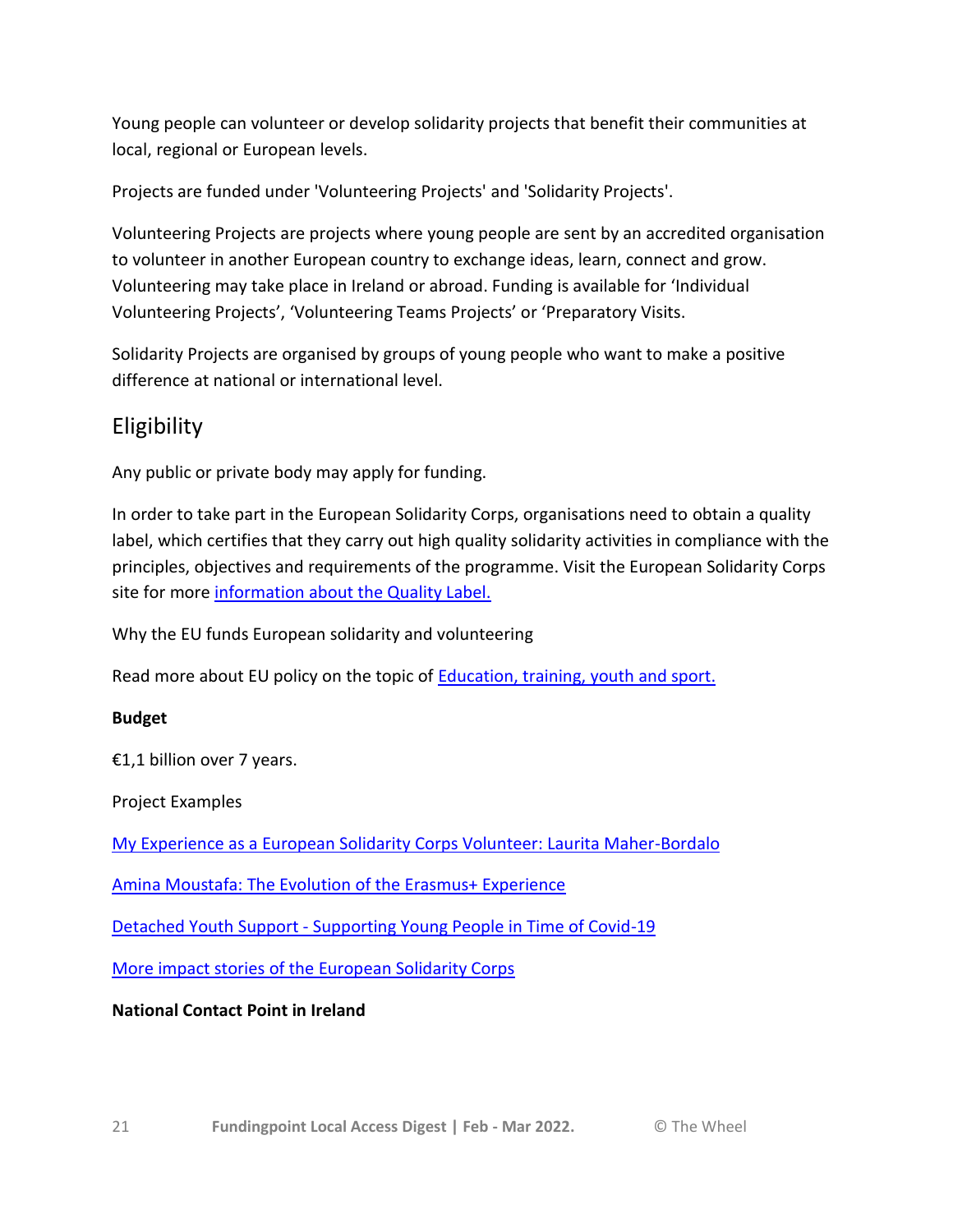[Léargas](http://www.leargas.ie/) is the National Agency for the European Solidarity Corps in Ireland and they hold a range of online application workshops and information sessions. Keep an eye on their Event [Calendar](https://www.leargas.ie/training-and-events/) or sign up to their [newsletters](https://insights.leargas.ie/newsletter-signup?hsLang=en-ie) for details.

Contact Suzanne Kavanagh at [kavanagh@leargas.ie](mailto:kavanagh@leargas.ie) or Noeleen O'Callaghan at [nocallaghan@leargas.ie](mailto:nocallaghan@leargas.ie) for more information.

Website: [www.leargas.ie](http://www.leargas.ie/)

How to Apply

Learn more here, or see open calls below:

# **European Solidarity Corps - Volunteering Projects**

Deadline: 23 February, 2022

[FULL DETAIL](https://webgate.ec.europa.eu/app-forms/af-ui-opportunities/#/european-solidarity-corps)

# **European Solidarity Corps - Solidarity Projects**

Deadline: 23 February, 2022

### [FULL DETAIL](https://webgate.ec.europa.eu/app-forms/af-ui-opportunities/#/european-solidarity-corps)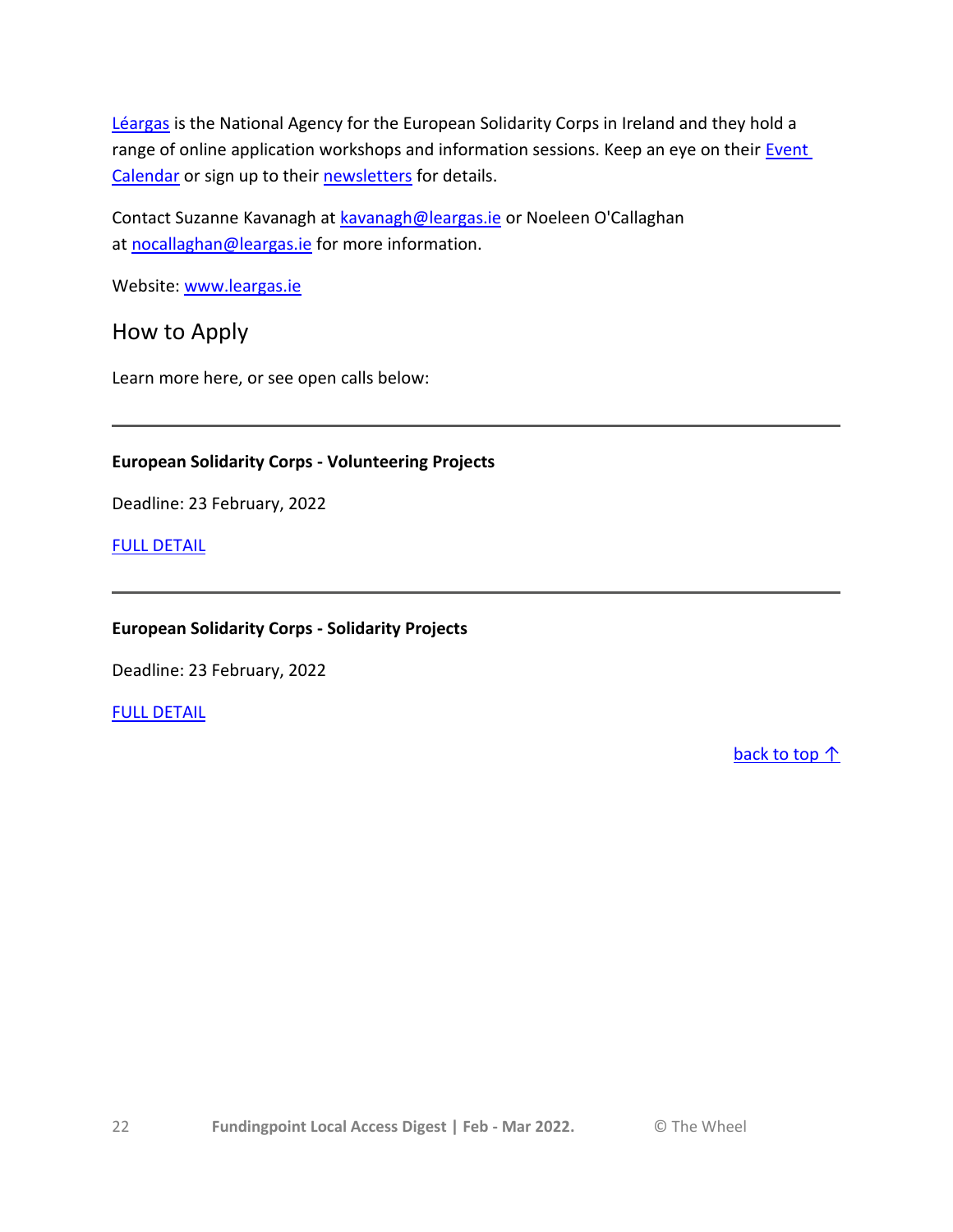# <span id="page-22-0"></span>**Erasmus+ Programme**

Erasmus+ is the EU's programme to support education, training, youth and sport in Europe.

It has an estimated budget of €26.2 billion. This is nearly double the funding compared to its predecessor programme (2014-2020).

The 2021-2027 programme places a strong focus on social inclusion, the green and digital transitions, and promoting young people's participation in democratic life.

It supports priorities and activities set out in the European Education Area, Digital Education Action Plan and the European Skills Agenda. The programme also:

- supports the European Pillar of Social Rights
- implements the EU Youth Strategy 2019-2027
- develops the European dimension in sport.

Erasmus+ offers mobility and cooperation opportunities in:

- higher education
- vocational education and training
- school education (including early childhood education and care)
- adult education
- youth
- and sport

Detailed information on these opportunities, including eligibility criteria, is available in the [Erasmus+ Programme Guide.](https://ec.europa.eu/programmes/erasmus-plus/resources/programme-guide_en)

The outcomes of Erasmus+ are available in reports and compendia of statistics, as well as through the **Erasmus+ Projects Platform**. This includes most of the initiatives funded by the programme and a selection of good practices and success stories.

# How to Apply

See specific calls details below.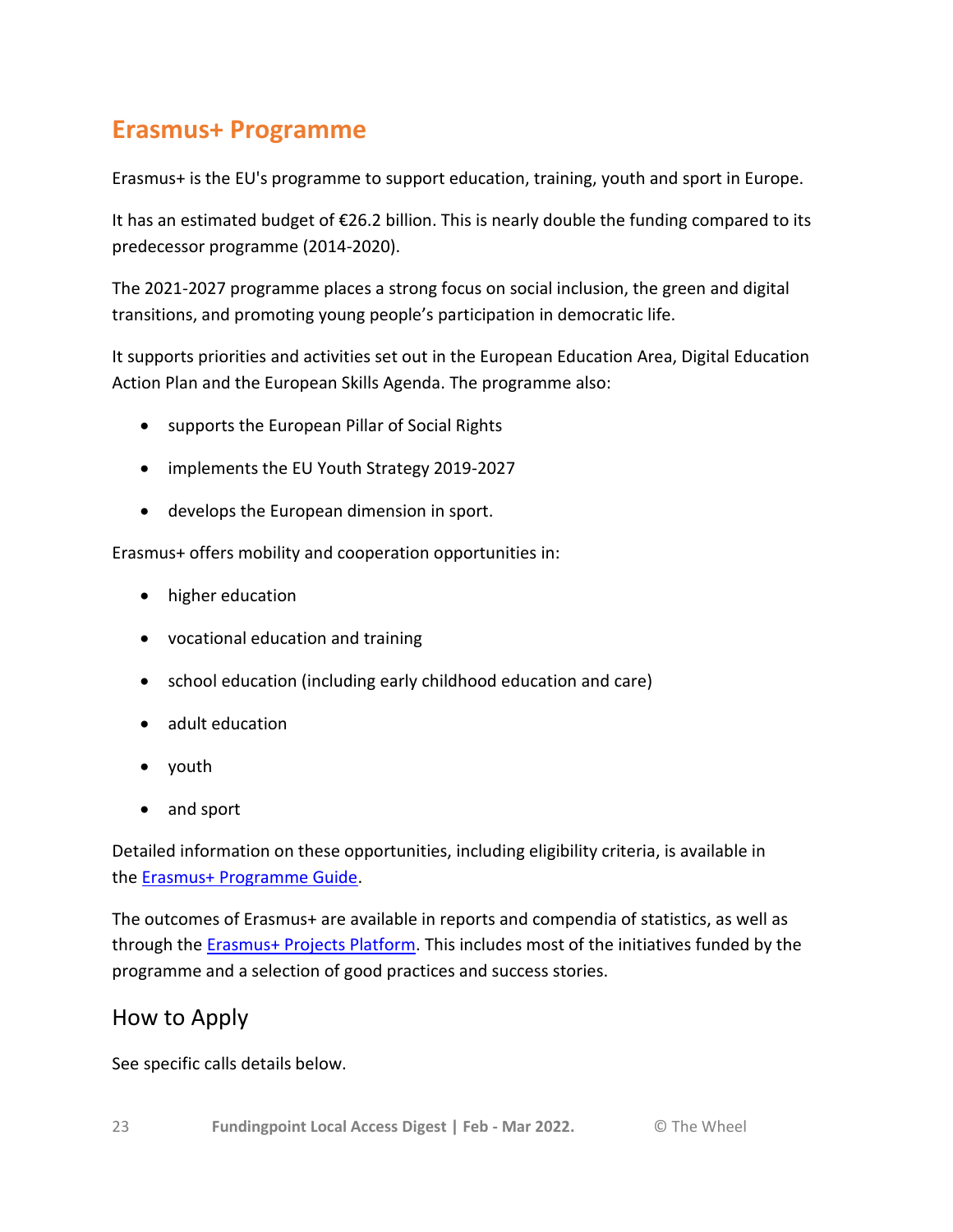# **ERASMUS+ - Virtual Exchanges in Higher Education and Youth with other specific regions in the world**

Deadline: February 23, 2022

[VIEW DETAIL](https://www.accesseurope.ie/open-funds/erasmus-virtual-exchanges-in-higher-education-and-youth-with-other-specific-regions-in-the-world)

#### **ERASMUS+ - Mobility of Youth Workers**

Deadline: February 23, 2022

[VIEW DETAIL](https://webgate.ec.europa.eu/app-forms/af-ui-opportunities/#/erasmus-plus/open-calls/key-action/43353406)

#### **ERASMUS+ - European Youth Together**

Deadline: 22 March 2022

[VIEW DETAIL](https://ec.europa.eu/info/funding-tenders/opportunities/portal/screen/opportunities/topic-details/erasmus-youth-2022-youth-tog-lot2;callCode=null;freeTextSearchKeyword=;matchWholeText=true;typeCodes=1,0;statusCodes=31094501,31094502;programmePeriod=2021%20-%202027;programCcm2Id=43353764;programDivisionCode=null;focusAreaCode=null;destination=null;mission=null;geographicalZonesCode=null;programmeDivisionProspect=null;startDateLte=null;startDateGte=null;crossCuttingPriorityCode=null;cpvCode=null;performanceOfDelivery=null;sortQuery=sortStatus;orderBy=asc;onlyTenders=false;topicListKey=topicSearchTablePageState)

### **ERASMUS+ - European Youth Together (Small)**

Deadline: March 22, 2022

[VIEW DETAIL](https://ec.europa.eu/info/funding-tenders/opportunities/portal/screen/opportunities/topic-details/erasmus-youth-2022-youth-tog-lot1;callCode=null;freeTextSearchKeyword=;matchWholeText=true;typeCodes=1,0;statusCodes=31094501,31094502;programmePeriod=2021%20-%202027;programCcm2Id=43353764;programDivisionCode=null;focusAreaCode=null;destination=null;mission=null;geographicalZonesCode=null;programmeDivisionProspect=null;startDateLte=null;startDateGte=null;crossCuttingPriorityCode=null;cpvCode=null;performanceOfDelivery=null;sortQuery=sortStatus;orderBy=asc;onlyTenders=false;topicListKey=topicSearchTablePageState)

### **ERASMUS+ - Cooperation Partnerships in Sport**

Deadline: March 23, 2022

#### [VIEW DETAIL](https://ec.europa.eu/info/funding-tenders/opportunities/portal/screen/opportunities/topic-details/erasmus-sport-2022-scp;callCode=null;freeTextSearchKeyword=;matchWholeText=true;typeCodes=1,0;statusCodes=31094501,31094502;programmePeriod=2021%20-%202027;programCcm2Id=43353764;programDivisionCode=null;focusAreaCode=null;destination=null;mission=null;geographicalZonesCode=null;programmeDivisionProspect=null;startDateLte=null;startDateGte=null;crossCuttingPriorityCode=null;cpvCode=null;performanceOfDelivery=null;sortQuery=sortStatus;orderBy=asc;onlyTenders=false;topicListKey=topicSearchTablePageState)

#### **ERASMUS+ - Cooperation Partnerships in Adult Education**

Deadline: March 23, 2022

24 **Fundingpoint Local Access Digest | Feb - Mar 2022.** © The Wheel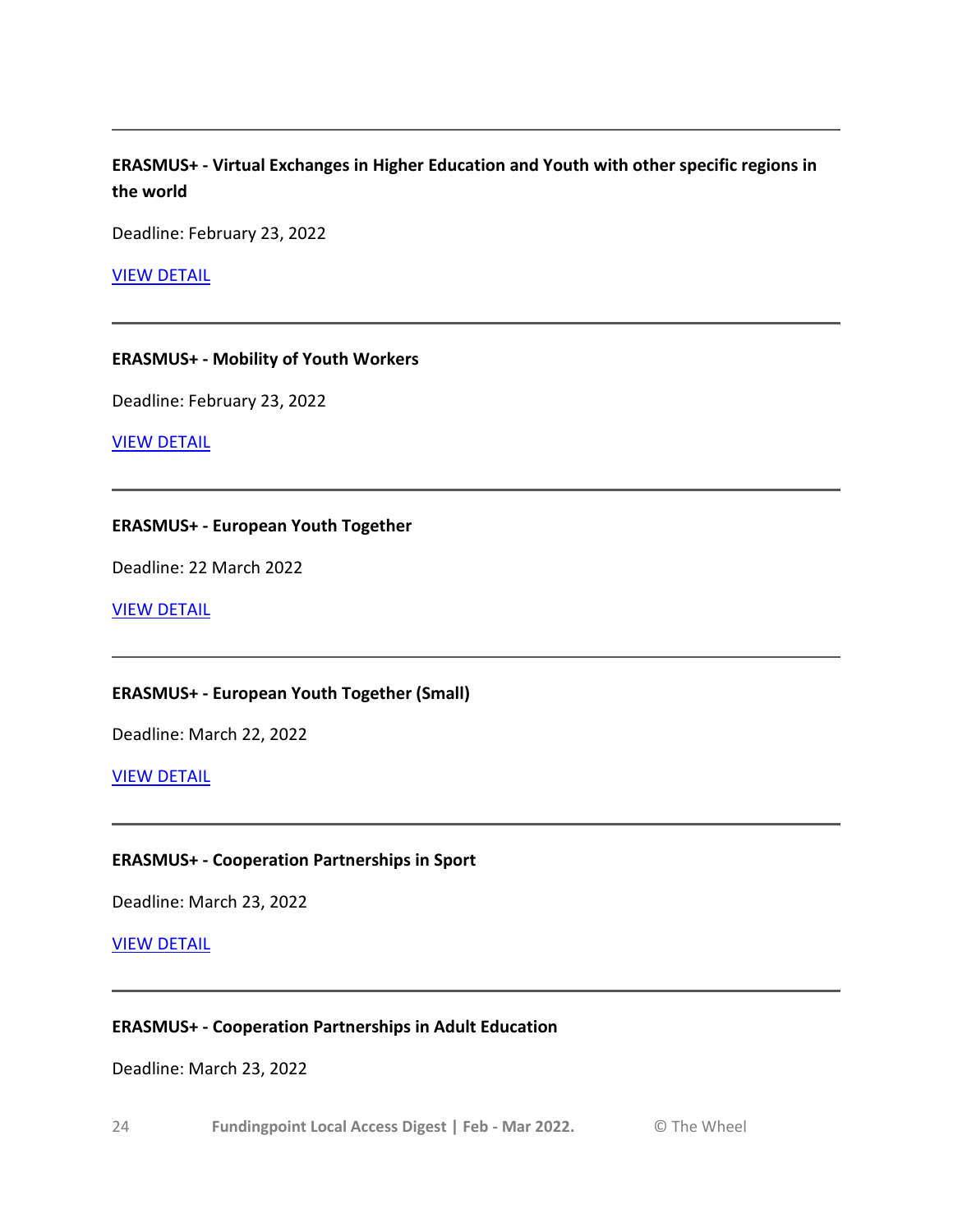#### [VIEW DETAIL](https://webgate.ec.europa.eu/app-forms/af-ui-opportunities/#/erasmus-plus/open-calls/key-action/43353410)

#### **ERASMUS+ - Not-for-profit European Sport Event**

Deadline: March 23, 2022

#### [VIEW DETAIL](https://ec.europa.eu/info/funding-tenders/opportunities/portal/screen/opportunities/topic-details/erasmus-sport-2022-sncese;callCode=null;freeTextSearchKeyword=;matchWholeText=true;typeCodes=1,0;statusCodes=31094501,31094502;programmePeriod=2021%20-%202027;programCcm2Id=43353764;programDivisionCode=null;focusAreaCode=null;destination=null;mission=null;geographicalZonesCode=null;programmeDivisionProspect=null;startDateLte=null;startDateGte=null;crossCuttingPriorityCode=null;cpvCode=null;performanceOfDelivery=null;sortQuery=sortStatus;orderBy=asc;onlyTenders=false;topicListKey=topicSearchTablePageState)

#### **ERASMUS+ - Small-scale partnerships in Adult Education**

Deadline: March 23, 2022

[VIEW DETAIL](https://webgate.ec.europa.eu/app-forms/af-ui-opportunities/#/erasmus-plus/open-calls/key-action/43353410)

#### **ERASMUS+ - Small-scale partnerships in Vocational Education and Training**

Deadline: March 23, 2022

#### [VIEW DETAIL](https://webgate.ec.europa.eu/app-forms/af-ui-opportunities/#/erasmus-plus/open-calls/key-action/43353410)

#### **ERASMUS+ - Small-scale partnerships in Youth**

Deadline: March 23, 2022

[VIEW DETAIL](https://webgate.ec.europa.eu/app-forms/af-ui-opportunities/#/erasmus-plus/open-calls/key-action/43353410)

#### **ERASMUS+ - Cooperation Partnerships in Vocational Education and Training**

Deadline: March 23, 2022

[VIEW DETAIL](https://webgate.ec.europa.eu/app-forms/af-ui-opportunities/#/erasmus-plus/open-calls/key-action/43353410)

#### **ERASMUS+ - Cooperation Partnerships in Higher Education**

#### Deadline: March 23, 2022

25 **Fundingpoint Local Access Digest | Feb - Mar 2022.** © The Wheel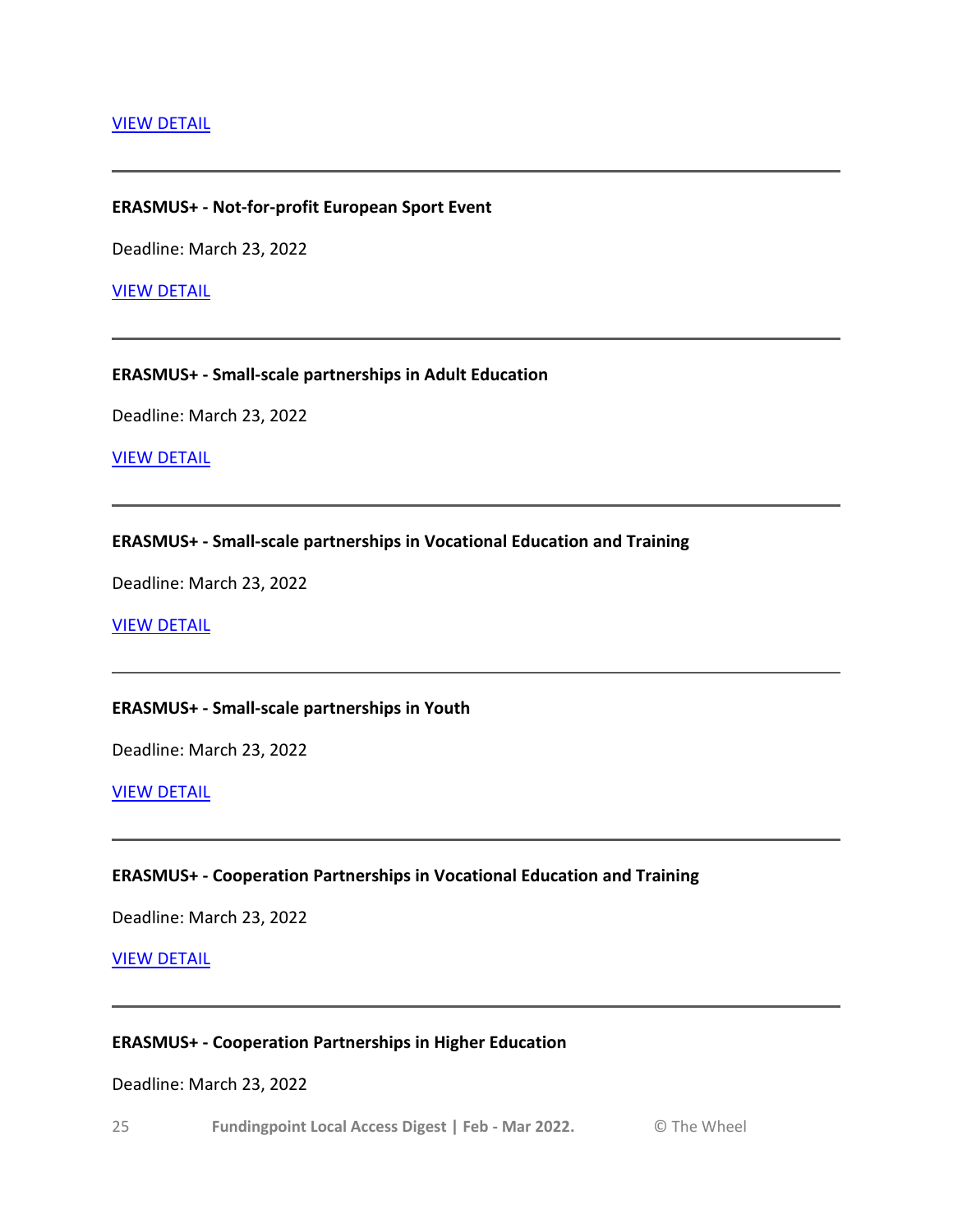# **ERASMUS+ - Cooperation Partnerships in Youth**

Deadline: March 23, 2022

[VIEW DETAIL](https://webgate.ec.europa.eu/app-forms/af-ui-opportunities/#/erasmus-plus/open-calls/key-action/43353410)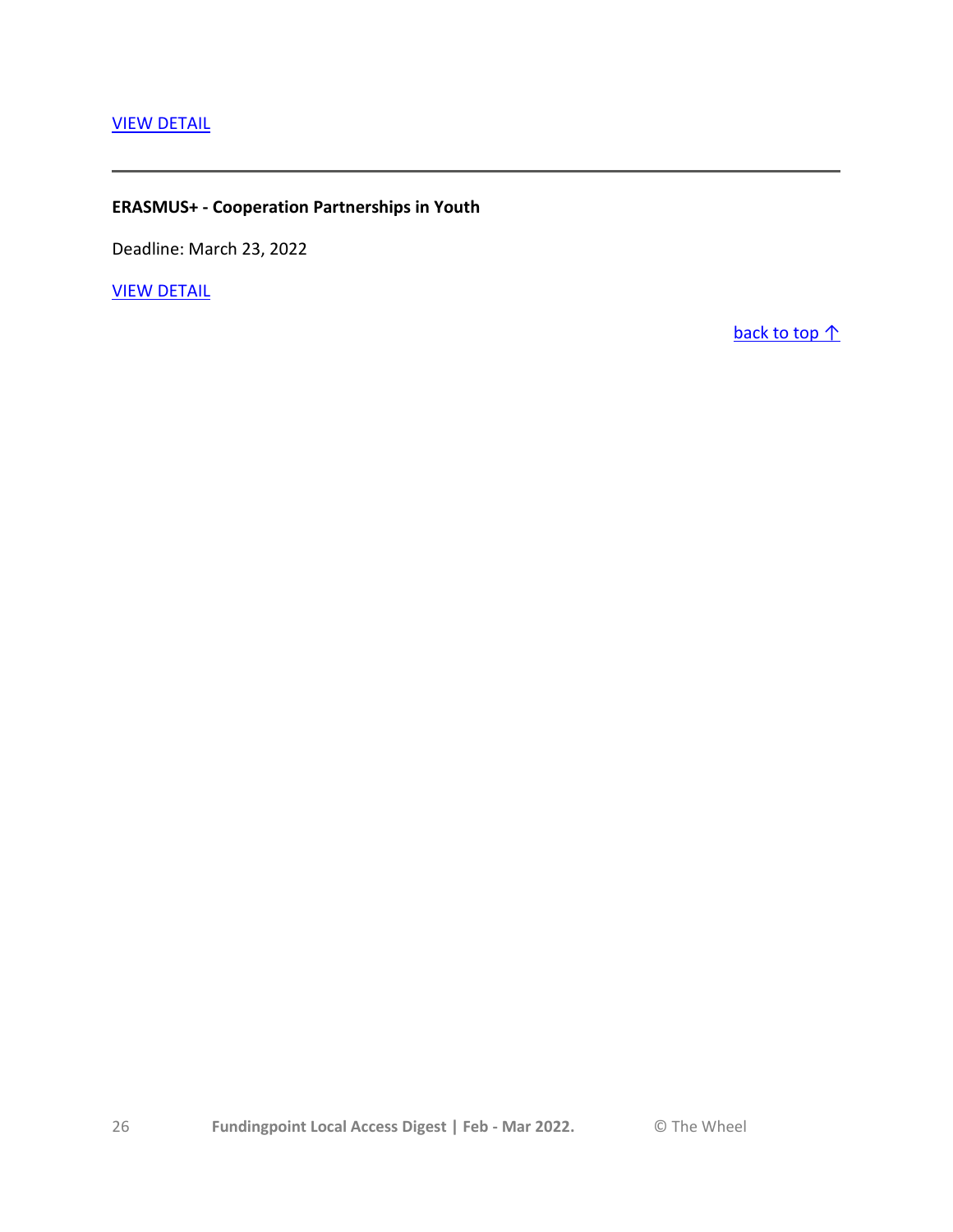# <span id="page-26-0"></span>**The Arts Council - Commissions Award**

The Arts Council is the national agency for funding, developing and promoting the arts in Ireland. The Council recognises that the arts have a central and distinctive contribution to make to society.

The purpose of the Commissions Award is to enable the commissioning of new work from freelance artists.

In general, the finished work may be in a form capable of being presented, exhibited, published, performed and/or disseminated in its entirety at the point of completion, or it may be capable of being presented as a work-in-progress, either live or online. Please see the artform/arts area specific guidance below for the priorities for the award in each area. and [Paying the Artist.](http://www.artscouncil.ie/uploadedFiles/Main_Site/Content/About_Us/Paying%20the%20Artist%20(Single%20Page%20-%20EN).pdf)

For 2022, in recognition of the Arts Council's seventieth anniversary, we have introduced an Anniversary Commissions strand with a thematic focus on children's right to arts and culture.

# **STRAND 1 – Artform commissions**

Commissions can be applied for in the areas of:

- Dance
- Opera
- Music
- Traditional Arts

This means that any applicant, whether an organisation or an individual, can apply to commission an artist working within one of these artform areas[.\[1\]](https://www.wheel.ie/funding/fundingpoint/scheme/arts-council-commissions-award-0#_ftn1)

# **STRAND 2 – Cross arts-area commissions**

In order to assist with the animation of arts organisations working across different artforms and with the commissioning of work by artists working in particular contexts, the award is open to organisations in the following categories:

• Festivals

In these cases, organisations can apply to commission an artist working in any artform, with the exception of festivals applying for a commission in Dance, Music, Opera, Traditional Arts or Literature, which should apply directly to those artforms in Strand 1. The application will be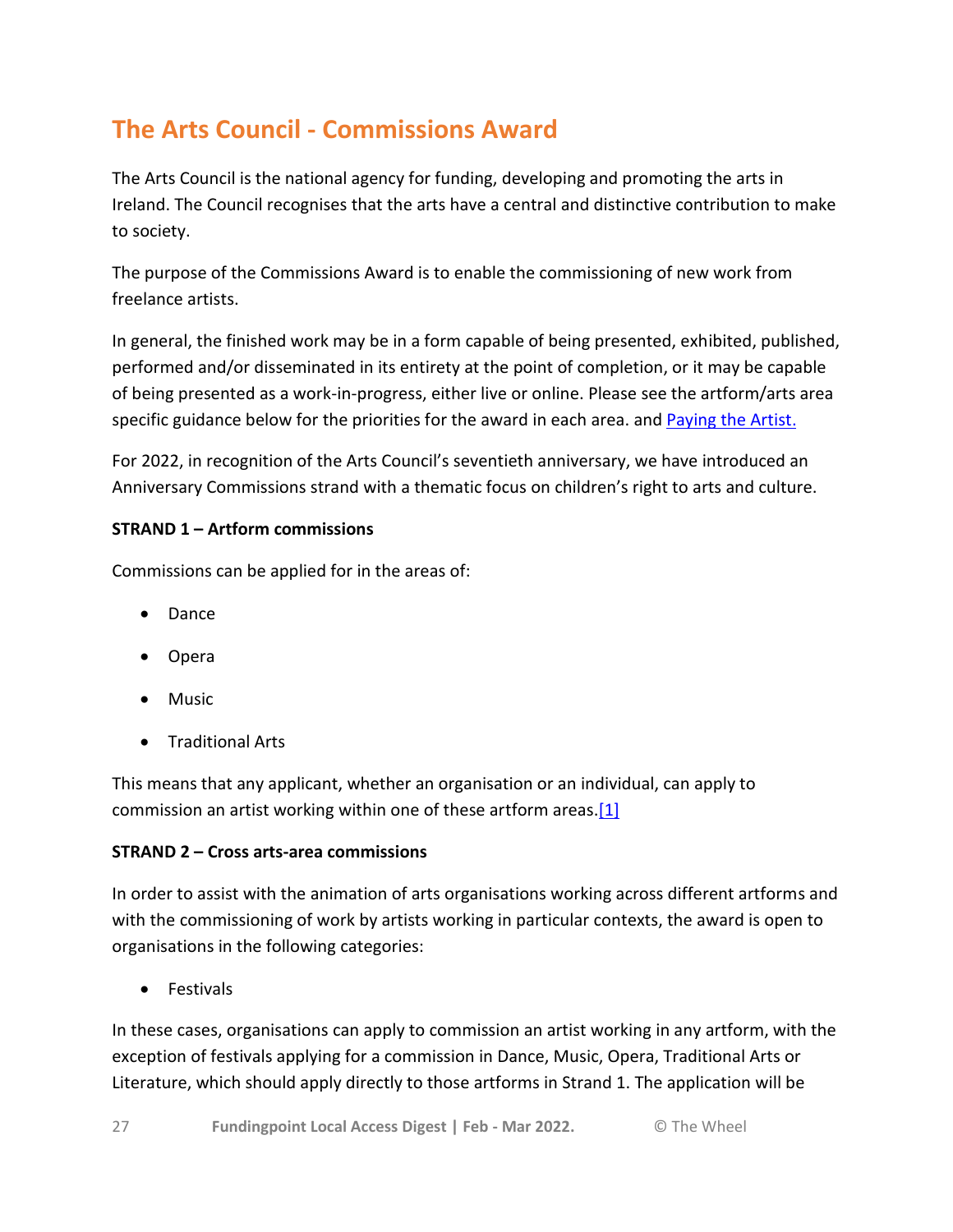assessed primarily in relation to the context in which the commission is proposed. The Arts Council's artform specialists will provide a secondary comment where their artform is integral to the proposal.

# **STRAND 3 – Young People, Children and Education (YPCE) Anniversary Commissions**

2022 marks the seventieth anniversary of the Arts Council. To mark this significant moment, the Arts Council will present a programme of events in a year of celebration, reflecting the excellence of the arts sector in Ireland. Included among these is an expanded commissions strand for artists working with and for children and young people.

YPCE Anniversary Commissions will support artists to create ambitious new work for and with children and young people. Organisations can apply to commission an artist working in any artform. Anniversary Commissions should have a particular focus on children's right to participate in the arts. Proposals should demonstrate a high level of ambition with regard to involving children and young people in the development and delivery of the commission. The Arts Council welcomes in particular commissions involving artists working in the Gaeltacht and/or working through the medium of the Irish language.

Applications will be assessed primarily in relation to the context of young people, children and education. The Arts Council's artform specialists will provide a secondary comment where their artform is integral to the proposal.

The maximum award is €45,000.

# How to Apply

[Full guidelines available here.](http://www.artscouncil.ie/Funds/Commissions-Award/)

Deadline: 24 Feb 2022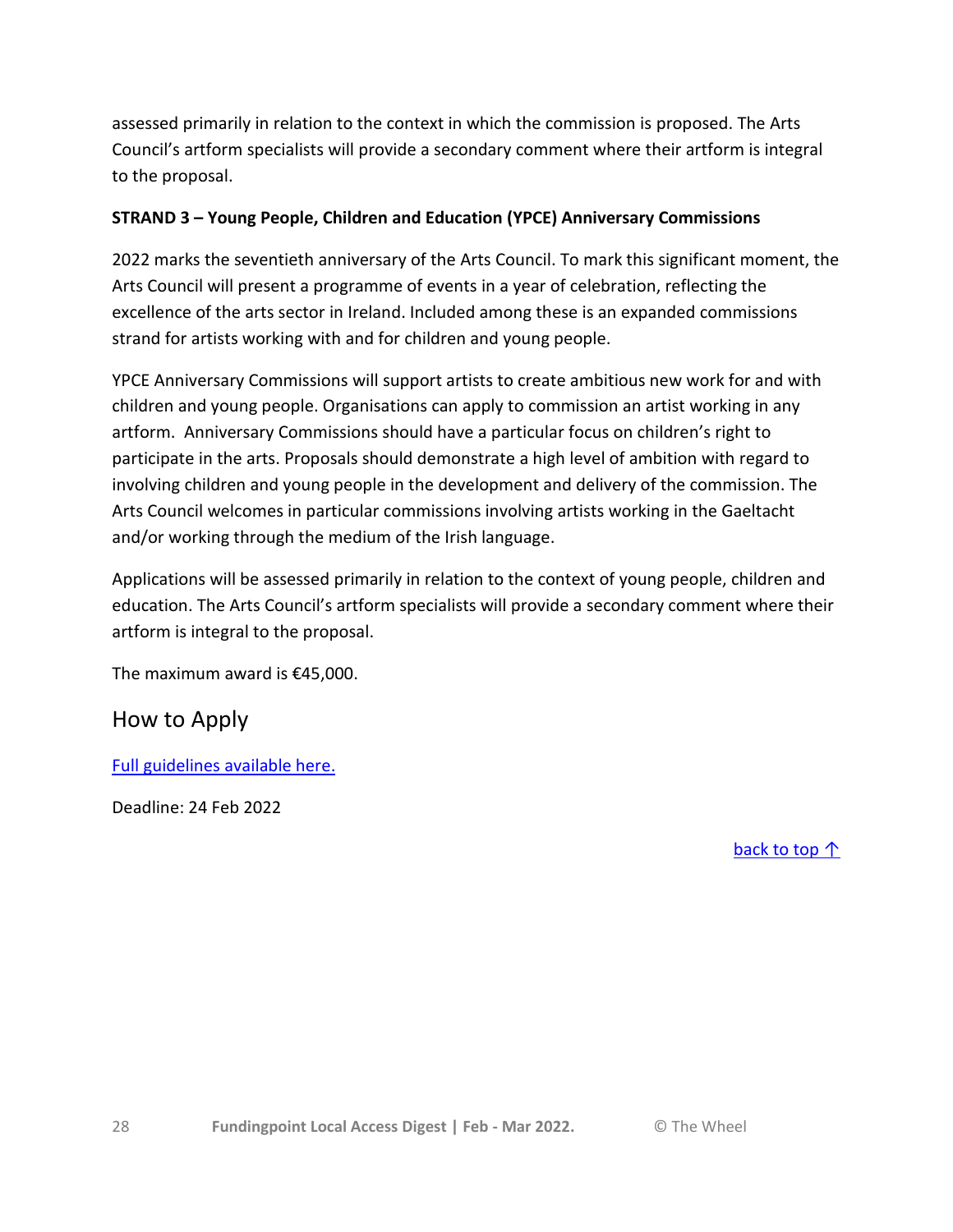# <span id="page-28-0"></span>**Foras na Gaeilge - Summer Camp Scheme**

Foras na Gaeilge is providing funding for appropriate Summer Camps through Irish for young people (3 to 18 years of age):

- which aim to strengthen the Irish language through a mix of activities;
- that are not residential camps;
- which will last 5 days;
- which will run between 20 June and 28 August 2022;
- which will last at least 4.5 hours each day.

This is a nonprofit scheme to keep the camp fees low for the young people.

Grants are provided out of public funding, and Foras na Gaeilge has statutory duties to ensure value for money for all funded projects.

Foras na Gaeilge recommends applicants to seek joint funding for projects, when appropriate, and to cooperate with other organisations in order to achieve the best value from the Foras na Gaeilge grant.

We particularly welcome applications from organisations located in areas recognised in government strategies or legislation.

# How to Apply

[Visit the Foras na Gaeilge website to download further guidelines.](https://www.forasnagaeilge.ie/funding-schemes/?lang=en)

Deadline: 25 Feb 2022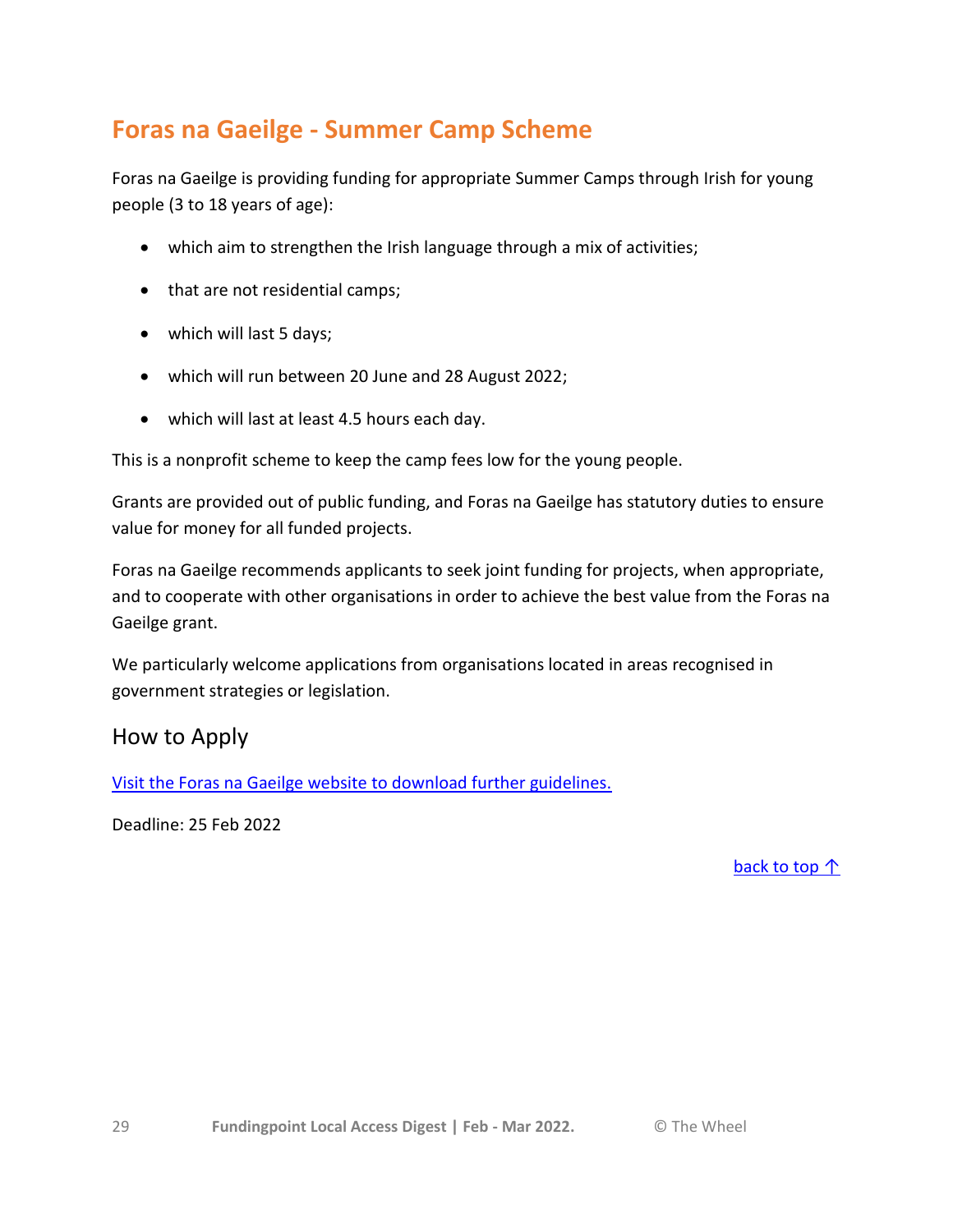# <span id="page-29-0"></span>**Go for Life - National Grant Scheme for Older People**

The Age & Opportunity Active National Grant Scheme 2022 is now open for applications.

We recognise the impact that Covid 19 has had on older peoples' participation in sport and physical activity over the last 2 years. Therefore, within this 2022 Grant there are specific allocations aimed at encouraging older people back to sport and their clubs. We also recognise the impact Covid 19 has had on those living in nursing homes and attending day care settings so we are opening up the grant this year to all public and private nursing homes and day care settings.

# **Background**

Since 2001 Sport Ireland has provided funding to Age & Opportunity for our Active programme to help increase the participation of older people in recreational sport and physical activity. This Active National Grant Scheme for Sport and Physical Activity for Older People is one element of the extensive Active programme which has resulted from this funding.

# **Aim**

The Active National Grant Scheme aims to assist in the implementation of locally-developed, well-planned initiatives designed to increase participation in recreational sport and physical activity by older people. In particular, the scheme is aimed at:

- supporting the work of Age & Opportunity's Active Programme including the network of PALs (Physical Activity Leaders) and the development of Go for Life Games and other initiatives;
- assisting local clubs/organisations to enhance existing opportunities for their members in recreational sport and physical activity;
- assisting local clubs/organisations to start new initiatives geared at involving older people in recreational sport and physical activity;
- encouraging all sports clubs to provide new initiatives within their clubs aimed at getting older people back to their sport;
- assisting those working in care settings (both nursing homes and day care settings) to introduce more initiatives to increase physical activity levels of those in their care.

# Eligibility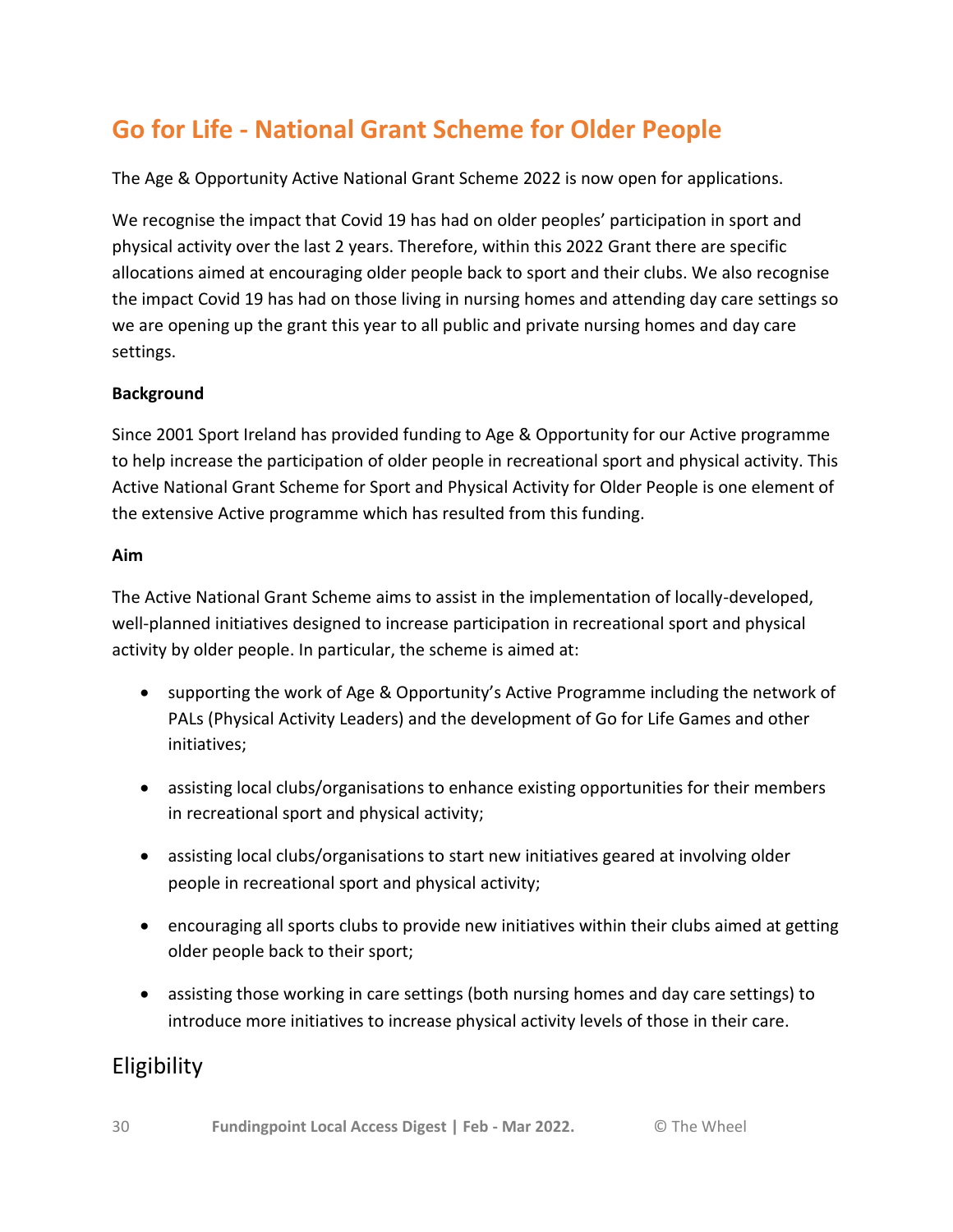Recognising the impact that Covid-19 has had on the physical activity levels of older people and their groups, the 2022 grant will have specific allocations aimed at encouraging older people back to sport and physical activity and their clubs. The same impact has been felt by those in care settings (both residential and day care settings) around the country so we are opening up the grant this year to both public and private nursing homes and day care settings.

Grants are also available to all eligible local clubs, groups and organisations that promote increased participation in recreational sport or physical activity for older people as a main element of their activities. Umbrella bodies, or their agents, are not eligible for funding under this grant scheme. An exception to this are Local Sports Partnerships who are eligible to apply.

Funding for sports clubs will only be considered if the application specifically relates to older people.

Grants are made available for sport or physical activity for older people and the overall club membership of applicants must be such that older people will be the beneficiaries of the grant monies.

# Key Criteria

Applications are encouraged from clubs/organisations that:

- have the potential to increase levels and frequency of participation in recreational sport and physical activity among older people in their setting or local area;
- can act as showcases or successful demonstration projects that can be replicated by other clubs/organisations in the future;
- have the potential to develop into a sustainable, longer-term programme;
- have not previously received a grant;
- are developing initiatives in designated disadvantaged areas;
- are developing initiatives for minority older populations or older groups with special needs;
- have one or more active Physical Activity Leaders (PALs);
- have a CarePAL in their setting;
- are focussed on an outdoor sport or physical activity initiative;
- 31 **Fundingpoint Local Access Digest | Feb - Mar 2022.** © The Wheel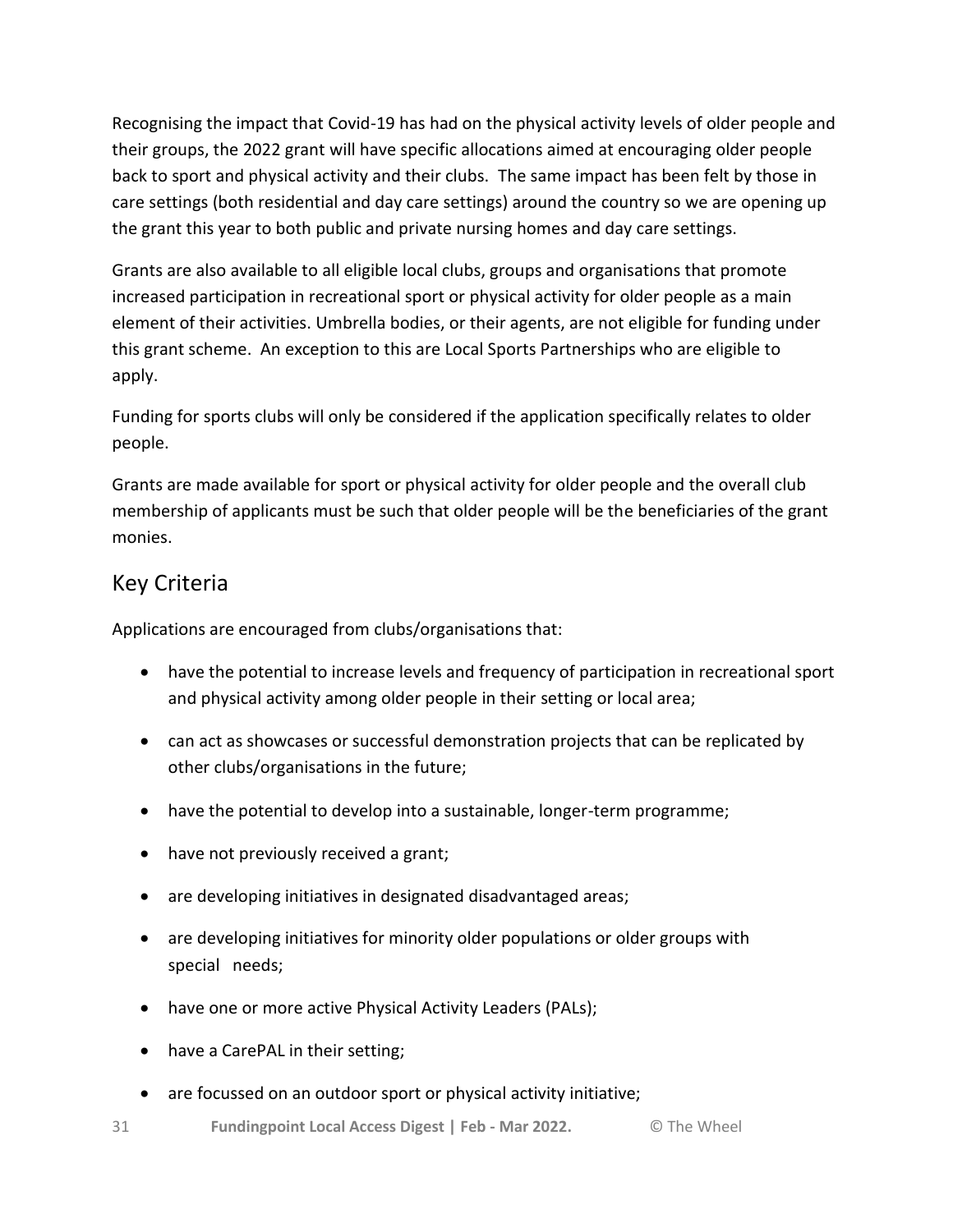- developing an online sport or physical activity initiative;
- are making a joint application with other groups in their geographical community.

Applicants who have had previous successful applications processed should take advantage of PALs workshops. These are a series of workshops teaching older people how to lead their peers in sport and physical activity. Contact the Active programme team or your local contacts listed on page 8 to register.

# **Funds permitting:**

Grants to older groups will be between €300 and €700\* and may be allocated towards the cost of the eligible initiatives outlined overleaf.

Grants allocated to sports clubs will be up to  $£1,000$ .

Grants allocated to nursing homes and day care settings will be up to  $£1,000$ .

# How to Apply

[Full guidelines and application forms are available here.](https://ageandopportunity.ie/active/age-and-opportunity-active-national-grant-scheme/)

Deadline: 25 Feb 2022

back t[o top ↑](#page-0-0)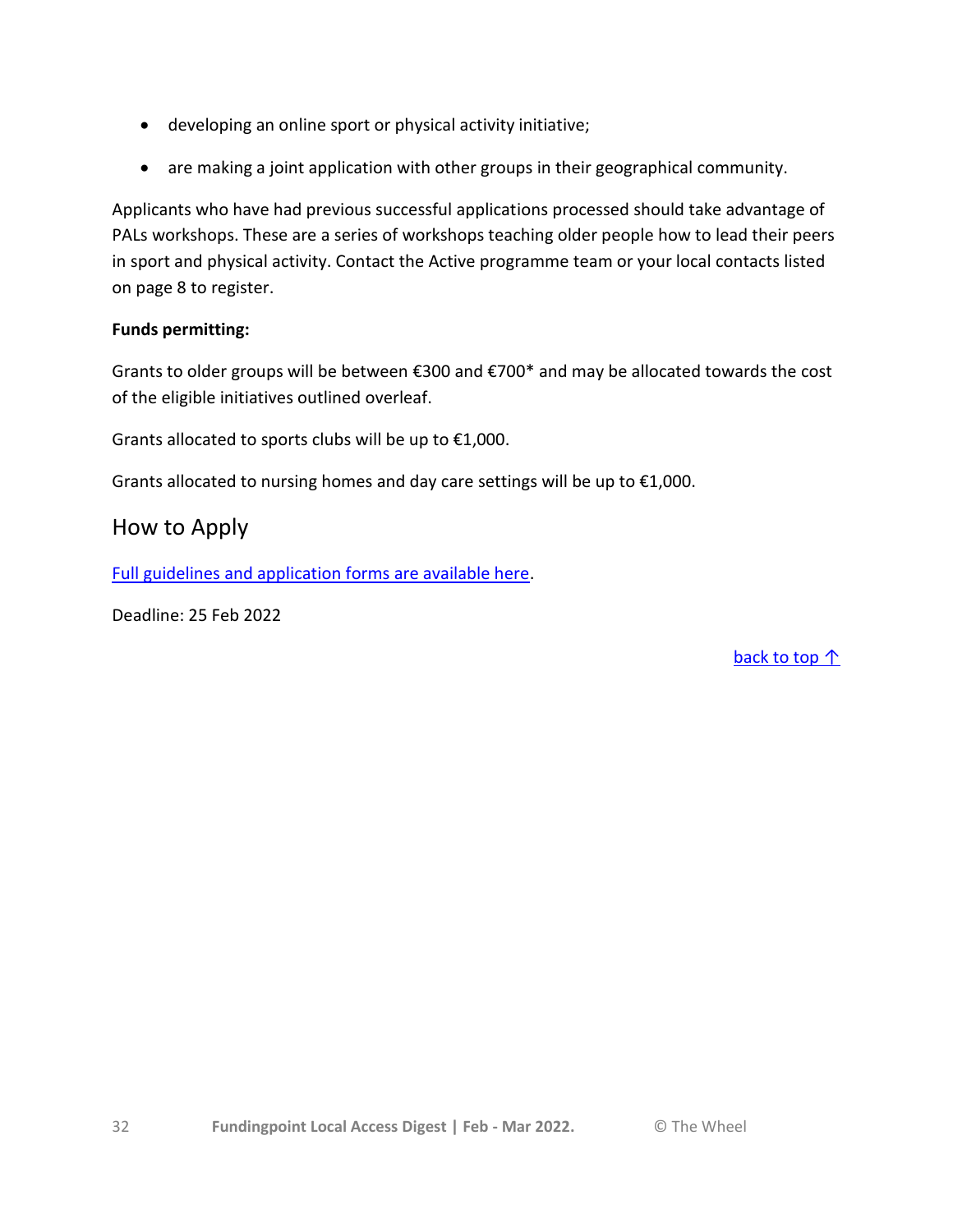# <span id="page-32-0"></span>**Waterways Ireland - Heritage in the Community Grants Programme**

In support of the Waterways Ireland Heritage Plan, we are delighted to announce the Heritage in the Community Grants Scheme 2022 is now open for application! A fund of €20,000 has been allocated to assist community based heritage projects which compliment or fulfil the delivery of the Waterways Ireland Heritage Plan along the Barrow Navigation, Erne System, Grand Canal, Lower Bann, Royal Canal, Shannon, Shannon-Erne, and the Ulster Canal (Upper Lough Erne to Clones).

Applications will be considered from communities seeking assistance for projects related to inland waterways' heritage including data collection & research, good heritage practice in managing sites, collections, objects, etc. And support fresh approaches and initiatives that link heritage to communities, promoting active engagement with heritage.

# Key Criteria

All decisions relating to the assessment of grant applications will be based on the degree to which they compliment the strategic aims and actions from the Waterways Ireland Heritage Plan. Projects must also factor in potential future COVID19 restrictions and how this may impact delivery of the initiative i.e. grant applications which propose groups of people congregating indoors or outdoors.

The Application Form and Guidelines should be reviewed for clear information on project eligibility.

Any grant-aided project not completed within the specified timeframe will be subject to clawback of awarded monies.

Only one grant per organisation is permitted. Grants up to  $\epsilon$ 1,500 / £1,350 are available.

Successful grant recipients may receive a partial upfront payment (up to 50%) but this will be reviewed on a case by case needs assessment i.e. where projects can be successfully initiated without grant aid, the full amount will be payable upon successful completion of the project.

This Grant Scheme has an appeals process.

Please refer to the Guidance for further details.

# How to Apply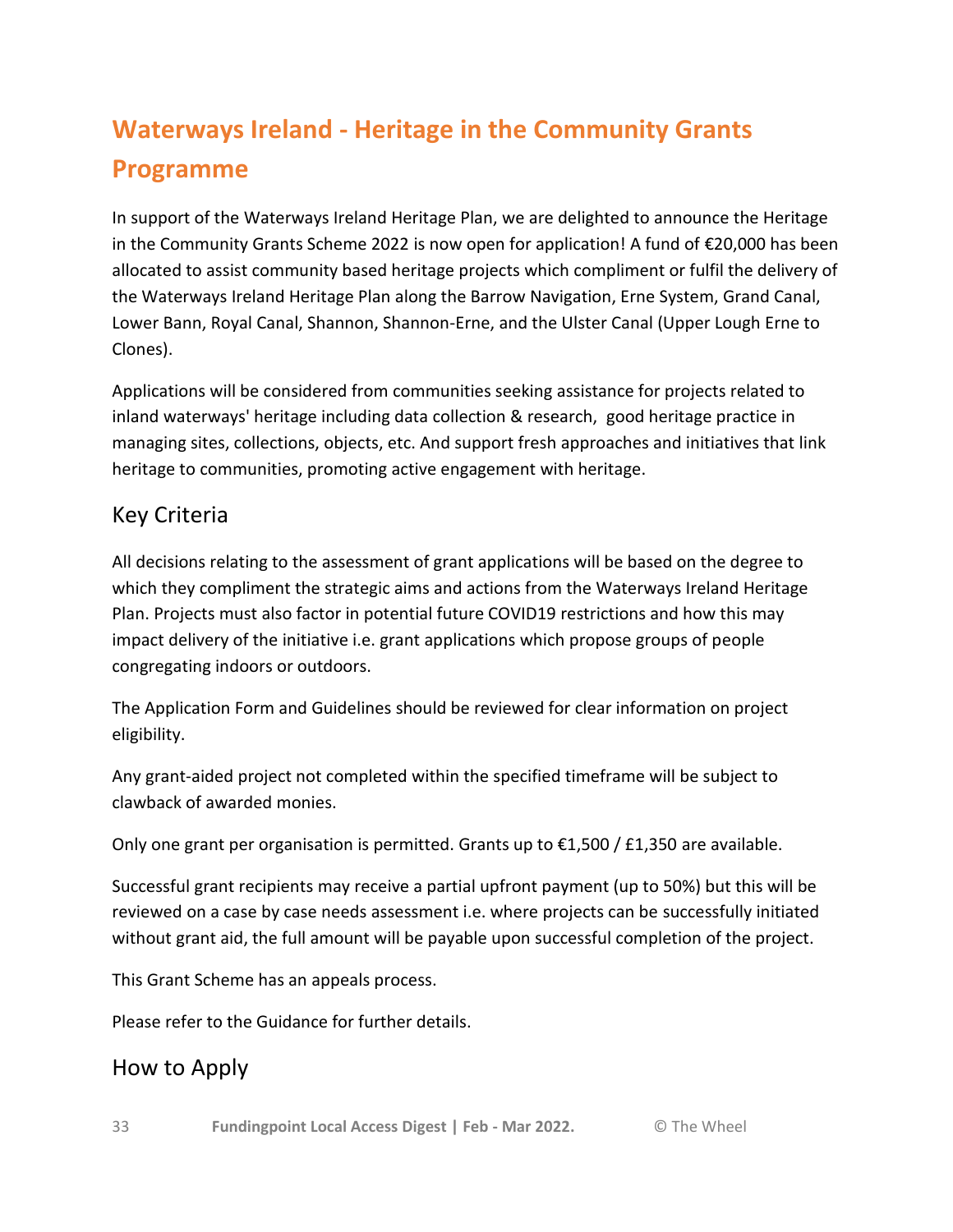[Full details available here.](https://www.waterwaysireland.org/Heritage-Grant)

Deadline: 28 Feb 2022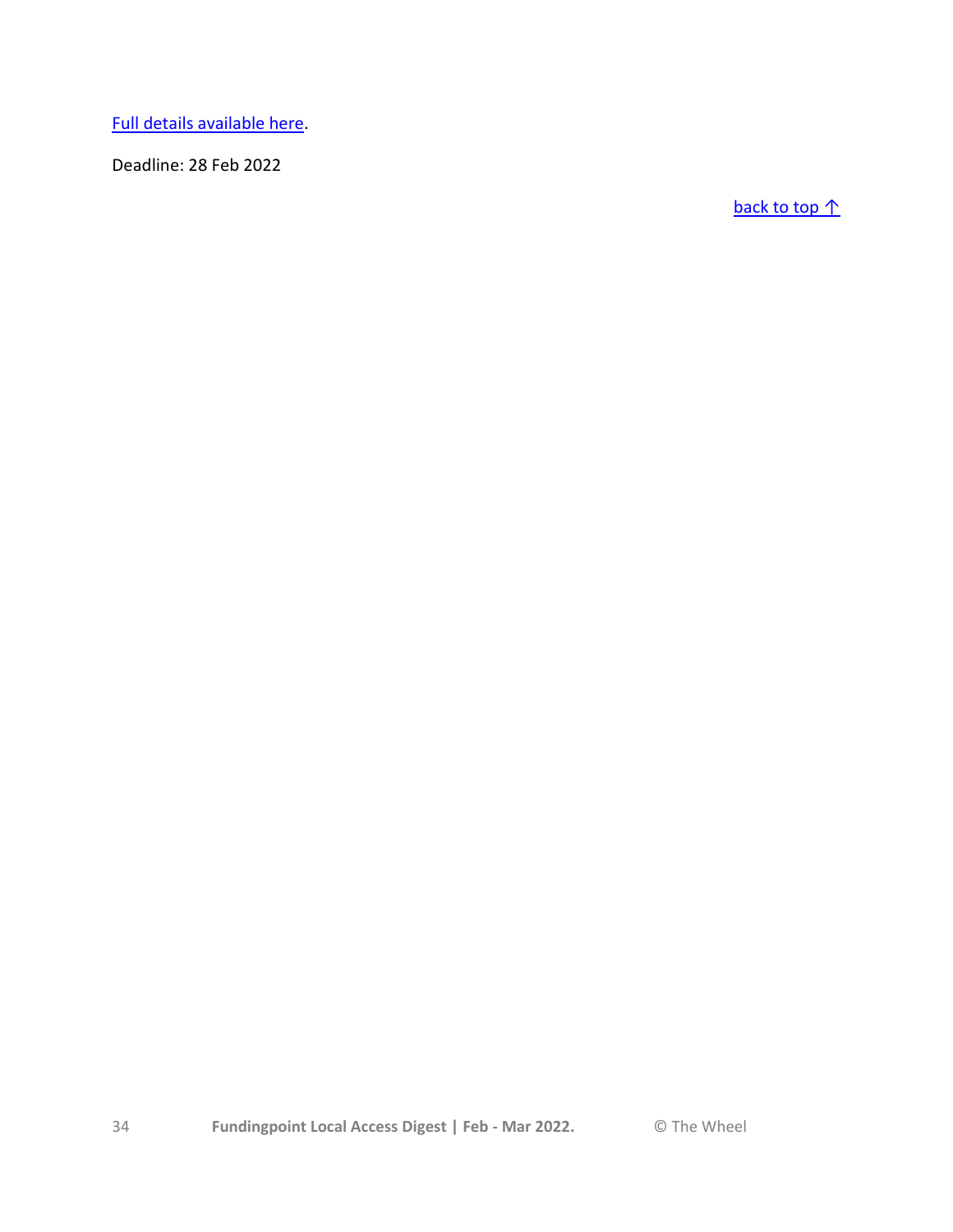# <span id="page-34-0"></span>**Christian Brothers Edmund Rice Trust Fund**

To mark the beatification of their founder in 1996, the Christian Brothers in Ireland established a Trust Fund to respond, in the spirit of Blessed Edmund Rice, to the challenges facing Christianity in the modern world. The fund is managed by a Board of Trustees in accordance with the terms of the Deed of Trust. The Trust is a registered charity.

The annual income from the fund is available to promote the objectives of the Trust. These objectives include helping individuals and groups in the pursuit of projects which are in accordance with the objectives of the Trust and which are deemed worthy by the Trustees.

Among the projects it may assist are:

- The alleviation of poverty
- The training of teachers, parents, youth leaders or others engaged in the provision of education, leadership or development
- Research into educational disadvantage, school effectiveness, youth leadership and religious development of young people
- Educational facilities

# **FUNDING REQUIREMENTS**

The Trustees meet in May each year to review applications received by the Trust. The applicants are advised of the Trustees decision in June. Successful applicants will receive funding in September and the funds received are to be applied from that September to June of the following year. Exceptions may be approved when circumstances are deemed deserving.

# **REPORTS**

An Annual Report form, available from the Trust, should be completed and submitted to the Trustees for their information in June each year for funding received in the previous year

As part of this report, a detailed breakdown of how the funding was used should include the different items of expenditure, together with invoices and receipts, the total expenditure, and the balance in hand.

### **RULES GOVERNING FUNDING**

Projects must be deemed by the Trustees to conform fully to the objectives of the Trust.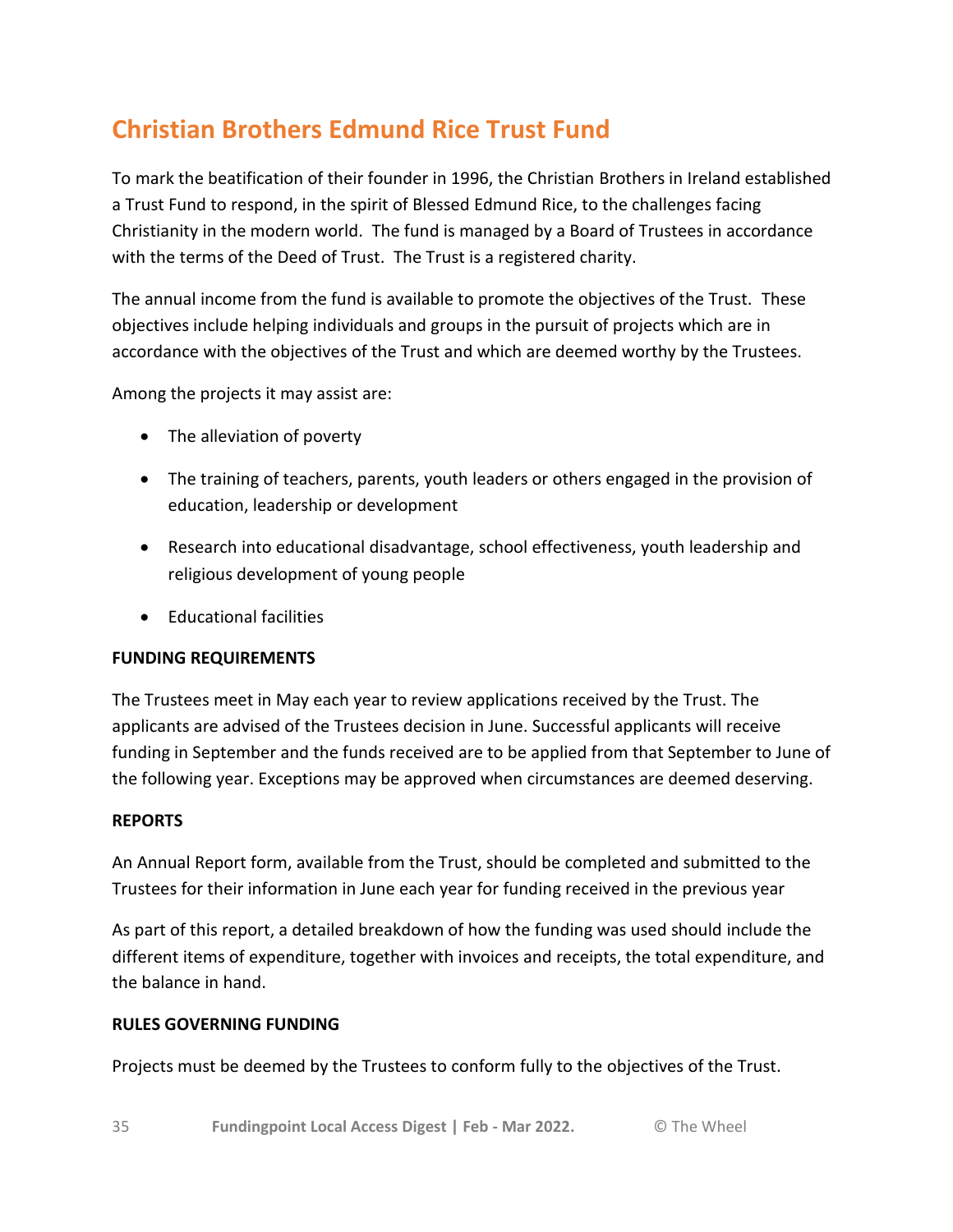The Trust has strict a policy whereby it will only provide funding to groups/organisations with a child and vulnerable adult safeguarding policy. The Trust will not consider applications from any group/organisation which does not have such a policy in place.

The decision of the Trustees, regarding funding for any project, shall be final.

Funding from the Trust will be made available in the form of a donation which does not have to be repaid. However, if for any reason, after receipt of funding from the Trust, the implementation of the project becomes impossible, the Trustees shall be made aware of this immediately and they may require the return of whatever portion of the donation to the project that remains unexpended.

Any change in the details of the project, as submitted to the Trustees, must be made known to them immediately.

The Trustees must be informed immediately if funds, other than those already specified in the original application, later become available to finance the complete project or any section of it. This may have implications for ongoing funding.

The exact amount of funding received from the Trust must be acknowledged immediately to the Trustees. Where foreign exchange is involved, the acknowledgement must state (1) the exact amount received, in the currency in which it is received and (2) the equivalent in the local currency.

A payment schedule will be decided by the Trustees.

The Trustees require annual reports in June each year for funding received in the previous year. Failure to submit year end reports will impact the consideration of future funding applications.

The financial section of the year-end report should detail the financial aspects of the project, including all income and expenditure. All project-related records and documents, including receipts for expenditure, invoices, vouchers and bank statements, must be retained for a minimum period of seven years, in accordance with standard accounting practices.

The Trustees have the right, at their discretion, to nominate a representative to visit the project in order to check progress and/or substantiate financial reports and records.

If applicants do not object, the Trustees may use information relating to the project in any statements by them concerning the operation of the Trust.

# How to Apply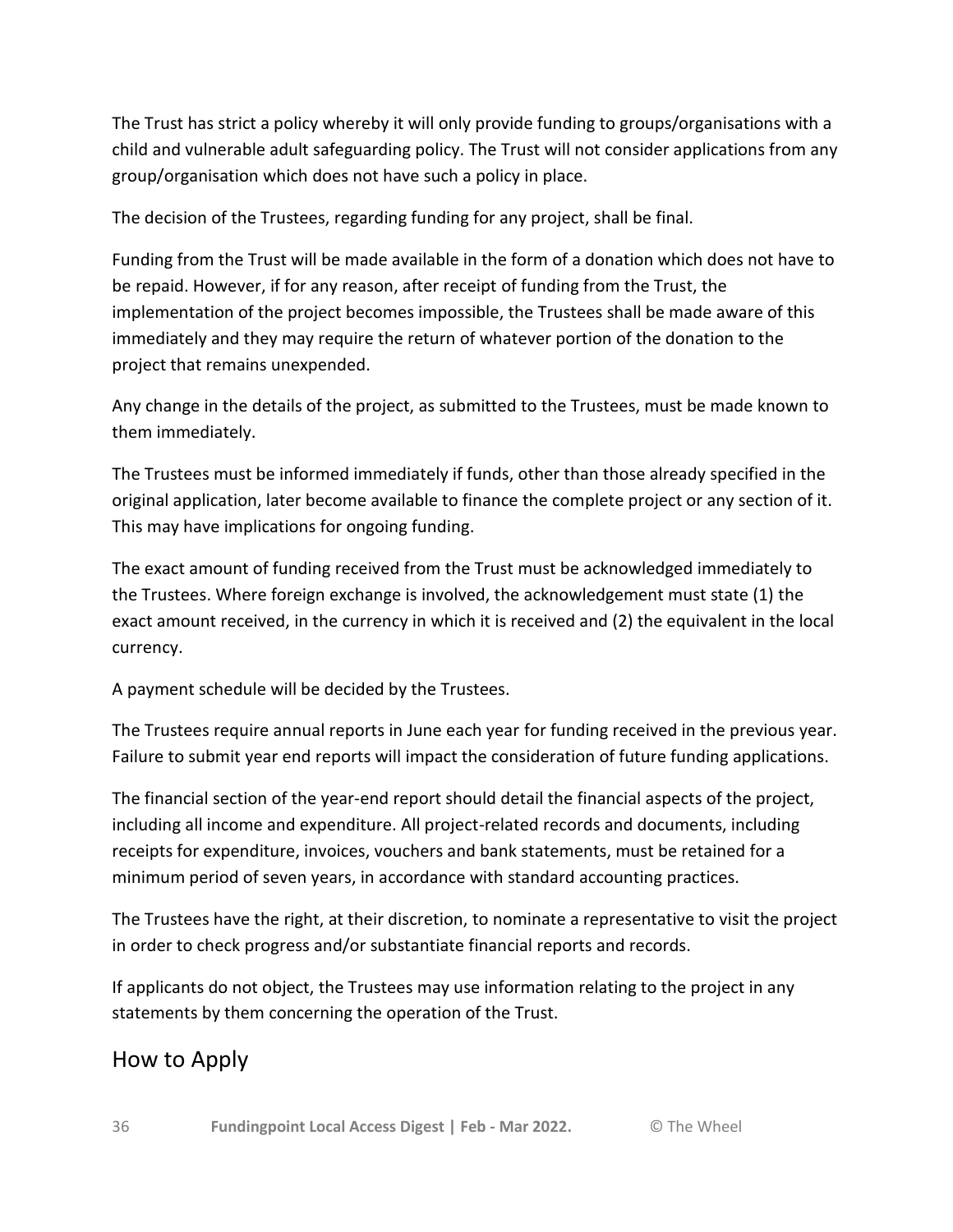The Fund opens in the first week in January.

Please request an application form from [Cbert@edmundrice.eu,](https://www.wheel.ie/funding/fundingpoint/scheme/Cbert@edmundrice.eu) or [download it here.](https://www.wheel.ie/sites/default/files/media/file-uploads/2022-01/Application%20form%202021-22%20revised.docx)

Deadline: 28 Feb 2022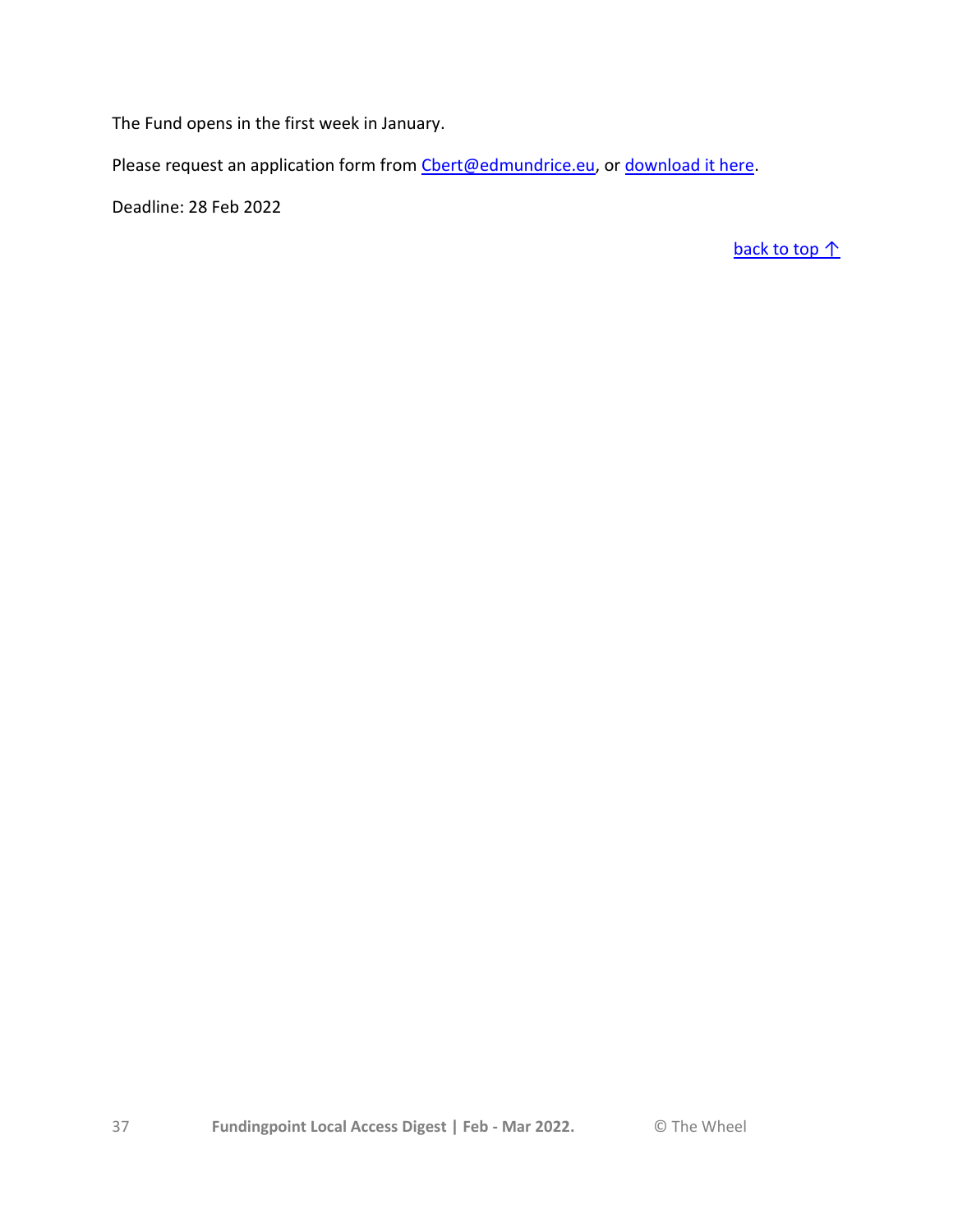# <span id="page-37-0"></span>**Rethink Ireland - Social Enterprise Development Fund 2022 – 2023**

Rethink Ireland is delighted to announce the continuation of its Social Enterprise Development Fund with an additional investment of €1.2 million set to be awarded from 2022-2023.

The additional €1.2 million investment builds on our existing €3.2 million partnership to create a legacy Fund of €4.4 million. This new Fund focuses on continued seed funding for start-up social enterprises, elevated funding for enterprises at the next stage and offering a Business Course across all Local Authority regions in Ireland.

# **About the Fund**

The Social Enterprise Development Fund was created in 2018 by Rethink Ireland in partnership with Local Authorities Ireland and supported by IPB Insurance and the Department of Rural and Community Development through the Dormant Accounts Fund.

IPB Insurance is an Irish-owned general insurance company which protects and supports their local authority members and their communities across Ireland.

# **Objective**

The objective of the Fund is to find and back social enterprises that add to the social and economic fabric of their community by way of social impact.

The Fund will provide critical support to the most innovative and impactful social enterprises across Ireland, helping them to:

- Increase or establish their social impact
- Increase their traded income or set up to create traded income
- Create (more) jobs
- Develop long-term, effective and sustainable solutions.

# **What is a Social Enterprise?**

A social enterprise is a business that works primarily to improve the lives of people. Its business is social good.

Social enterprises are organisations whose mission is to have a positive effect on society. Social Enterprises are at the heart of facing the greatest social challenges in Ireland. They are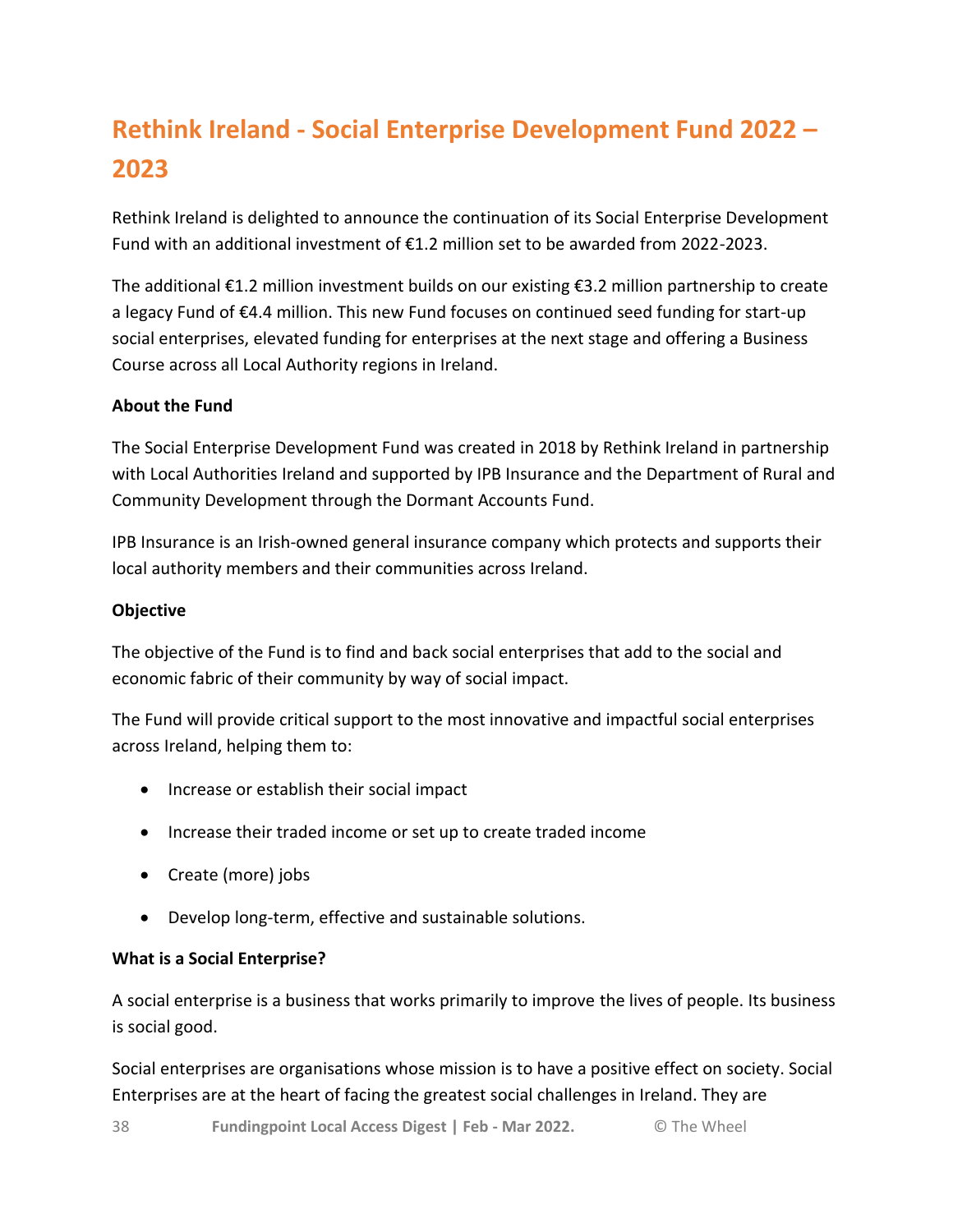professional and experienced, and use business skills and clever thinking to bridge the gaps in our society. The money they make from their work is used to grow what they do so that they can reach all the people in society who need their help.

Social enterprises are innovating every day by inventing and developing solutions to Ireland's most pressing social issues. They are creating meaningful jobs, tackling inequalities and supporting community development. We believe there is a need to foster and invest in these social enterprises to allow them to grow and spread their solutions throughout the country.

# **What does the Fund offer?**

The Social Enterprise Development Fund 2022 now provides the opportunity to participate in a Start a Social Enterprise Business Course, as well as the chance to receive an Award including a cash grant, business supports budget and a place on our Accelerator Programme. The addition of the Business Course offering ensures that the Fund provides vital supports to a wider number of social enterprises across the sector tailored to their stage of development.

The different options are outlined in more detail below, including details on eligibility criteria and the application process.

# a) Awards

In 2022, the fund offers (up to) 8 Awardees an Awards package of €30,000:

Cash grants for up to 8 Awardees of €22,500

A Business Support budget worth €7,500

A place on the Accelerator Programme

# **Cash Grants**

Up to 8 Social Enterprises will receive a package of supports worth a maximum of €30,000 each in total. This will include cash grants of €22,500, paid in two instalments upon delivery of agreed milestones.

# **Business Support Budget**

In addition, Awardees will receive a budget for business supports worth €7,500 each. Business supports will be tailored to the specific needs of each project and carried out by approved consultants, focusing on creating social impact in line with their theory of change and strategic plan.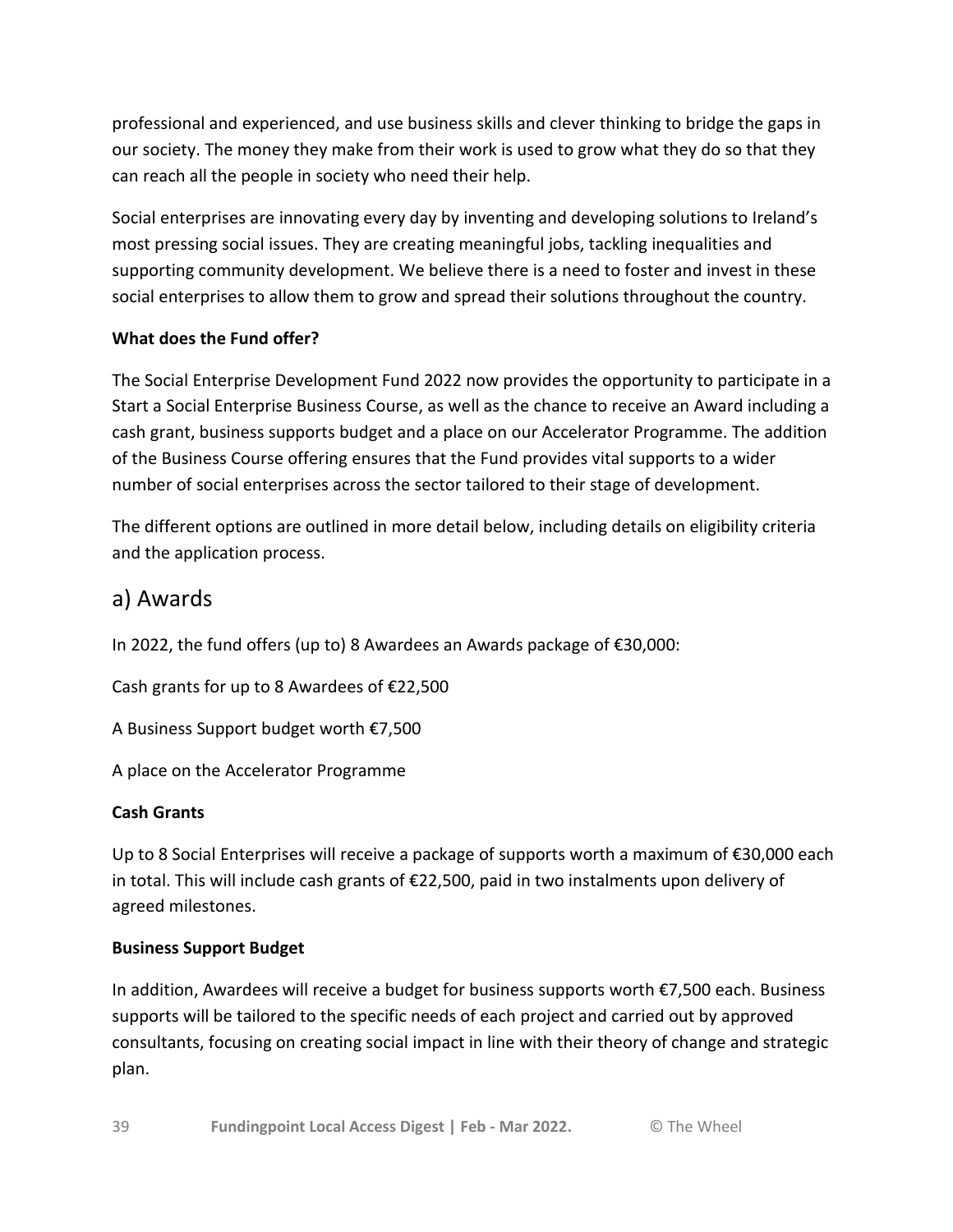# **Accelerator Programme**

All successful applicants will win a place on Ireland's first National Accelerator Programme specifically designed for social enterprises. The Accelerator Programme will equip social enterprises with the skills they need to scale and deepen their social impact.

The intensive and practical six-month Programme provides training from best-in-class experts in the private, nonprofit and public sector on key functions such as Strategic Planning, Impact Measurement, Financial Management, Governance, Business Modelling, Pitching, Storytelling and more.

# b) Start a Social Enterprise Business Course Participation

In 2022, the Fund will offer places on a first of its kind Start a Social Enterprise Business Course. This course will take an emerging idea and give the participants the tools to take the idea to the next stage. It will be the launch pad for the idea and also, importantly, a pathway to additional supports.

The course will be aimed at:

- Idea stage social enterprises (vague ideas included; teasing them out will be part of the course)
- Unincorporated individuals or groups undertaking work at a local level
- Staff within organisations who want to explore the establishment of a social enterprise within their organisation

The Fund offers a place on the Business Course which will be held online over two months and run twice during 2022 for up to 50 participants. The seven modules will equip participants with the skills and tools to make informed decisions regarding the start-up of their social enterprise. Those that are ready to start a social enterprise and have attended all seven modules, can, upon completion of the course, apply for cash grants. Up to five graduates from each course will receive an Award.

# Eligibility

# **a) For a cash grant:**

We invite applications from social enterprises that:

Meet the definition of social enterprise as outlined above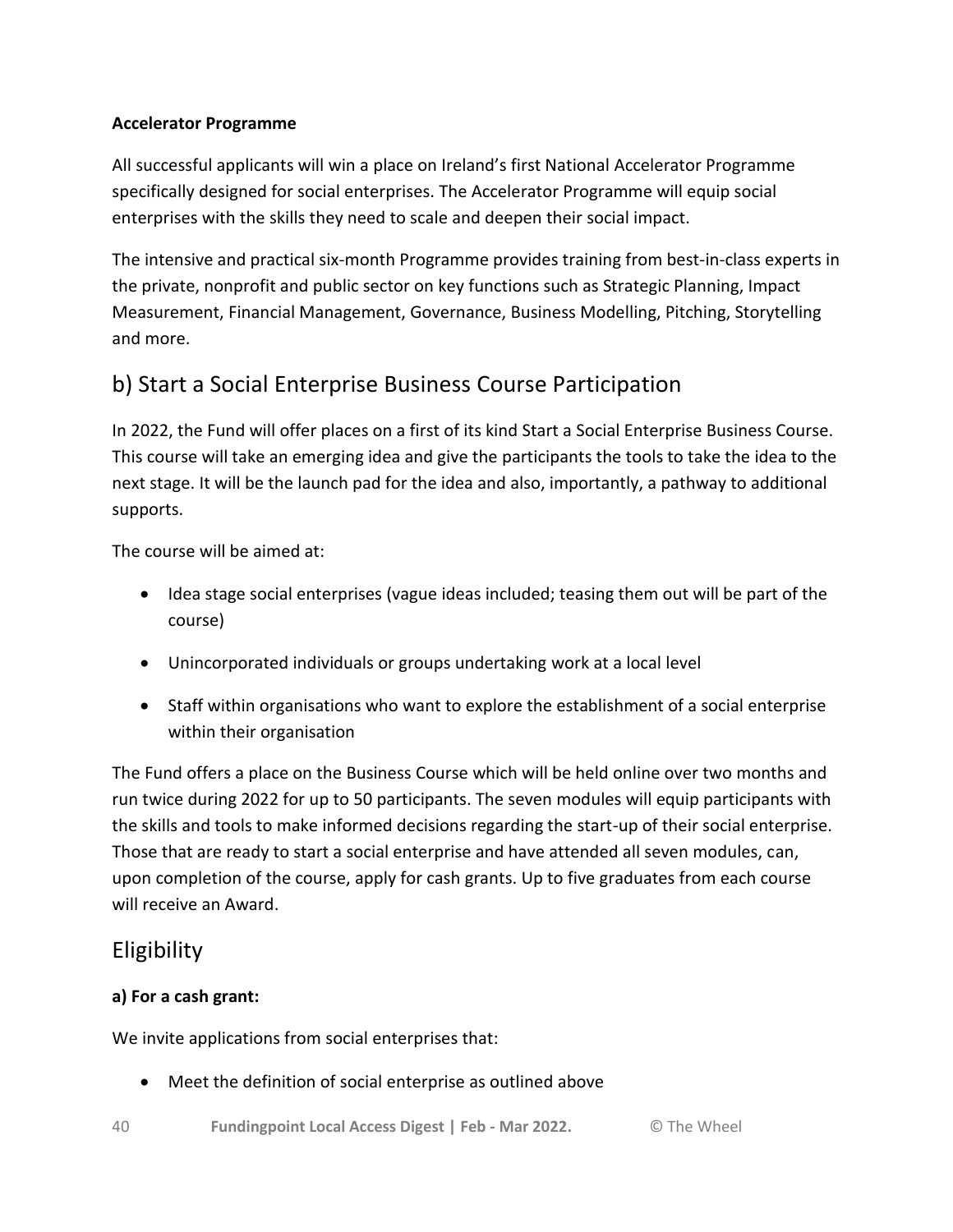- Have a clear social mission that addresses a critical social issue
- Generate income from goods or services
- Have a not-for-profit legal form, e.g. companies limited by guarantee
- Are separate from the Government and state agencies
- Reinvest any surplus into achieving their mission
- Are already up and running
- Have their main impact in the Republic of Ireland
- Have not previously completed a multi-year Fund with Rethink Ireland
- Have the potential to scale or replicate in Ireland
- Have the potential to create additional jobs
- And are innovative in an Irish context

\*Social enterprises can sit within larger not-for-profit organisations, such as charities and voluntary organisations

# **b) For the Start a Social Enterprise Business Course**

We invite applications from:

- Individuals with an idea for a social enterprise
- Members of unincorporated groups undertaking work at a local level
- Staff within organisations who want to explore the establishment of a social enterprise within their organisation

Places will be awarded on a first-come basis.

# How to Apply

Applications are open from Thursday, 20th January until Friday, 3rd March 2022. At this point, applicants are invited to complete an application form. Based on this initial form, Rethink Ireland will identify a shortlist of applicants who have met the required criteria. These applicants will be invited to an interview.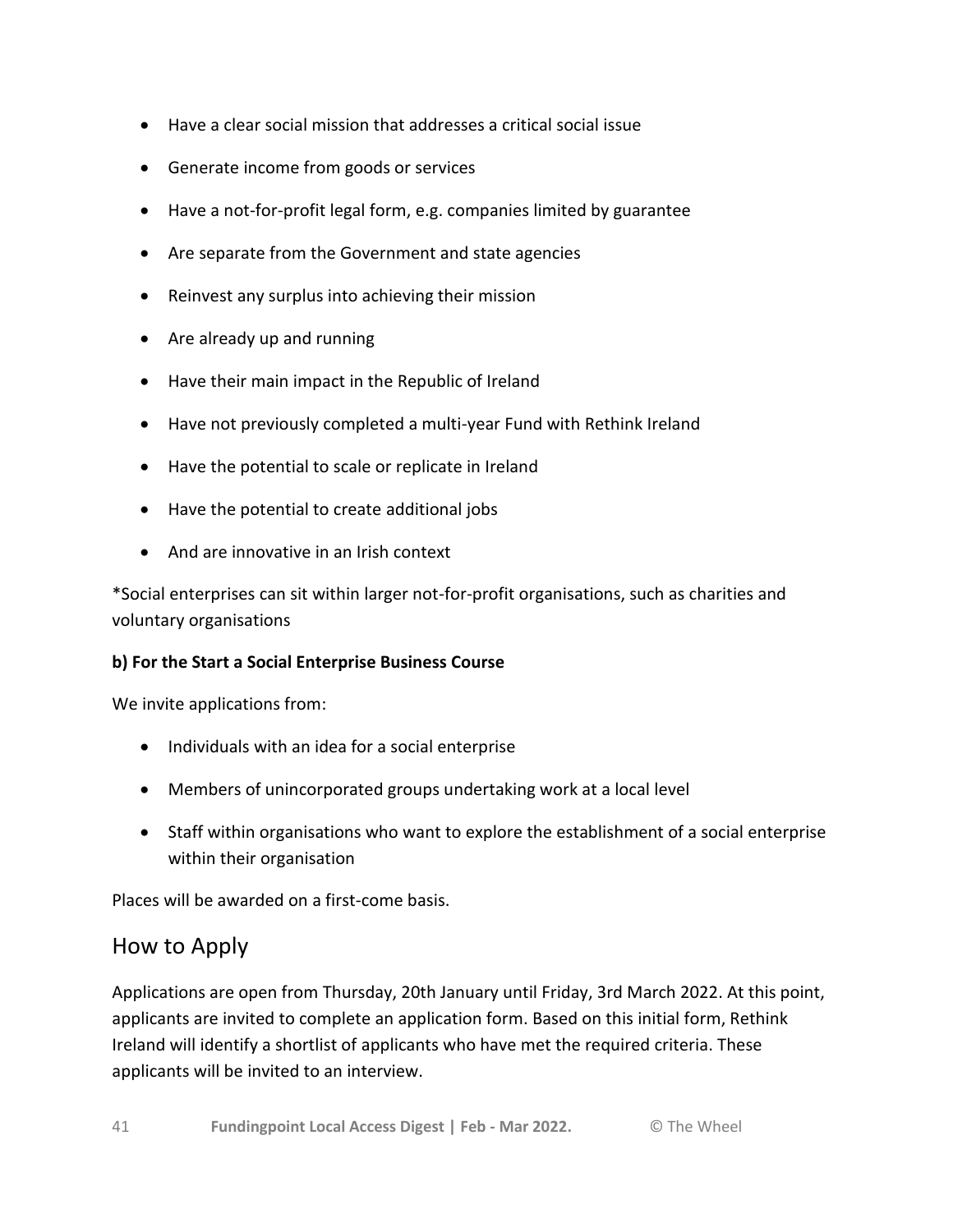Stage 2: Interviews

Finalists will be invited for an interview which will take place between Monday, 11th April and Friday, 22nd April 2022.

[Visit the Rethink Ireland website](https://rethinkireland.ie/current_fund/social-enterprise-development-fund-2022-2023/) for full details and to start your application today.

Deadline: 3 Mar 2022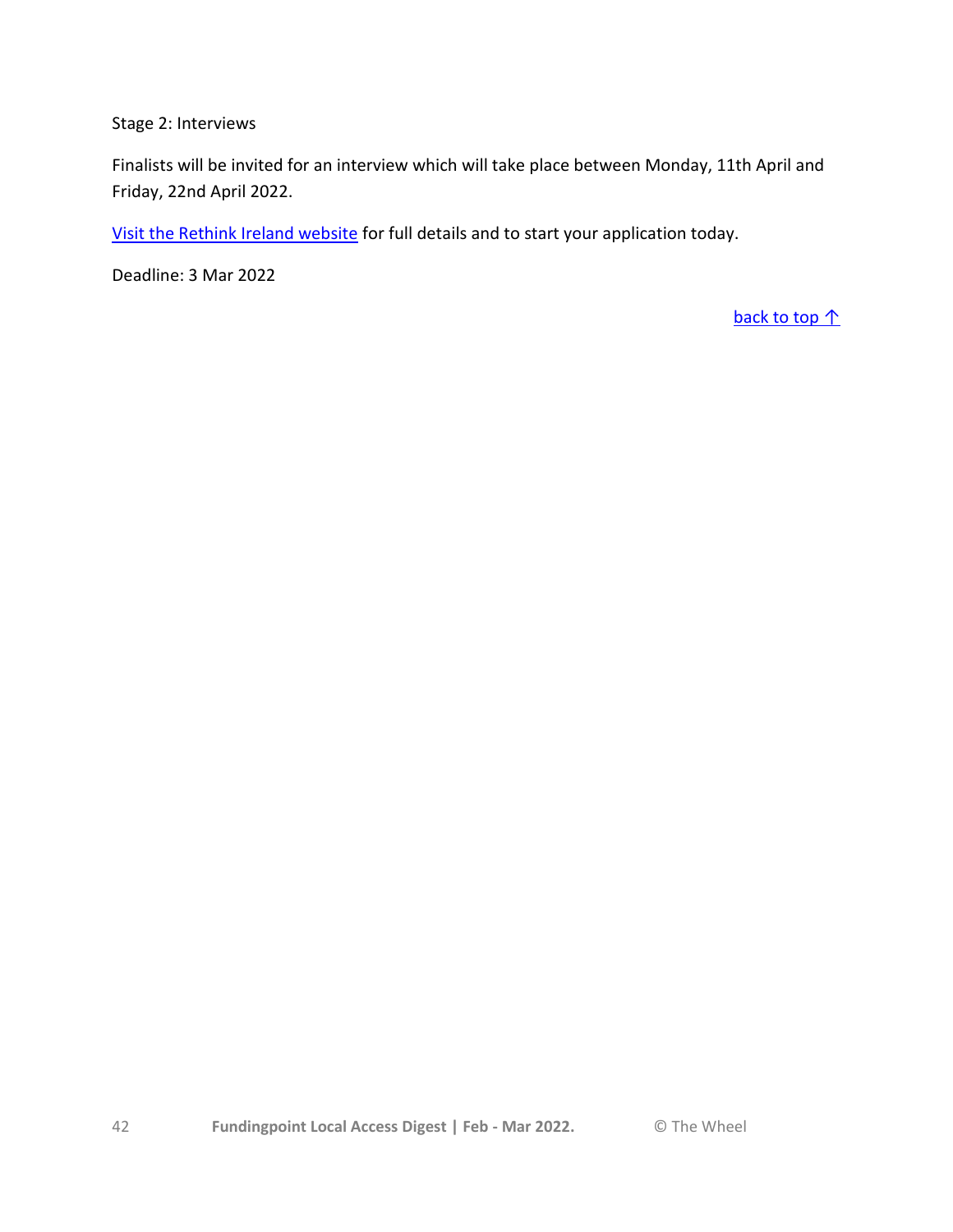# <span id="page-42-0"></span>**World Habitat Awards**

The World Habitat Awards were established in 1985 by the Building and Social Housing Foundation as part of its contribution to the United Nations International Year of Shelter for the Homeless.

Our World Habitat Awards recognise and highlight innovative, outstanding and sometimes revolutionary housing ideas, projects and programmes from across the world.

More than 360 outstanding [World Habitat Awards projects](https://world-habitat.org/world-habitat-awards/winners-and-finalists/?fwp_year=2019) have been recognised over the years, demonstrating substantial, lasting improvements in living conditions.

Each year two winners [receive £10,000 each and a trophy,](https://world-habitat.org/world-habitat-awards/prize/) presented at a global UN-Habitat [event.](https://unhabitat.org/events/)

# Eligibility

We want to hear about projects from around the world that:

- focus on affordable and adequate housing;
- have taken action to address the climate emergency;
- are in progress or have been completed in the last ten years;
- are taking steps to promote diversity, equality and inclusion; and
- have been designed and/ or delivered in close collaboration with the residents/ local community.

# How to Apply

Two winners of the 2022 World Habitat Awards will receive a Gold Award and £10,000. There will also be Silver and Bronze Awards for other outstanding projects and programmes. In addition, Gold Award Winners will have the opportunity to share their approach to housing solutions through World Habitat's exChange programme.

Read the full guidelines and apply online at the [Awards website.](https://world-habitat.org/world-habitat-awards/how-to-enter/enter-online/)

Deadline: 14 Mar 2022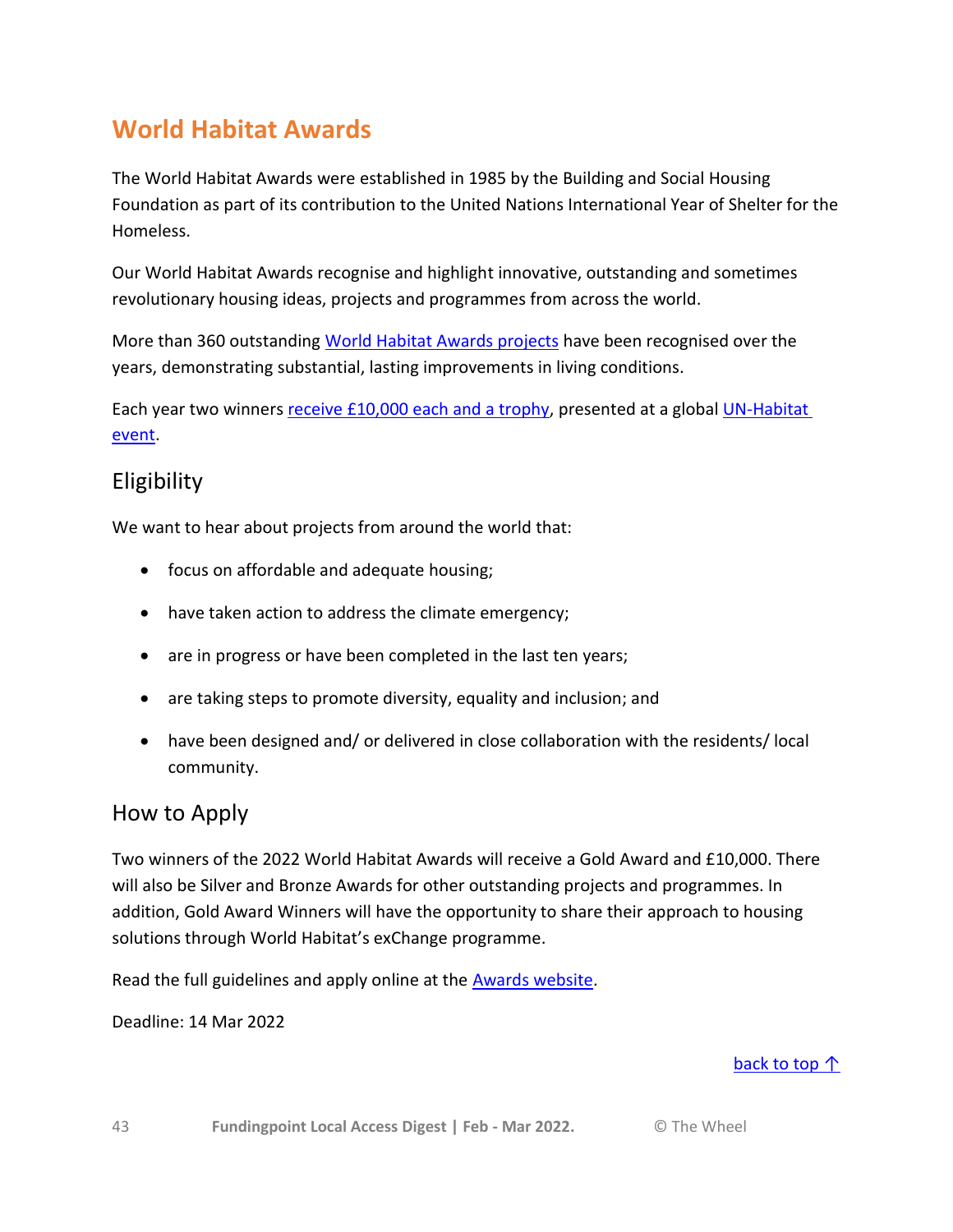# <span id="page-43-0"></span>**The Hospital Saturday Fund Charity**

The Hospital Saturday Fund was founded in 1873, at a time when poverty, overcrowding and illhealth were prevalent and little help was available for those needing costly hospital care.

# Eligibility

# **Which organisations may apply?**

The Hospital Saturday Fund will consider giving grants to registered medical health charities within the United Kingdom and Republic of Ireland.

The Hospital Saturday Fund has two grant categories: - Standard grants of up to £2,000 or €3,000 OR - Large grants to up to £10,000 or €13,500 (please note this is the maximum sum that HSF will grant). Large grant applications should be towards specific projects, research or equipment rather than running costs. Organisations may make one application for a meeting and can apply for a standard or a large grant. The Grant Making Committee (GMC) meets quarterly.

# **What Support is Available?**

For medically related charities, hospitals, hospices and medical clinics: The Hospital Saturday Fund will consider giving grants towards medical capital projects, medical care or research and in support of medical training. The Hospital Saturday Fund will also consider grants for running costs.

# **For Individuals:**

The Hospital Saturday Fund will consider giving partial or full grants to individuals for the following:

- Specialised mobility equipment, wheelchairs, mobility scooters, car adaptions, medical appliances and aids, hearing aids, nebulisers, specialised vision aids, specialised computer equipment, therapeutic equipment/treatment, orthopaedic beds, mattresses or pillows, riser /recliners chairs, lift hoist/aids.
- Physiotherapy, Hydrotherapy, Acupuncture, Speech Therapy, Osteopathy, Chiropractic treatment, Reflexology, Massage Therapy and Aromatherapy.
- Home adaptations, walk in showers, accessibility adaptations to bathrooms, access ramps, non-slip flooring, stair lifts.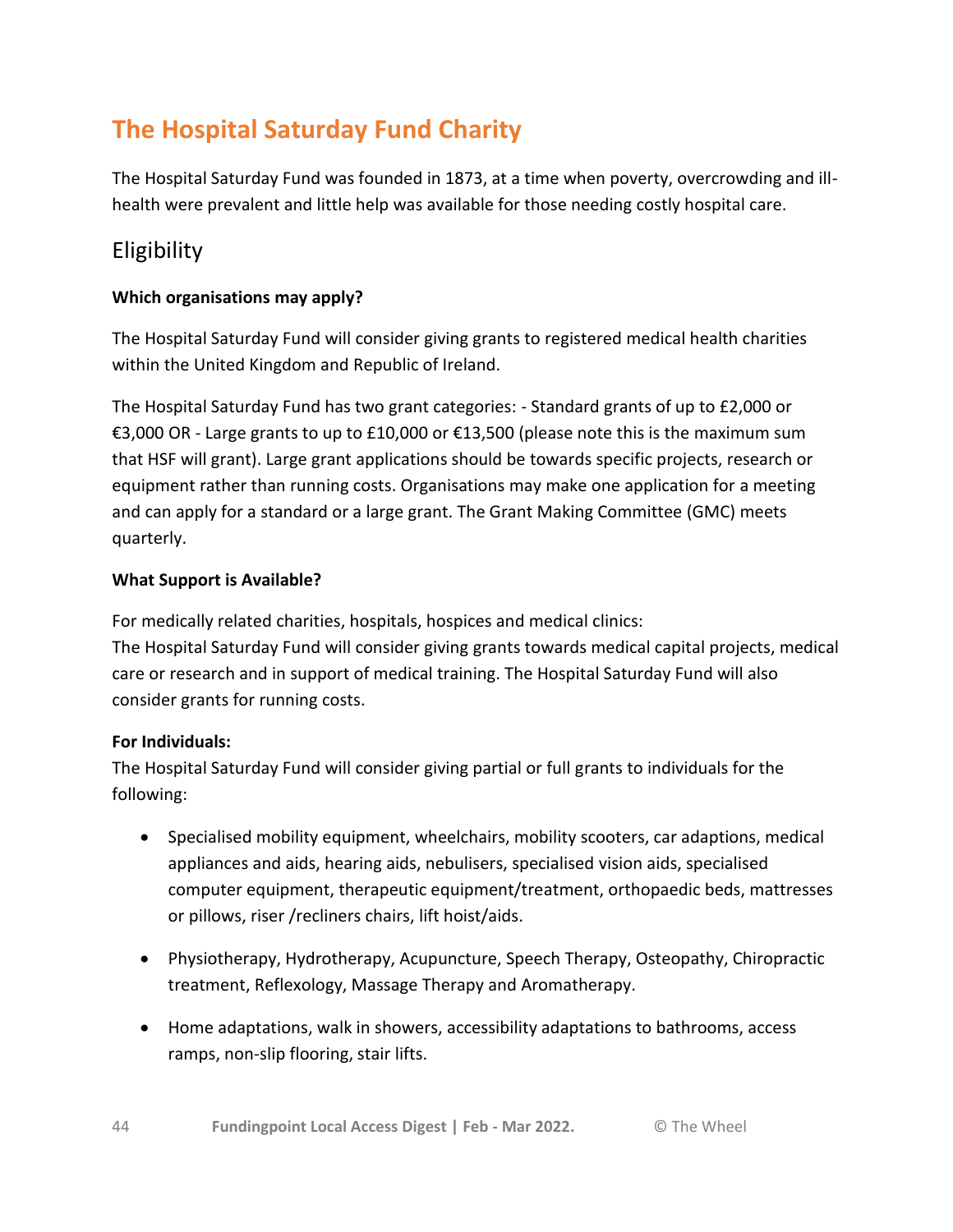Respite breaks at a therapeutic centre.

We do not accept applications directly from members of the public. The Hospital Saturday Fund will only correspond with the supporter organisation and not the individual. If you are an individual in need, please approach a suitable organisation to make the application on your behalf. We are unable to take calls from the individual applicant or potential applicant. Applications for individuals can be submitted at any time.

# How to Apply

Full guidelines and access to online applications are [available here.](https://hospitalsaturdayfund.org/apply-for-a-grant/#1560017195992-cf4b9003-7ebc)

Deadline: 23 Mar 2022 (large grants)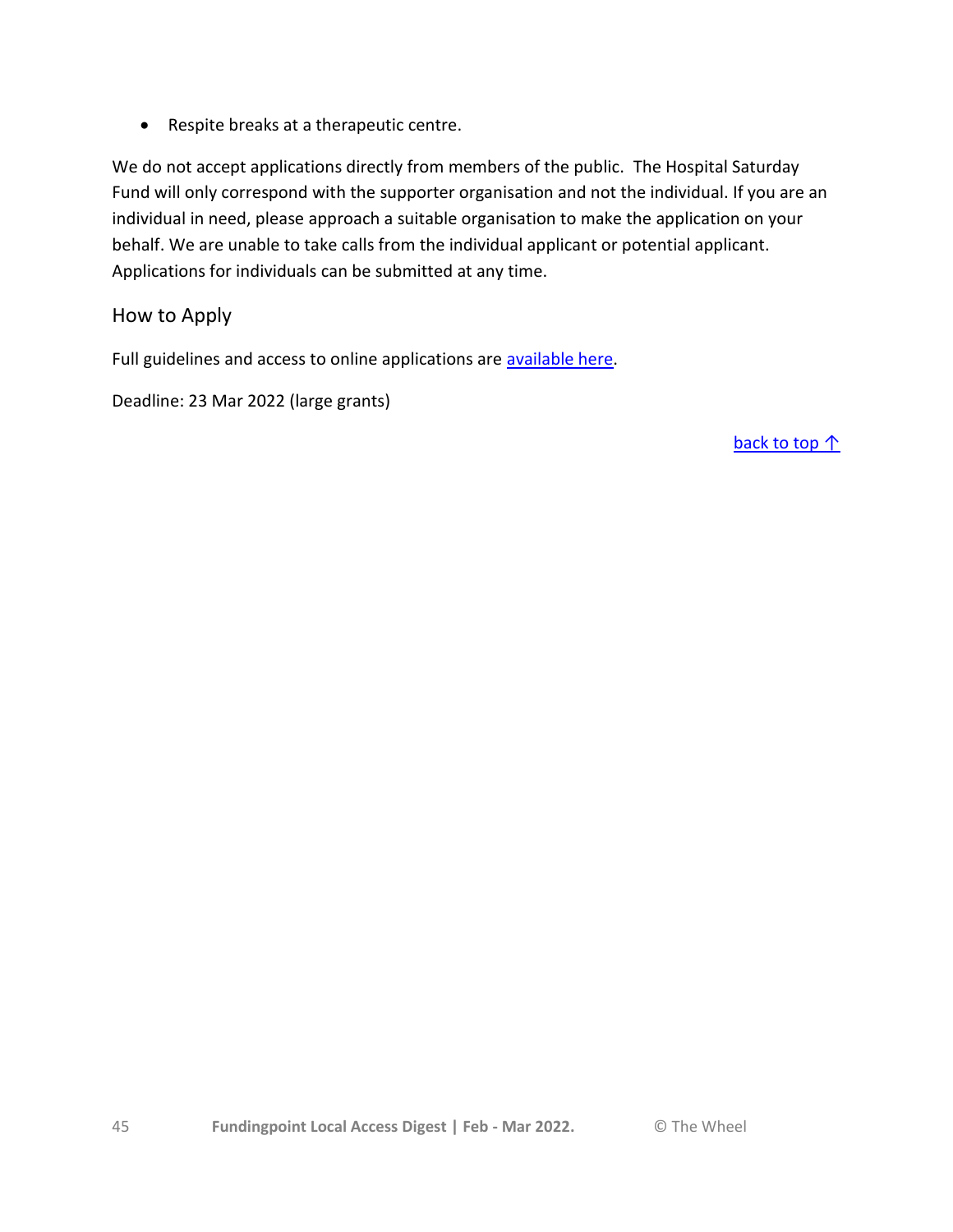# <span id="page-45-0"></span>**Culture Ireland Grants**

Culture Ireland promotes Irish arts worldwide. We create and support opportunities for Irish artists and companies to present and promote their work at strategic international festivals and venues.

# **Purpose of Awards**

Culture Ireland offers support to Irish professional artists, arts organisations and international presenters to present work by Irish artists at significant international venues and festivals.

In supporting an event, Culture Ireland offers grant funding towards costs which relate directly to the international presentation of the event, i.e. travel and travel related costs such as transport, accommodation and subsistence.

Culture Ireland considers applications for all forms of the arts as defined in the Arts Act 2003: "arts means any creative or interpretative expression (whether traditional or contemporary) in whatever form, and includes, in particular, visual arts, theatre, literature, music, dance, opera, film, circus and architecture, and includes any medium when used for those purposes".

# **Basic Eligibility Requirements:**

- Application must be in respect of a Irish professional artist/s or arts organisation
- Application must be in respect of an art form defined under the Arts Act 2003
- Only international events are supported (i.e., outside the island of Ireland)
- The event must be accessible to an open public audience and fees must be payable to the artist/s or arts organisation
- Funding support is limited to travel and travel related costs
- Grants are only payable to the person/organisation named on the initial application
- Applications deemed eligible are assessed in line with the following criteria:
- Artistic quality of work and track record of artist/s or arts organisation
- Financial and operational viability of the event (including fees and level of support from presenter/venue/other partners)
- Profile of international venue/festival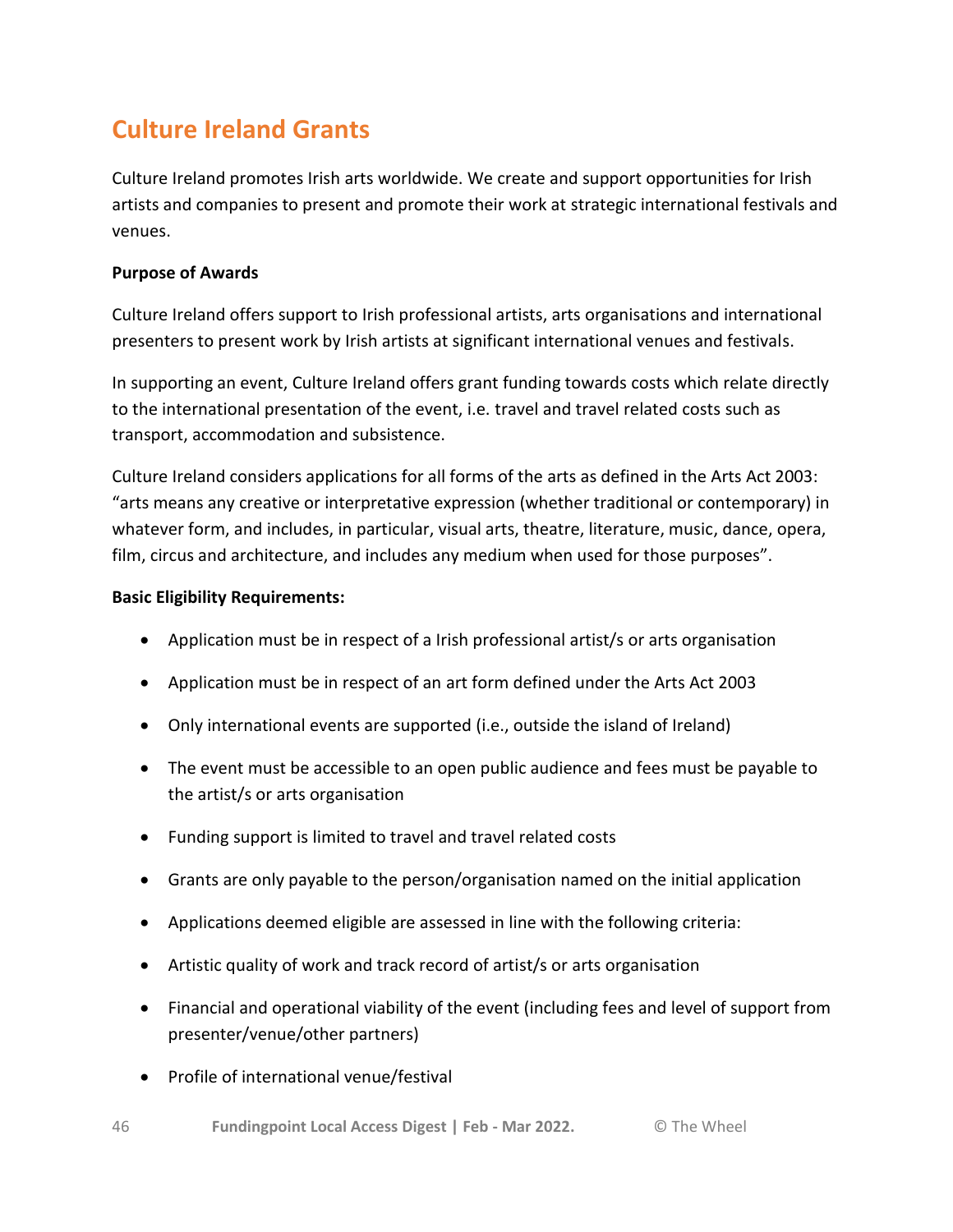- Proven capacity of applicant, artist/s or arts organisation to present work internationally
- Wider promotional and media impact

# **What does Culture Ireland mean by artistic quality?**

Artistic quality can be defined as work that is ambitious, excellent and original, connects to audiences and has been presented nationally to critical acclaim. It should be noted that the assessment of the artistic quality of the proposed work is made using knowledge, experience and specialist advice.

Examples of eligible applications include:

- Theatre, circus and dance performances by professional companies
- Film-makers presenting films at key international film festivals
- Performances by professional or professionally-led musicians and ensembles
- Visual artists/galleries exhibiting at internationally recognised art fairs/galleries
- Readings by writers/poets in English or Irish or otherwise at international literary festivals

Please note that because of the competitive nature and context of each grant round, limited funding and a large number of applicants, eligibility and compliance with criteria for assessment alone does not guarantee that you will receive grant funding.

Examples of ineligible applications include:

- Events which have already taken place
- Research, opportunities, study or professional training
- Production Costs
- Residencies
- **•** Bursaries
- Workshops/Conferences
- Amateur events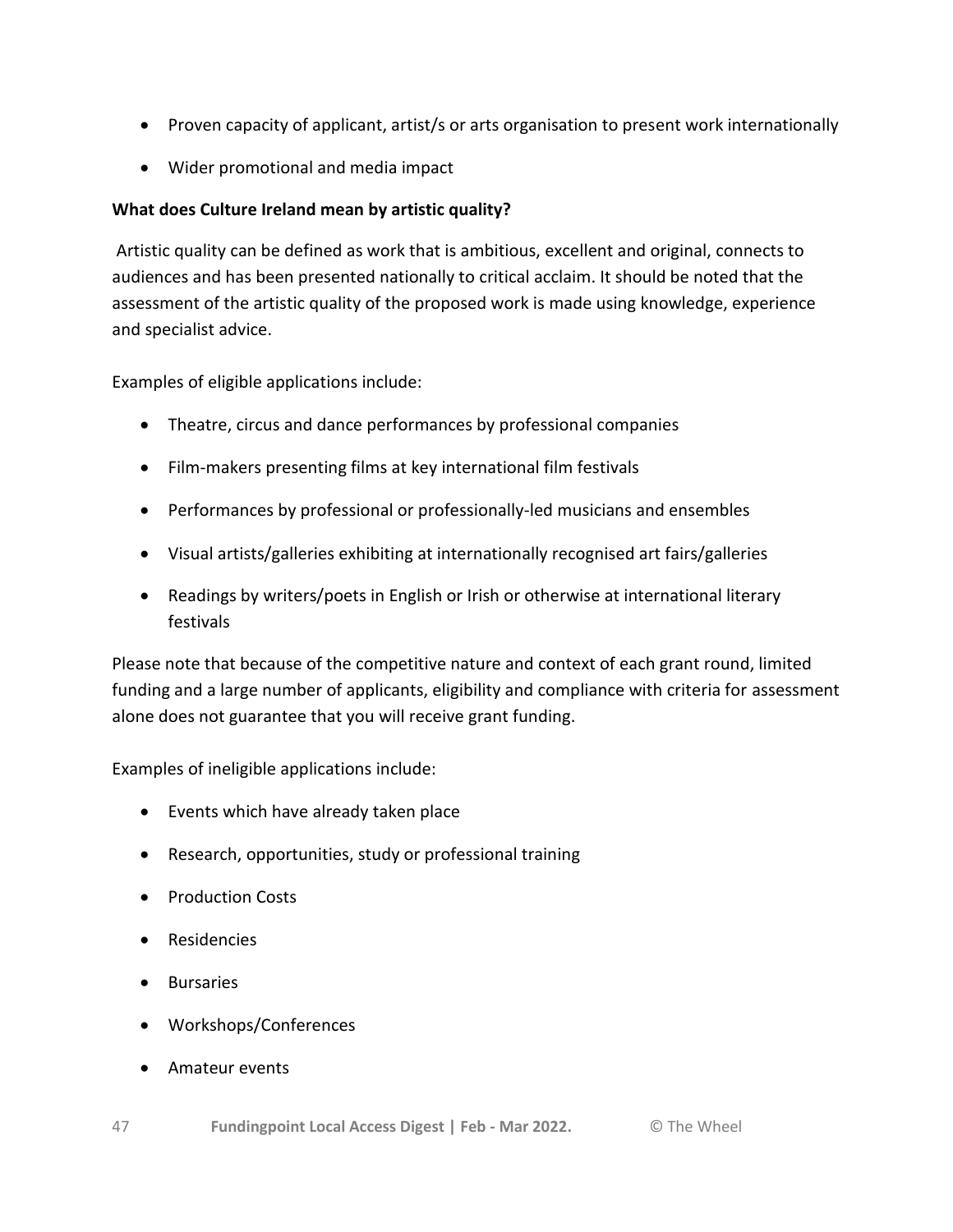- Work by non-professional artists
- Events of a competitive nature.

# How to Apply

Application forms and further information can be accessed on [the Culture Ireland website.](http://www.cultureireland.ie/funding/schemes/regular)

Deadline: 1 Apr 2022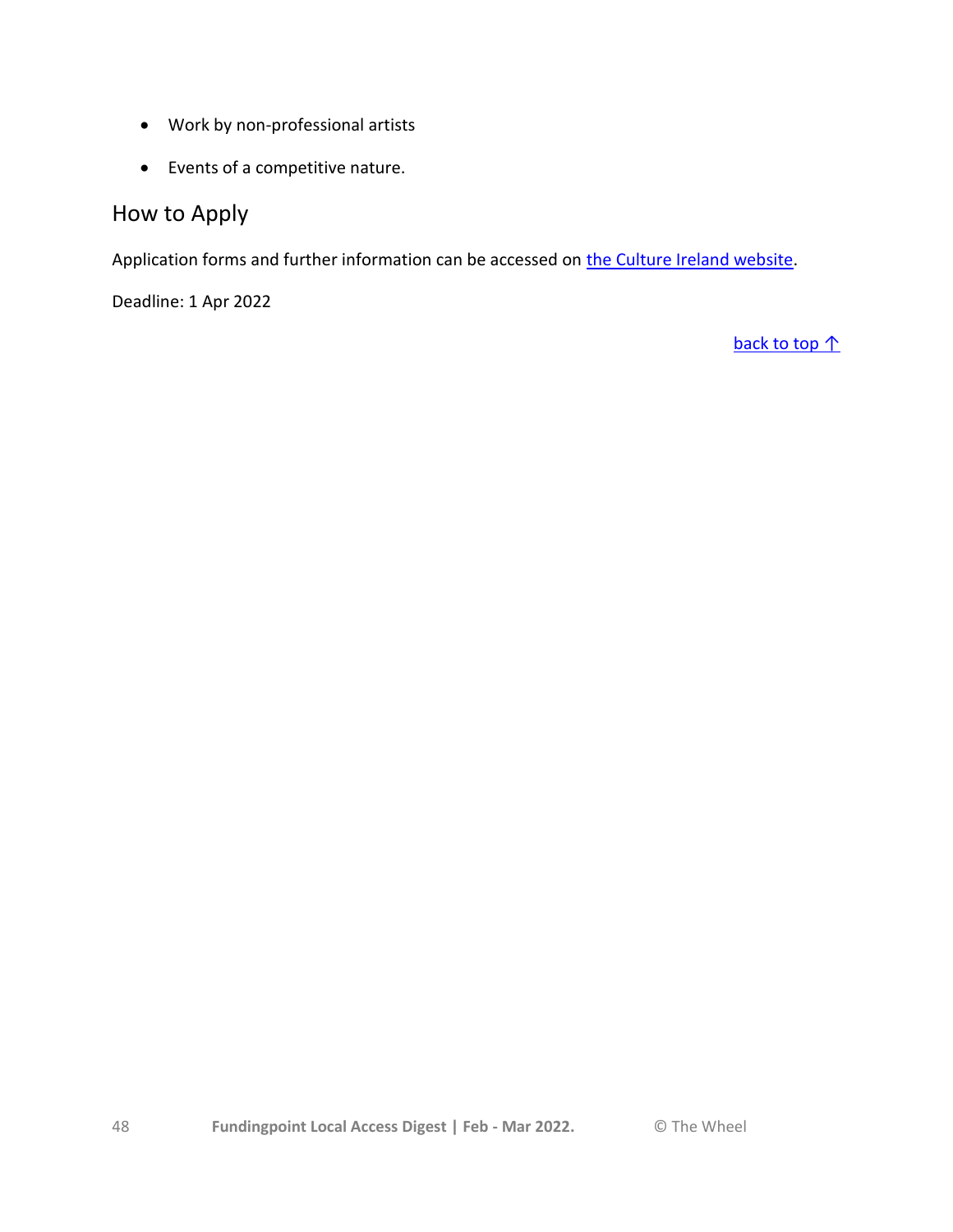# <span id="page-48-0"></span>**European Youth Foundation - International Activity Grant**

The European Youth Foundation (EYF)is a fund established in 1972 by the Council of Europe to provide financial support for European youth activities. Its purpose is to encourage cooperation among young people in Europe by providing financial support to such European youth activities which serve the promotion of peace, understanding and co-operation in a spirit of respect for the Council of Europe's fundamental values such as human rights, democracy, tolerance and solidarity.

# **What is International Activity?**

International meeting of young people or youth leaders in Europe which contribute to the work of the youth sector of the Council of Europe in topic, methodology and with a clear European dimension.

The following hard criteria are a requirement for an international activity:

- Participants must represent at least 7 Council of Europe member states\*;
- It has to be run by an international team (4 nationalities represented in the project team);
- 75 % of participants under 30 years old;
- A gender and geographical balance must be ensured;
- A gender perspective is taken into account throughout the whole process.
- Importance is also given to a non-formal education approach in your projects.

Until now, four working days were considered as a minimum duration for an international activity based on the principles of non-formal education/learning. However, in order to adapt to NGOs' needs, the EYF will no longer consider this duration as a hard criterion. Nevertheless, the EYF will continue to assess grant applications on the basis of their merit and the quality of the programme provided. NGOs applying for activities lasting less than four days will have to convince the EYF that the activity is based on a non-formal education approach.

Statutory or internal meetings (e.g. Board meetings, General Assemblies) cannot be supported as a one-off international activity. These are covered by an EYF [structural grant.](https://www.coe.int/en/web/european-youth-foundation/structural-grant) If a statutory meeting takes place in conjunction with an international activity supported by the EYF (e.g. a Board meeting directly after the activity), this has to be clearly explained and the relevant costs must be separated.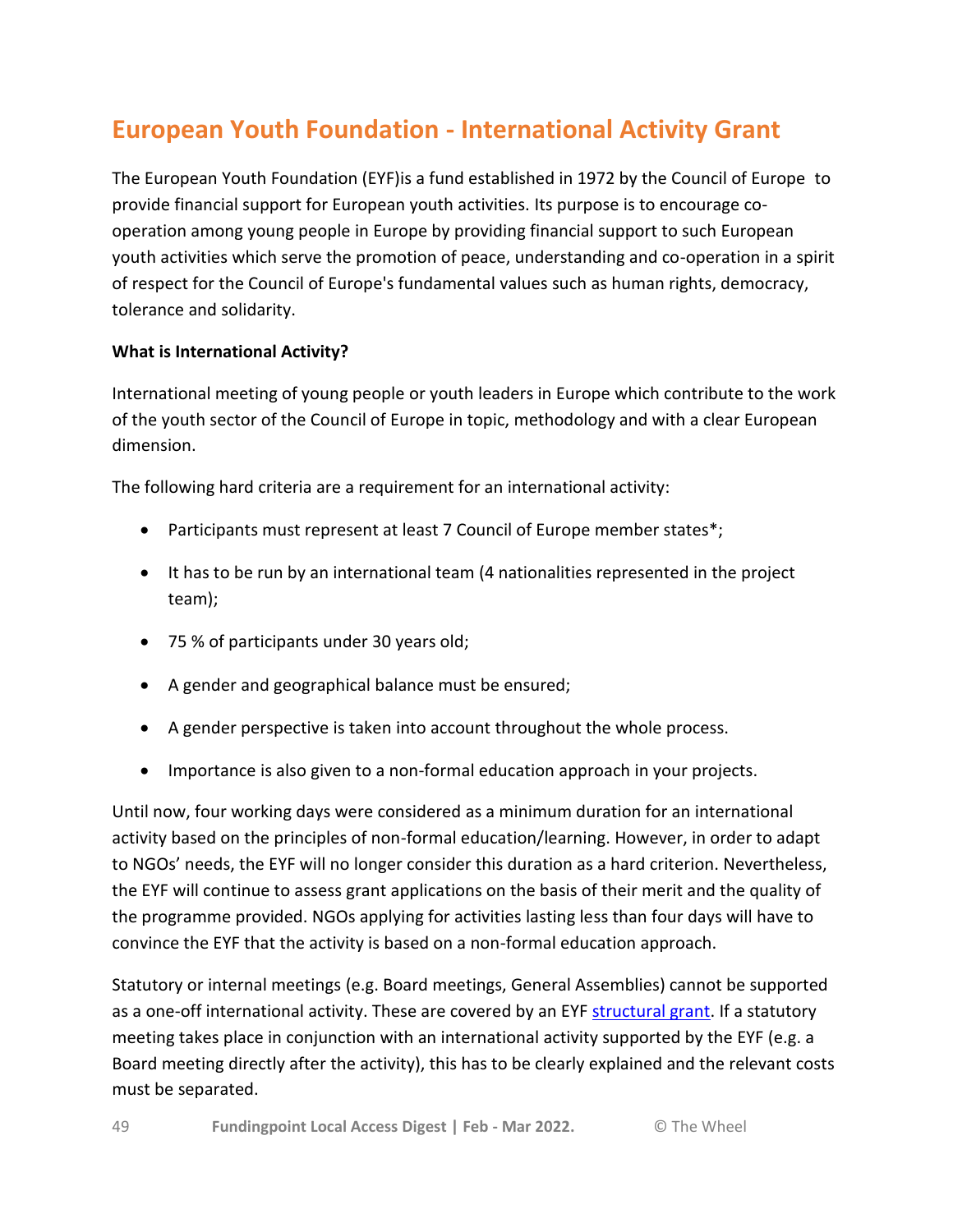The maximum grant allocated is €20 000.The EYF will cover up to two-thirds of the total real costs of the activity. NGOs need to find additional resources to cover the remaining one-third.

Gender perspective criteria included in all EYF grants

Special attention will be given to applications integrating a gender perspective. This should be clearly explained in the grant application. Gender perspective does not mean having an equal number of female and male participants. You should try to develop your project looking through different gender glasses, taking into account the needs of young women and men.

More information on gender mainstreaming [www.coe.int/equality](http://www.coe.int/t/DGHL/STANDARDSETTING/EQUALITY/) and our gender [mainstreaming page](https://www.coe.int/web/european-youth-foundation/gender-mainstreaming) developed having in mind youth NGOs.

# **What costs are covered by the grant?**

Participant's travel, accommodation and food are covered. Also trainer/expert fees, production of material and renting of rooms and equipment. Volunteer time can be included up to a maximum of 10% of the total budget.

The volunteer cannot be paid (travel, accommodation, food can be covered) but the monetary value of the volunteers's contribution can be included in expenditure and income. A more detailed explanation can be seen in the [Volunteer time recognition](https://www.coe.int/web/european-youth-foundation/volunteer-time-recognition)

# Eligibility

[International non-governmental youth organisations](https://www.coe.int/web/european-youth-foundation/international-youth-ngos) can apply on their own;

[International networks of youth NGOs](https://www.coe.int/web/european-youth-foundation/international-network-of-youth-ngos) can apply on their own;

[Regional networks of youth NGOs](https://www.coe.int/web/european-youth-foundation/regional-network-of-youth-ngos) can apply on their own;

[National non-governmental youth organisations](https://www.coe.int/web/european-youth-foundation/national-youth-ngos) can apply if the activity is prepared in partnership with at least 3 other national NGOs or networks from different countries or with at least 1 international NGO or network.

# How to Apply

Non-governmental youth organisations must be registered before being able to submit an application. For further criteria and registration, [please visit the EYF website.](http://www.coe.int/web/european-youth-foundation/how-to-apply)

Deadline: 1 Apr 2022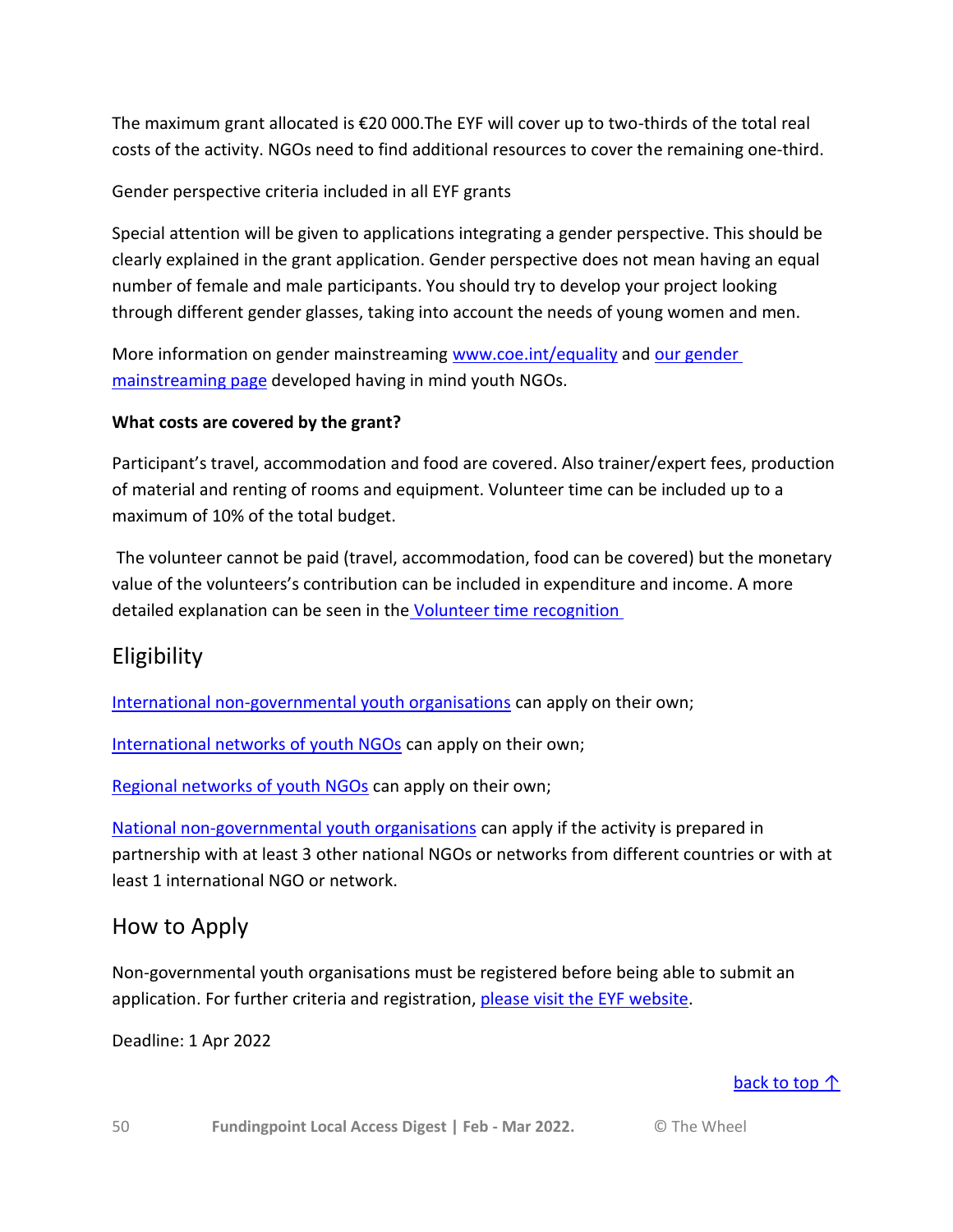# <span id="page-50-0"></span>**European Youth Foundation – Annual Work Plan Grant**

The European Youth Foundation (EYF) is a fund established in 1972 by the Council of Europe to provide financial support for European youth activities. Its purpose is to encourage cooperation among young people in Europe by providing financial support to such European youth activities which serve the promotion of peace, understanding and co-operation in a spirit of respect for the Council of Europe's fundamental values such as human rights, democracy, tolerance and solidarity.

Within the strategic approach or global action plan of an organisation (what the organisation would like to achieve in the year(s) to come), you are asked to identify a coherent set of activities/elements to be submitted to the EYF. It should be in line with what you do and want to achieve, but it should also be in line with the work, priorities and principles of the youth sector of the Council of Europe.

Each activity/element should contribute to the aim of the work plan and the accomplishments of the work plan as a whole should contribute to the global purpose of the organisation. The work plan does not need to reflect the whole strategy of your NGO; it can be one element of it only.

The different activities of a work plan have to contribute to achieve the objective of the work plan as a whole and have to be interconnected.

It is useful to look at the "flow" of the various actions chronologically: individual activities are linked to each other, feed off and feed into each other (content-wise, through the participants and/or multipliers, towards one common result).

Material production or preparatory meetings should not be included as separate activities. They should be included in the activities they are contributing to.

The maximum grant allocated is €50 000. The grant awarded for an annual work plan is paid in three instalments: 60% when the signed contract is sent to the EYF by post and the conditions in the contract (if any) are met, 25% upon receipt of the interim report and the remaining 15% upon receipt of a satisfactory activity and financial report.

The following criteria are a requirement for annual work plans:

- Composed by several activities (international/other); at least one international activity;
- Clear flow/link between activities: interconnected;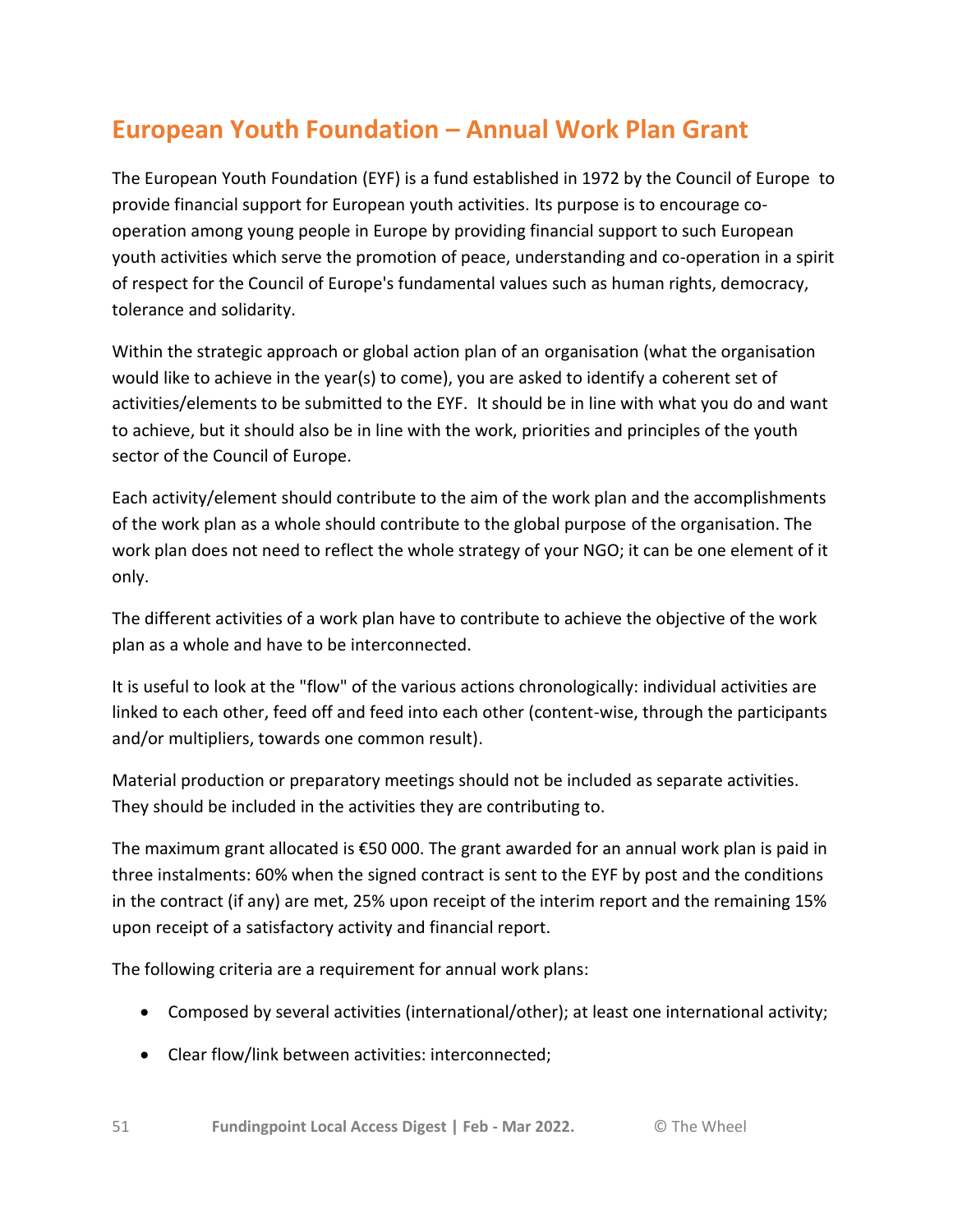- Each individual activity contributes to the overall objectives of the work plan;
- Link with priorities, missions and vision of the CoE youth sector;
- At least one third of co-funding for international activities;
- A gender perspective is taken into account throughout the whole process.
- Importance is also given to a non-formal education approach in your projects.

# **What kind of activities can be included?**

# **International activities**

A work plan cannot be a set of very small activities or material production only. A work plan needs to have a "European dimension" and this means it should still contain international activities (at least one).

Remember the criteria of international activities (see link): 4 nationalities represented in the team, a gender and geographical balance among participants (minimum of 7 nationalities).

You should find co-funding for the international activities. The EYF will not be able to cover more than two-thirds of the total cost of the international activities calculated together (i.e. the two-third rule will not apply to each separate international activity).

# **Other activities**

"Other activities" can be included such as campaigns, study visits, series of workshops, "mobile" activities (activities which involve travel).

Examples of activities that can be included in a work plan as an "other" activity.

Preparatory meetings, research, needs analysis should be linked to an activity in the work plan, not an activity in itself. Material production should be the "result of" or part of the "follow up of" an activity and not an activity standing on its own.

Statutory or internal meetings (e.g. Board meetings, General Assemblies) cannot be included as separate activities in a work plan. These are covered by an EYF structural grant. If a statutory meeting takes place in conjunction with an activity supported by the EYF (e.g. a Board meeting directly after an international activity), this has to be clearly explained and the relevant costs must be separated.

Aim and objectives of an annual work plan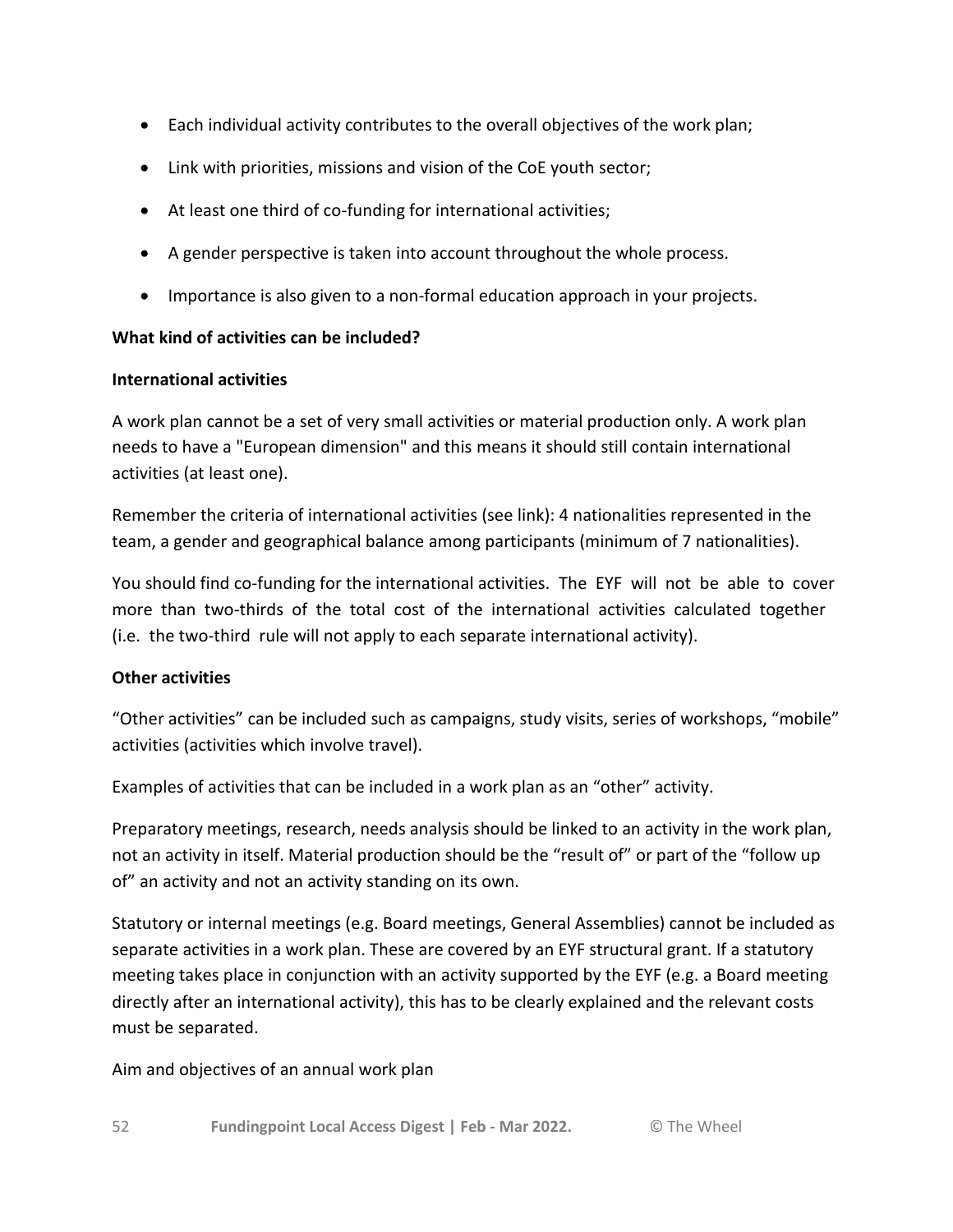You will be asked to provide the objectives of each activity of the work plan and also the objectives and the aim of the work plan as a whole. The objectives of each individual activity should contribute to achieve the overall objectives of the work plan.

You need to show the relevance of the set of activities submitted to the EYF within the medium or long-term development of the organisation, but also show how this contributes to the priorities, mission and vision of the Council of Europe.

# **Gender perspective criteria included in all EYF grants**

Special attention will be given to applications integrating a gender perspective. This should be clearly explained in the grant application. Gender perspective does not mean having an equal number of female and male participants. You should try to develop your project looking through different gender glasses, taking into account the needs of young women and men. More information on gender mainstreaming [www.coe.int/equality](http://www.coe.int/equality) and our gender mainstreaming page developed having in mind youth NGOs.

# **Eligibility**

# **Who can apply?**

- International youth NGOs;
- International networks of youth NGOs.

# How to Apply

Non-governmental youth organisations must be registered before being able to submit an application.

For further criteria and registration, [please visit the EYF website.](http://www.coe.int/en/web/european-youth-foundation/annual-work-plan)

Deadline: 1 Apr 2022